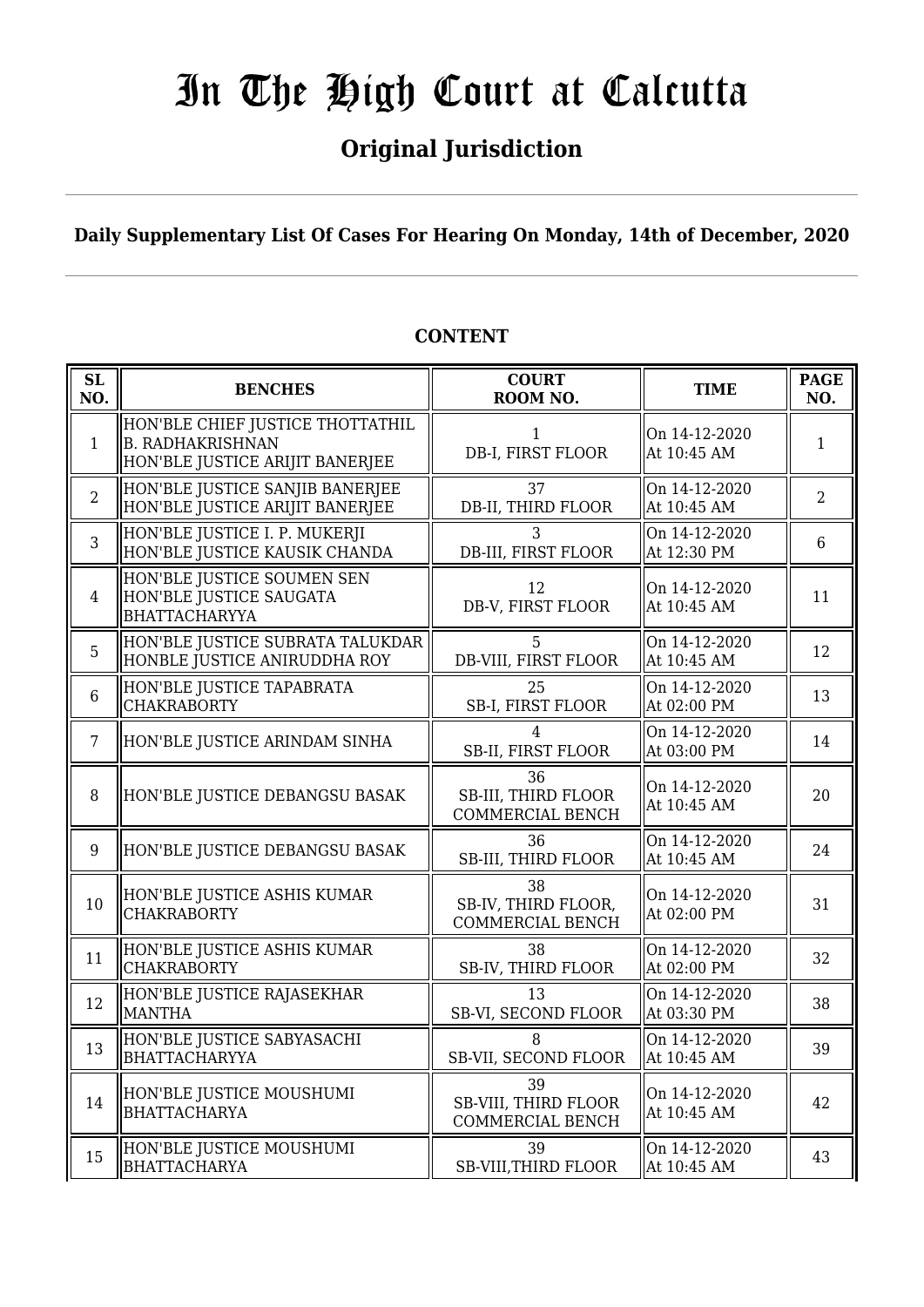| <b>SL</b><br>NO. | <b>BENCHES</b>                                 | <b>COURT</b><br>ROOM NO.          | <b>TIME</b>                  | <b>PAGE</b><br>NO. |
|------------------|------------------------------------------------|-----------------------------------|------------------------------|--------------------|
| 16               | HON'BLE JUSTICE SHEKHAR B. SARAF               | 26<br><b>SB-IX, FIRST FLOOR</b>   | On 14-12-2020<br>At 03:00 PM | 46                 |
| 17               | HON'BLE JUSTICE RAJARSHI<br><b>BHARADWAJ</b>   | 15<br>SB-X, SECOND FLOOR          | On 14-12-2020<br>At 10:45 AM | 49                 |
| 18               | HON'BLE JUSTICE SHAMPA SARKAR                  | 19<br>SB-XI, SECOND FLOOR         | On 14-12-2020<br>At 10:45 AM | 50                 |
| 19               | HON'BLE JUSTICE RAVI KRISHAN<br><b>KAPUR</b>   | 10<br><b>SB-XII, FIRST FLOOR</b>  | On 14-12-2020<br>At 10:45 AM | 51                 |
| 20               | HON'BLE JUSTICE ARINDAM<br>MUKHERJEE           | 23<br>SB-XIII, SECOND FLOOR       | On 14-12-2020<br>At 02:00 PM | 52                 |
| 21               | HON'BLE JUSTICE AMRITA SINHA                   | 24<br><b>SB-XV, FIRST FLOOR</b>   | On 14-12-2020<br>At 10:45 AM | 53                 |
| 22               | HON'BLE JUSTICE ABHIJIT<br><b>GANGOPADHYAY</b> | 22<br><b>SB-XVI, SECOND FLOOR</b> | On 14-12-2020<br>At 03:30 PM | 54                 |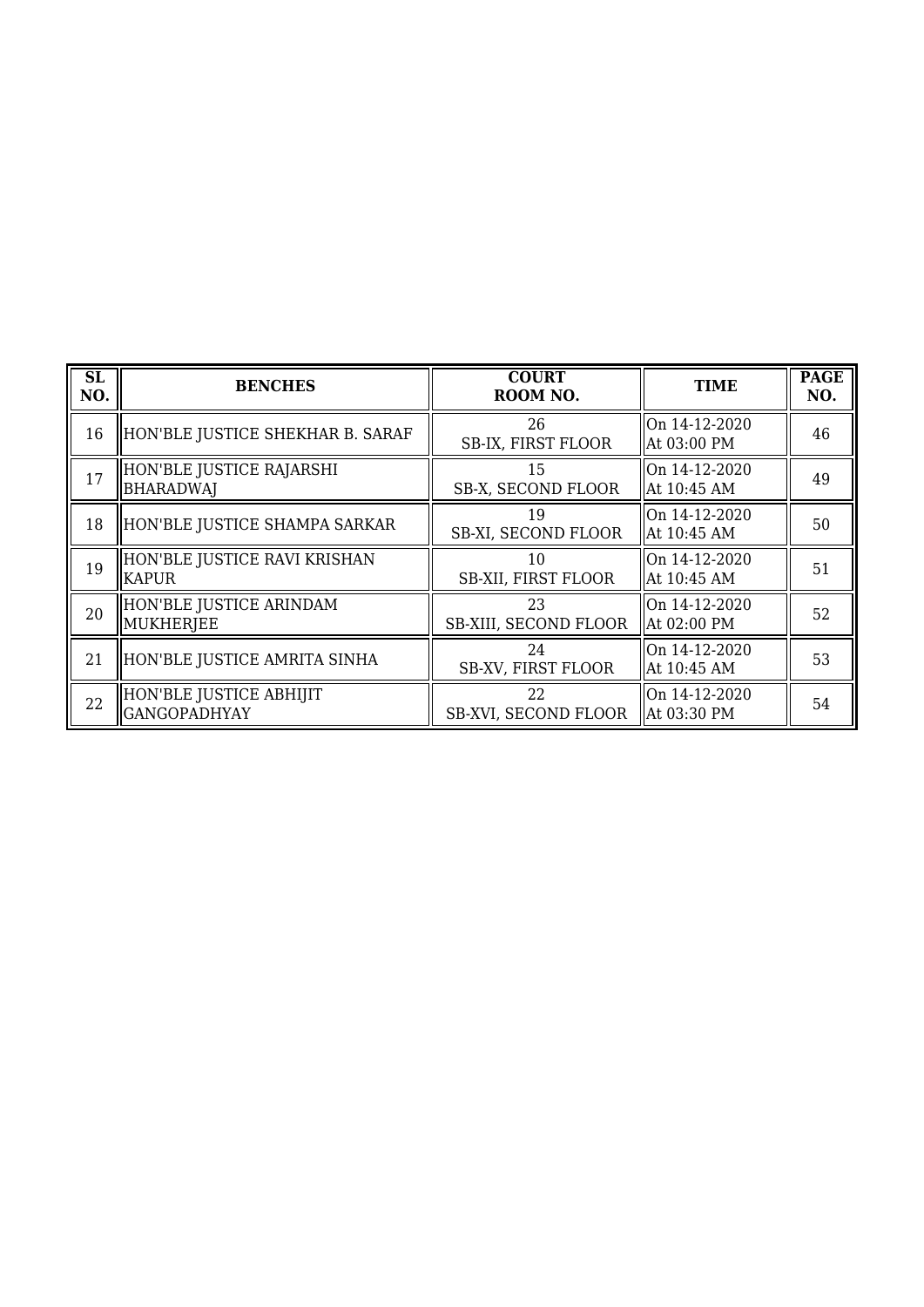

## **Original Side**

**DAILY CAUSELIST For Monday The 14th December 2020**

**COURT NO. 1**

**DIVISION BENCH (DB-I, FIRST FLOOR)**

**AT 10:45 AM**

**HON'BLE CHIEF JUSTICE THOTTATHIL B. RADHAKRISHNAN HON'BLE JUSTICE ARIJIT BANERJEE (VIA VIDEO CONFERENCE)**

**NOTE:MATTERS WILL BE TAKEN UP THROUGH PHYSICALHEARING ONLY WHEN BOTH THE PARTIES ARE AGREED.**

**NOTE: THE HON'BLE THE CHIEF JUSTICE AND THE HON'BLE JUSTICE ARIJIT BANERJEE WILL TAKE PUBLIC INTEREST LITIGATIONS IN THE FIRST HALF ON AND FROM DECEMBER 9, 2020 UNTIL FURTHER ORDERS.**

**NOTE: AS LONG AS THE DIVISION BENCH OF THE HON'BLE THE CHIEF JUSTICE AND HON'BLE JUSTICE ARIJIT BANERJEE DOES NOT SIT - HON'BLE JUSTICE SANJIB BANERJEE AND HON'BLEJUSTICE ARIJIT BANERJEE - WILL SIT TOGETHER AND TAKE THE LIST ANDDETERMINATION OF HON'BLE THE CHIEF JUSTICE AND HON'BLE JUSTICE ARIJIT BANERJEE IN ADDITION TO THE LIST AND DETERMINATION OF HON'BLE JUSTICE SANJIB BANERJEE AND HON'BLE JUSTICE ANIRUDDHA ROY. NOTE: NO MENTIONING IN COURT.**

**NOT SITTING.**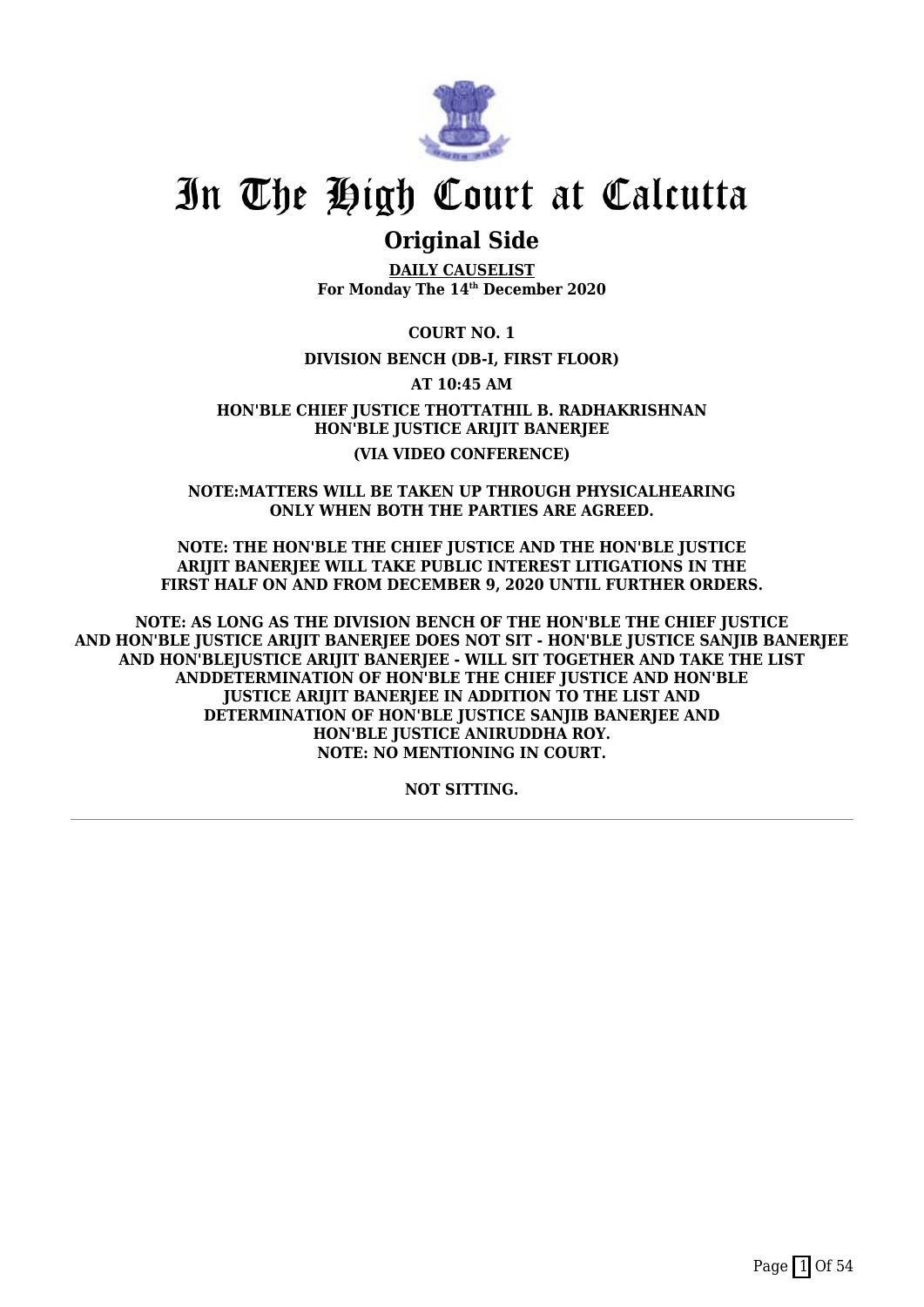

## **Original Side**

**DAILY CAUSELIST For Monday The 14th December 2020**

**COURT NO. 37**

### **DIVISION BENCH (DB-II, THIRD FLOOR)**

**AT 10:45 AM**

**HON'BLE JUSTICE SANJIB BANERJEE HON'BLE JUSTICE ARIJIT BANERJEE (VIA VIDEO CONFERENCE)**

#### **NOTE:MATTERS WILL BE TAKEN UP THROUGH PHYSICAL HEARING ONLY WHEN BOTH THE PARTIES ARE AGREED.**

### **NOTE: THE HON'BLE THE CHIEF JUSTICE AND THE HON'BLE JUSTICE ARIJIT BANERJEE WILL TAKE PUBLIC INTEREST LITIGATIONS IN THE FIRST HALF ON AND FROM DECEMBER 9, 2020 UNTIL FURTHER ORDERS.**

**NOTE: AS LONG AS THE DIVISION BENCH OF THE HON'BLE THE CHIEF JUSTICE AND HON'BLE JUSTICE ARIJIT BANERJEEDOES NOT SIT - WILL SIT TOGETHER AND TAKE THE LIST AND DETERMINATION OF HON'BLE THE CHIEF JUSTICE AND HON'BLE JUSTICE ARIJIT BANERJEE IN ADDITION TO THE LIST AND DETERMINATION OF HON'BLE JUSTICE SANJIB BANERJEE AND HON'BLE JUSTICE ANIRUDDHA ROY.**

**NOTE : ON AND FROM MONDAY, 14TH DECEMBER, 2020 TO THURSDAY 24TH DECEMBER,2020 - WILL SIT TOGETHER AND IN ADDITION TO THEIR OWN LIST, TAKE ALL THE APPEALS RELATING TO LAND UNDER GROUP - I AND APPEALS RELATING TO TRANSPORT AND TELECOMMUNICATION UNDER GROUP - VII AND REGULATION OF INDUSTRIES AND ESSENTIAL COMMODITIES AND VARIOUS CENTRAL ORDERS UNDER GROUP - VIII AND CONNECTED APPLICATIONS.** 

**NOTE: ON AND FROM i.e., 11TH DECEMBER, 2020 ORIGINAL SIDE MATTERS WILL BE TAKEN UP TILL 12 NOON IN COURT ROOM NO. 37**

## **APPEALS FROM ORDERS**

1 APO/23/2020 WITH CS 132/2018 VS SK. AKRAM ALI KUMARDIPTA DAS CHANCHAL KUMAR DUTTA

IA NO: GA/1/2020, GA/2/2020(Old No:GA/694/2020)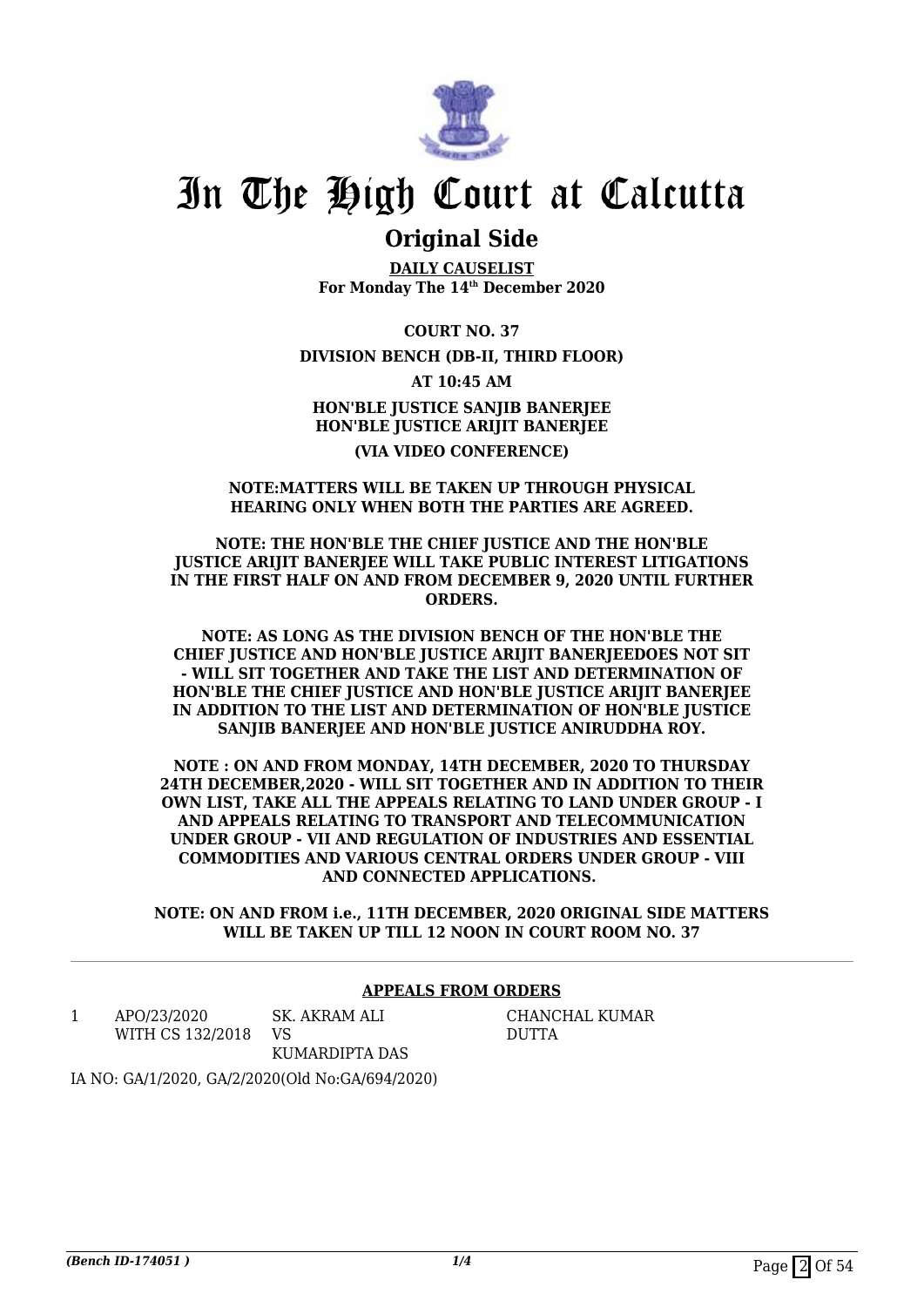2 APO/44/2020 WITH AP 567/2019 SREI EQUIPMENT FINANCE LIMITED VS OVERTOP COMMOTRADE PVT LTD ABM ASSOCIATES

IA NO: GA/1/2020(Old No:GA/634/2020), GA/2/2020(Old No:GA/635/2020)

3 APO/53/2020 WITH AP/554/2019 KAILASH PRASAD GUPTA AND ANR VS M/S. SRIEAM EQUIPMENT FINANCE CO. LTD LAL MOHAN HAJRA

IA NO: GA/1/2020(Old No:GA/747/2020)

4 APO/83/2020 WITH CS/111/2019 ANIL RAJKUMAR MUKERJI AND ORS VS RT. REV PARITOSH CANNING AND ORS AISHWARYA KUMAR AWASTHI

IA NO: GA/1/2020(Old No:GA/1148/2020), GA/2/2020(Old No:GA/1149/2020), GA/3/2020

5 APO/110/2020 WITH WPO/264/2020 JUSTIN CONRAD NAGLE AND ORS VS THE KOLKATA MUNICIPAL CORPORATION AND ORS ABHIJIT SARKAR SUBIR SABUD (FOR RES. NO. 7)

IA NO: GA/2/2020

| 6 | APO/143/2020     | RE THE BARANAGORE JUTE   | PRASANTA NASKAR |
|---|------------------|--------------------------|-----------------|
|   | WITH CA/370/2009 | FACTORY PLC(IN LION) AND |                 |
|   | CP/2/1997        | NAMOKAR VINIMAY PVT      |                 |
|   |                  | LTD                      |                 |
|   |                  | VS                       |                 |
|   |                  | O/L AND ANR              |                 |

IA NO: ACO/1/2020

### **APPEALS FROM DECREE**

| 7  | IA NO. GA/3/2020<br>(Old No:<br>GA/791/2020)  | MAHENDRA INVESTMENT<br>ADVISORS PVT. LTD<br>Vs.<br><b>SIMPLEX</b><br>INFRASTRUCTURES LTD. | ABHIJIT SARKAR<br><b>ABHIJIT SARKAR</b> |
|----|-----------------------------------------------|-------------------------------------------------------------------------------------------|-----------------------------------------|
|    | In APD/474/2017                               |                                                                                           |                                         |
| 8  | IA NO. GA/1/2017<br>(Old No:<br>GA/3258/2017) | MAHENDRA INVESTMENT<br>ADVISORS PVT. LTD<br>Vs<br>SIMPLEX<br>INFRASTRUCTURES LTD.         | ABHIJIT SARKAR<br><b>ABHIJIT SARKAR</b> |
|    | In APD/474/2017                               |                                                                                           |                                         |
| 9  | IA NO. GA/3/2020                              | BHARAT COKING COAL LTD.<br>Vs.<br>TURNER MORRISON LTD                                     | <b>FOX</b><br>FOX & MANDAL              |
|    | In APD/120/2018                               |                                                                                           |                                         |
| 10 | APD/46/2019<br>WITH CS/361/2012               | MAHUA MOITRA<br>VS<br>DIPAK KUMAR GHOSH &<br>ORS.                                         | FOX & MANDAL                            |

IA NO: GA/1/2018(Old No:GA/1169/2018)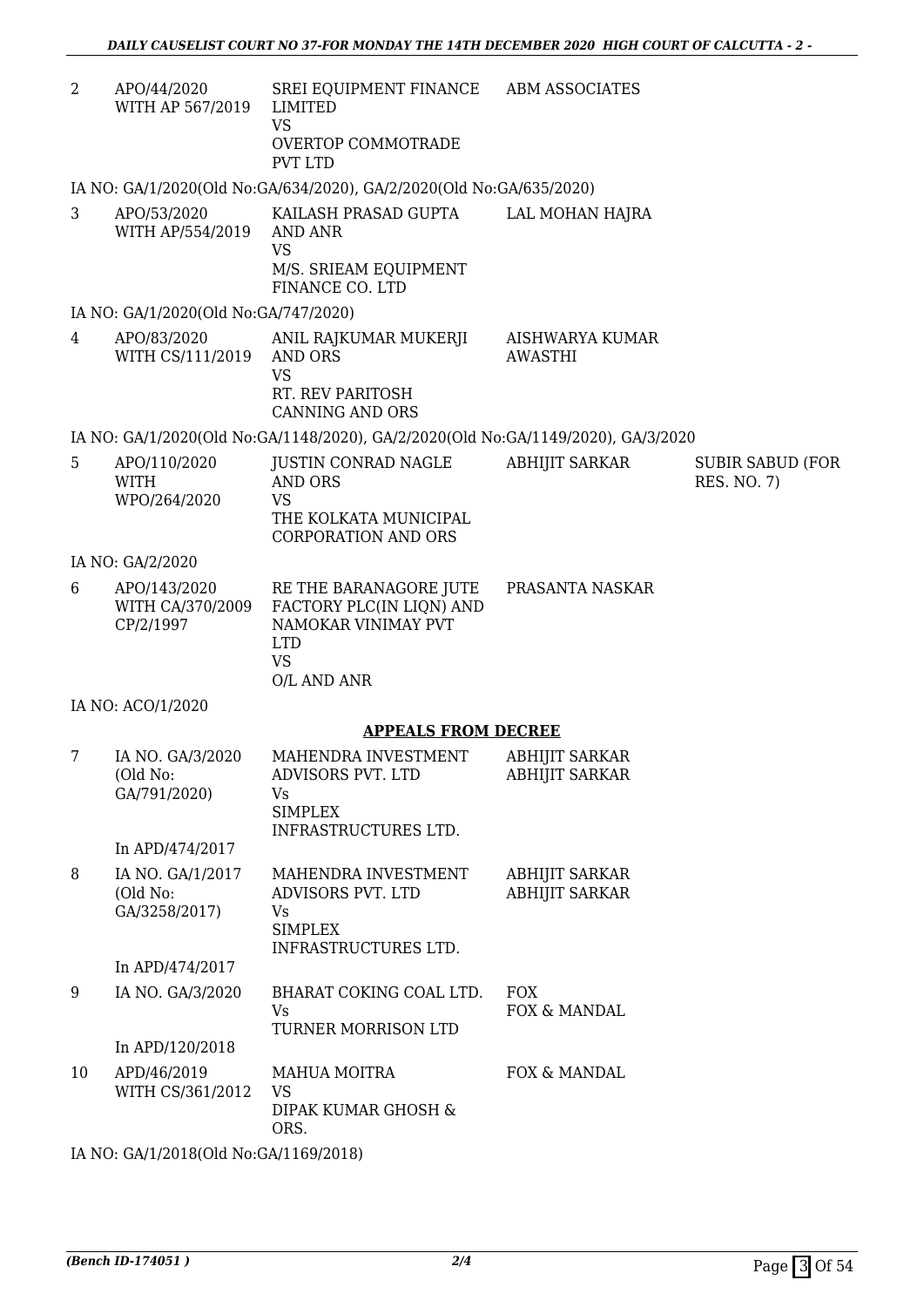| 11 | APD/2/2020<br>CS 141/2018                                                              | <b>GOLDEN STEEL CO</b><br><b>CORPORATION LTD</b><br><b>VS</b>                                                                              | AYIN CO                                  |
|----|----------------------------------------------------------------------------------------|--------------------------------------------------------------------------------------------------------------------------------------------|------------------------------------------|
|    |                                                                                        | JYOTSNA KUMARI MOGHA                                                                                                                       |                                          |
|    | IA NO: GA/1/2020(Old No:GA/797/2020)                                                   |                                                                                                                                            |                                          |
| 12 | APD/5/2020<br>CS 127/2019                                                              | JAIDEEP HALWASIYA<br><b>VS</b><br>RISHABH BENGANI                                                                                          | C. K. JAIN AND CO.                       |
|    | IA NO: GA/1/2020(Old No:GA/740/2020)                                                   |                                                                                                                                            |                                          |
|    |                                                                                        | <b>WRIT APPEALS</b>                                                                                                                        |                                          |
| 13 | APO/463/2014                                                                           | CHENNAI NETWORK<br>WITH APO 420/2013 INFRASTRUCTURE LIMITED<br>&ANR.<br>VS<br>KOLKATA MUNICIPAL<br><b>CORPORATION &amp; ORS.</b>           | H.N. DATTA & CO.                         |
|    | IA NO: GA/2/2019                                                                       |                                                                                                                                            |                                          |
| 14 | APO/467/2014<br>WITH WPO<br>388/2014                                                   | DISHNET WIRELESS<br>LIMITED & ORS.<br><b>VS</b><br>THE KOLKATA MUNICIPAL<br><b>CORPORATION &amp; ORS.</b>                                  | ATISH GHOSH &<br><b>ASSOCIATES</b>       |
| 15 | APO/471/2014<br>WITH WPO 11/2013 VS<br>FMA 807/2015 CAN<br>11536/2014 (A/S<br>MATTERS) | INDUS TOWERS LTD & ORS.<br>THE KOLKATA MUNICIPAL<br><b>CORPORATION &amp; ORS.</b>                                                          | KHAITAN & CO                             |
| 16 | APO/475/2014<br>WITH WPO<br>339/2014                                                   | VIOM NET WORKS LIMITED H.N. DATTA & CO.<br><b>AND ANOTHER</b><br><b>VS</b><br>KOLKATA MUNICIPAL<br><b>CORPORATION AND</b><br><b>OTHERS</b> |                                          |
|    | IA NO: GA/3/2019                                                                       |                                                                                                                                            |                                          |
| 17 | APO/208/2019<br>WITH WPO<br>1811/2003                                                  | SALMA BEGUM & ANR.<br><b>VS</b><br>ANANJAN MITTER & ORS.                                                                                   | MR BRATIN KUMAR<br>DEY                   |
|    |                                                                                        | IA NO: GA/4/2019(Old No:GA/392/2019), GA/5/2019(Old No:GA/393/2019)                                                                        |                                          |
| 18 | APO/34/2020<br>WITH WPO<br>1442/2008                                                   | <b>COMMISSIONER OF</b><br>CENTRAL EXCISE,<br>KOLKATA-IV,<br>COMMISSIONERATE,<br><b>VS</b><br>ASSAM TUBES LTD. & ORS.                       | <b>BHASKAR PROSAD</b><br><b>BANERJEE</b> |
|    |                                                                                        | IA NO: GA/1/2017(Old No:GA/1892/2017), GA/2/2017(Old No:GA/1893/2017)                                                                      |                                          |
| 19 | APO/58/2020<br>WITH WPO 3/2019                                                         | DR. KUNAL SAHA<br>VS<br>THE STATE CONSUMER<br>DISPUTES REDRESSAL<br>COMMISSION AND ORS.                                                    | SRIKANTA DUTTA                           |
|    | IA NO CALLO000(OLL No CALPECIDO ON                                                     |                                                                                                                                            |                                          |

IA NO: GA/1/2020(Old No:GA/376/2020)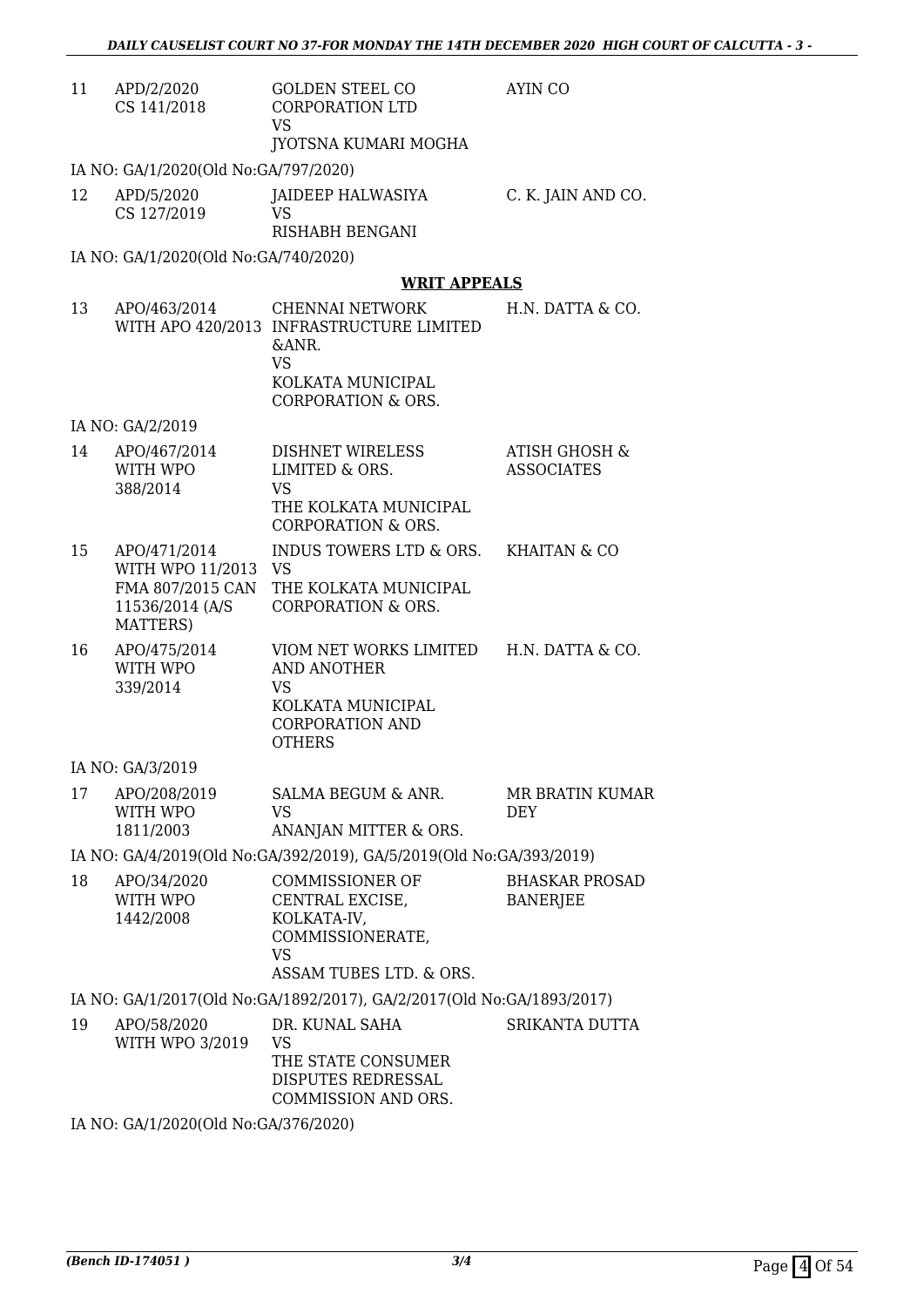| 20 | APO/106/2020<br>WITH<br>WPO/256/2020 | JAYGRIH NIRMAN PRIVATE<br>LIMITED AND ANR<br>VS<br>THE KOLKATA MUNICIPAL<br>CORPORATION AND ORS   | CHOUDHURYS LAW<br><b>OFFICES</b> |
|----|--------------------------------------|---------------------------------------------------------------------------------------------------|----------------------------------|
|    | IA NO: GA/1/2020                     |                                                                                                   |                                  |
|    | wt21 APO/114/2020                    | THE KOLKATA MUNICIPAL<br>CORPORATION AND ORS.<br>VS<br>JAYGRIH NIRMAN PRIVATE<br>LIMITED AND ORS. | H. S. MONDAL                     |

IA NO: GA/1/2020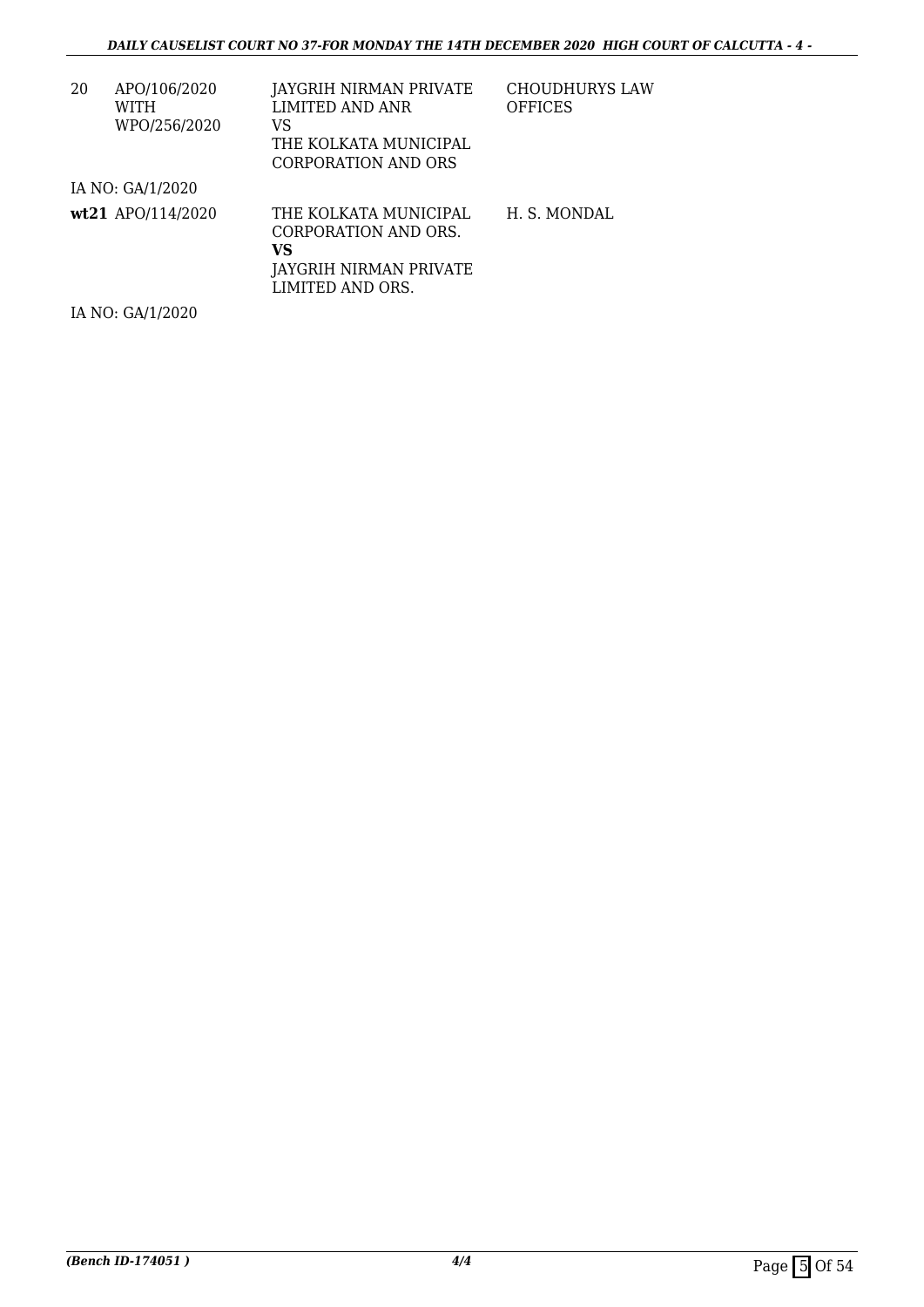

## **Original Side**

**DAILY CAUSELIST For Monday The 14th December 2020**

**COURT NO. 3 DIVISION BENCH (DB-III, FIRST FLOOR) AT 12:30 PM HON'BLE JUSTICE I. P. MUKERJI HON'BLE JUSTICE KAUSIK CHANDA (VIA VIDEO CONFERENCE)**

#### **NOTE:MATTERS WILL BE TAKEN UP THROUGH PHYSICAL HEARING ONLY WHEN BOTH THE PARTIES ARE AGREED.**

**NOTE: (1) ORIGINAL SIDE MATTERS WILL BE TAKEN UP AT 12:30 P.M. EVERYDAY EXCEPT FRIDAY.**

**(2) MENTIONING WILL BE ALLOWED ON EVERY MONDAY AND THURSDAY AT 12:30 P.M.**

**(3) "NEW APPLICATION " , IF NOT EXHAUSTED, WILL CONTINUE FROM 2:00 P.M. THEREAFTER HEARING MATTERS WILL BE TAKEN UP.**

**(4) ORIGINAL SIDE MATTERS WILL BE CALLED ON AT 12:30 P.M. OR UPON EXHAUSTION OF APPELLATE SIDE MATTERS WHICHEVER IS EARLIER.**

**NOTE: ON AND FROM MONDAY, 14TH DECEMBER, 2020 TO THURSDAY, 24TH DECEMBER, 2020 - WILL SIT TOGETHER AND TAKE THE DETERMINATION OF HON'BLE JUSTICE I. P. MUKHERJI AND HON'BLE JUSTICE MD. NIZAMUDDIN.** 

**ON AND FROM MONDAY, 14TH DECEMBER, 2020 THE DIVISION BENCH** PRESIDED OVER BY HON'BLE **IUSTICE I. P. MUKERII - WILL TAKE IN ADDITION TO THEIR OWN LIST, WILL TAKE ALL THE APPEALS RELATING TO MATRIMONIAL & FAMILY COURT & MATTERS RELATING TO GUARDIANSHIP INCLUDING APPLICATIONS CONNECTED THERETO;**

**ADMISSION OF APPEALS UNDER SECTION 30 OF THE EMPLOYEES' COMPENSATION ACT, 1923**

**NOTE: APPEALS EXCLUDED FROM THE LIST WILL BE INCLUDED IN DUE COURSE.**

## **NEW APPLICATIONS**

1 APO/195/2014 [S.A.] WITH WPO/400/2014 SABI KORA AND ANR  $V<sup>Q</sup>$ COAL INDIA LTD AND ORS PARTHA GHOSH

IA NO: GA/1/2014(Old No:GA/1787/2014)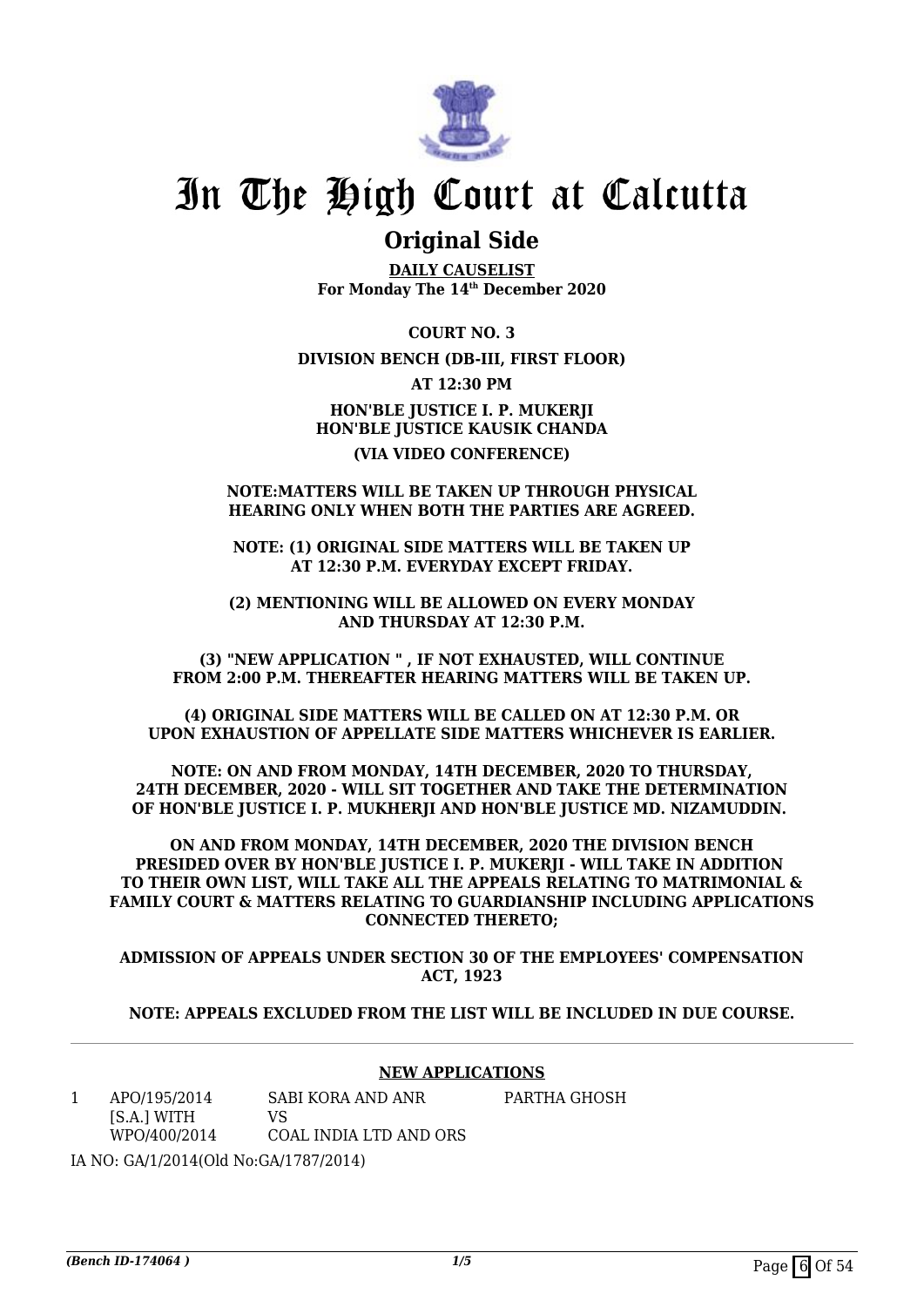|   | wt2 WPO/400/2014                                                                 | SABI KORA AND ANR<br><b>VS</b><br>COAL INDIA LTD AND ORS                                                                                                         | PARTHA GHOSH               |                |
|---|----------------------------------------------------------------------------------|------------------------------------------------------------------------------------------------------------------------------------------------------------------|----------------------------|----------------|
| 3 | IA NO. GA/3/2020<br>(Old No:<br>GA/350/2020)<br>In CEXA/43/2017                  | HINDUSTAN MOTORS<br>LIMITED<br>Vs<br><b>COMMISSIONER OF</b><br>CENTRAL EXCISE, KOLKATA<br>-IV                                                                    | DIPAYAN KUNDU              |                |
| 4 | CUSTA/33/2019                                                                    | <b>COMMISSIONER OF</b><br>CUSTOMS (PREVENTIVE),<br>WEST BENGAL, KOLKATA<br><b>VS</b><br><b>SUBIR ROY SOLE</b><br>PROPRIETOR OF M/S. M. N.<br><b>ROY AND SONS</b> | KAUSIK KANTI MAITI         |                |
|   | IA NO: GA/2/2019(Old No:GA/2659/2019)                                            |                                                                                                                                                                  |                            |                |
| 5 | CEXA/1/2020                                                                      | COMMISSIONER OF CGST<br>AND CX, KOLKATA SOUTH<br>COMM.<br><b>VS</b><br>M/S. DAS BROTHERS AND<br>CO.                                                              | KAUSIK KANTI MAITI         |                |
|   | IA NO: GA/1/2020(Old No:GA/85/2020)                                              |                                                                                                                                                                  |                            |                |
| 6 | CEXA/3/2020                                                                      | COMMISSIONER OF<br>CENTRAL EXCISE,<br>KOLKATA-IV<br><b>VS</b><br>M/S. SKILL DYE CHEM<br>PRIVATE LIMITED                                                          | KAUSIK KANTI MAITI         |                |
|   |                                                                                  | IA NO: GA/1/2020(Old No:GA/37/2020), GA/2/2020(Old No:GA/38/2020)                                                                                                |                            |                |
| 7 | IA NO. GA/2/2020<br>(Old No:<br>GA/374/2020)<br>In ITAT/4/2020                   | PRINCIPAL COMMISSIONER YOGESH VATS<br>OF INCOME TAX-1,<br><b>KOLKATA</b><br>Vs<br>M/S. HEIGHT INSURANCE<br><b>SERVICES LTD</b>                                   | YOGESH VATS                | PRASENJIT SAHA |
| 8 | IA NO. GA/1/2020<br>(Old No:<br>GA/373/2020)                                     | PRINCIPAL COMMISSIONER<br>OF INCOME TAX-1,<br>KOLKATA<br>Vs<br>M/S. HEIGHT INSURANCE                                                                             | YOGESH VATS<br>YOGESH VATS | PRASENJIT SAHA |
| 9 | In ITAT/4/2020<br>IA NO. GA/2/2020<br>(Old No:<br>GA/384/2020)<br>In ITAT/5/2020 | <b>SERVICES LTD</b><br>PRINCIPAL COMMISSIONER<br>OF INCOME TAX-4,<br><b>KOLKATA</b><br>Vs<br>M/S. J.J. EXPORTERS LTD.                                            | YOGESH VATS<br>YOGESH VATS |                |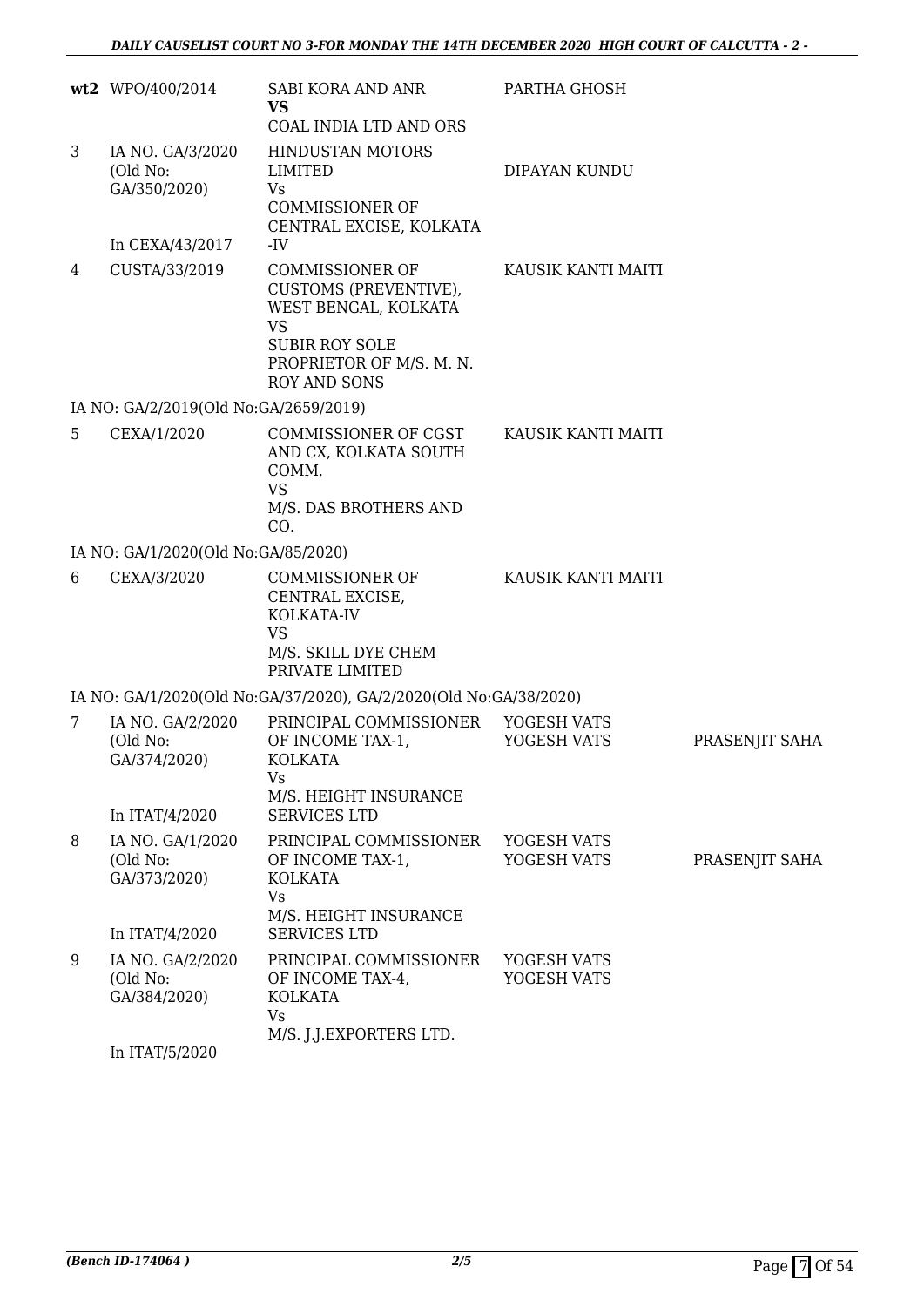| 10 | IA NO. GA/1/2020<br>(Old No:<br>GA/383/2020)  | PRINCIPAL COMMISSIONER<br>OF INCOME TAX-4,<br><b>KOLKATA</b><br>Vs                                                                          | YOGESH VATS<br>YOGESH VATS |                                         |
|----|-----------------------------------------------|---------------------------------------------------------------------------------------------------------------------------------------------|----------------------------|-----------------------------------------|
|    | In ITAT/5/2020                                | M/S. J.J. EXPORTERS LTD.                                                                                                                    |                            |                                         |
| 11 | ITAT/9/2020                                   | PRINCIPAL COMMISSIONER<br>OF INCOME TAX-4,<br><b>KOLKATA</b><br><b>VS</b><br>M/S. JAGANNATH<br><b>BANWARILAL TEXOFABS</b><br><b>PVT LTD</b> | YOGESH VATS                |                                         |
|    |                                               | IA NO: GA/1/2020(Old No:GA/467/2020), GA/2/2020(Old No:GA/469/2020)                                                                         |                            |                                         |
| 12 | APOT/15/2020                                  | KAMALA TEA COMPNY LTD<br>AND ORS<br><b>VS</b><br>THE CHAIRMAN TEA BOARD<br>OF INDIA AND ORS                                                 | <b>SHREYA CHOUDHURY</b>    |                                         |
|    | IA NO: GA/1/2020(Old No:GA/542/2020)          |                                                                                                                                             |                            |                                         |
| 13 | IA NO. GA/2/2019<br>(Old No:<br>GA/1854/2019) | THE PRINCIPAL<br><b>COMMISSIONER OF</b><br>INCOME TAX-2, KOLKATA<br>Vs<br>M/S. CESC LIMITED                                                 | YOGESH VATS<br>YOGESH VATS | <b>NILANJANA</b><br><b>BANERJEE PAL</b> |
|    | In ITA/37/2020                                |                                                                                                                                             |                            |                                         |
|    |                                               | <b>FOR HEARING</b>                                                                                                                          |                            |                                         |
| 14 | ITA/28/2020                                   | ANIL KUMAR NEVATIA<br><b>VS</b><br>INCOME TAX OFFICER,<br>WARD-40(1) KOLKATA AND<br>ORS.                                                    | <b>BHASKAR SENGUPTA</b>    |                                         |
| 15 | ITA/307/2009                                  | <b>COMMISSIONER OF</b><br>INCOME TAX, KOL<br><b>VS</b><br>THE PEERLESS GENERAL<br>FINANCE & INVESTMENT<br>CO. LTD.                          | S. S. SARKAR               | <b>GOPAL RAM</b><br><b>SHARMA</b>       |
|    | IA NO: GA/1/2019(Old No:GA/2328/2019)         |                                                                                                                                             |                            |                                         |
| 16 | ITA/14/2017                                   | PRINCIPAL COMM OF<br>INCOME TAX - I, KOLKATA<br><b>VS</b><br><b>SHREE GURU REALTORS</b><br><b>PVT LTD</b>                                   | <b>SLAMBA</b>              | <b>SUBASH AGARWAL</b><br>& ASSOCIATES   |
| 17 | ITA/20/2018                                   | HALDIA PETROCHEMICALS<br><b>LIMITED</b><br><b>VS</b><br><b>COMMISSIONER OF</b><br>INCOME TAX , KOLKATA - IV                                 | MS. KARUNA BOSE            |                                         |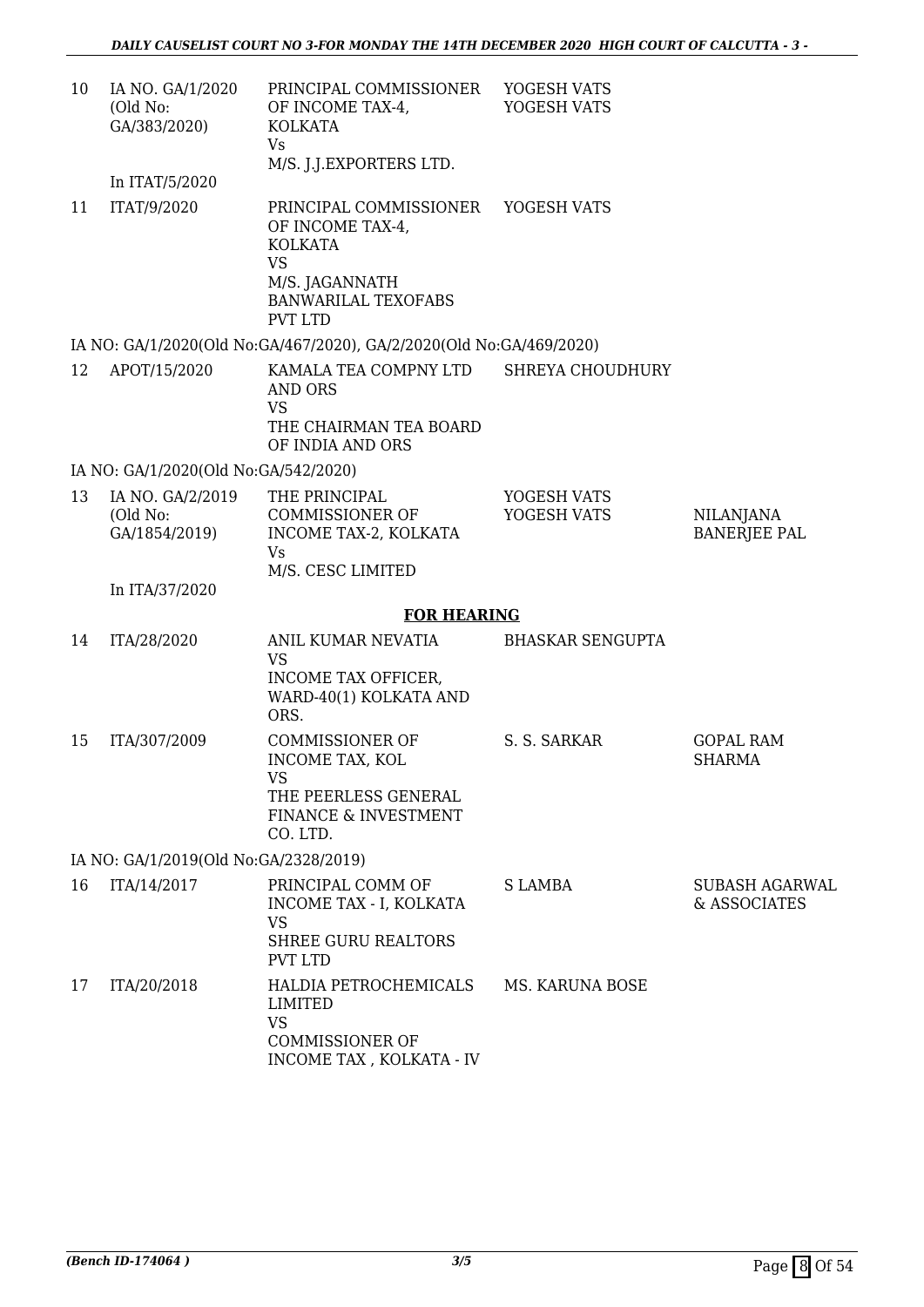| 18 | ITA/68/2018                           | M/S.TEENLOK ADVISORY<br>SERVICES PVT. LTD.<br>VS<br>DEPUTY COMMISSIONER<br>OF INCOME TAX, CIRCLE-I,<br>KOLKATA & ANR. | DIPAYAN KUNDU,<br>C/O. RAJARSHI<br><b>CHATTERJEE</b> |                                   |
|----|---------------------------------------|-----------------------------------------------------------------------------------------------------------------------|------------------------------------------------------|-----------------------------------|
| 19 | ITA/112/2018                          | PRINCIPAL COMMISSIONER<br>OF INCOME TAX, KOL-3,<br><b>KOLKATA</b><br><b>VS</b>                                        | S. LAMBA                                             | <b>SWARVANU SAHA</b>              |
|    |                                       | SIKARIA INFRAPROJECTS<br>PVT. LTD.                                                                                    |                                                      |                                   |
| 20 | ITA/121/2018                          | PRINCIPAL COMMISSIONER<br>OF INCOME TAX, ASANSOL<br><b>VS</b><br>M/S. BOLKUNDA PACHWAI<br>AND (S) C.S. SHOP           | YOGESH VATS                                          |                                   |
| 21 | ITA/122/2018                          | <b>COMMISSIONER OF</b><br>INCOME TAX (EXEMPTION)<br>, KOLKATA<br><b>VS</b>                                            | YOGESH VATS                                          |                                   |
|    |                                       | <b>INDIAN REFRACTORY</b><br>MAKERS ASSOCIATION                                                                        |                                                      |                                   |
| 22 | ITA/173/2018                          | M/S. VISHNU TEA &<br><b>INDUSTRIES PRIVATE</b><br>LIMITED<br>VS<br>THE PRINCIPAL                                      | <b>SAROJ TULSIAN</b>                                 |                                   |
|    |                                       | <b>COMMISSIONER OF</b><br>INCOME TAX, KOLKATA-2                                                                       |                                                      |                                   |
| 23 | ITA/176/2018                          | <b>COMMISSIONER OF</b><br>INCOME TAX(IT & TP),<br><b>KOLKATA</b><br><b>VS</b>                                         | YOGESH VATS                                          | <b>BHASKAR</b><br><b>SENGUPTA</b> |
|    |                                       | SRI HARTAJ SEWA SINGH                                                                                                 |                                                      |                                   |
| 24 | ITA/33/2019                           | M/S DEY ENGINEERING<br><b>WORKS</b><br><b>VS</b>                                                                      | DEBANUJ BASU<br><b>THAKUR</b>                        |                                   |
|    |                                       | THE INCOME TAX OFFICER<br>, WARD NO 48(4) KOLKATA                                                                     |                                                      |                                   |
|    |                                       | IA NO: GA/3/2018(Old No:GA/3322/2018), GA/4/2018(Old No:GA/3323/2018)                                                 |                                                      |                                   |
| 25 | ITA/1/2020                            | EIH LTD<br>VS<br>DY. COMMISSIONER OF<br>INCOME TAX CIRCLE 8(1)<br><b>KOL</b>                                          | KHAITAN AND CO                                       |                                   |
| 26 | ITA/5/2020                            | COMM OF INCOME TAX<br>CENTRAL 1 KOL<br><b>VS</b><br>JAIN INFRAPROJECTS LTD                                            | <b>Y VATS</b>                                        |                                   |
|    | IA NO: GA/2/2019(Old No:GA/1434/2019) |                                                                                                                       |                                                      |                                   |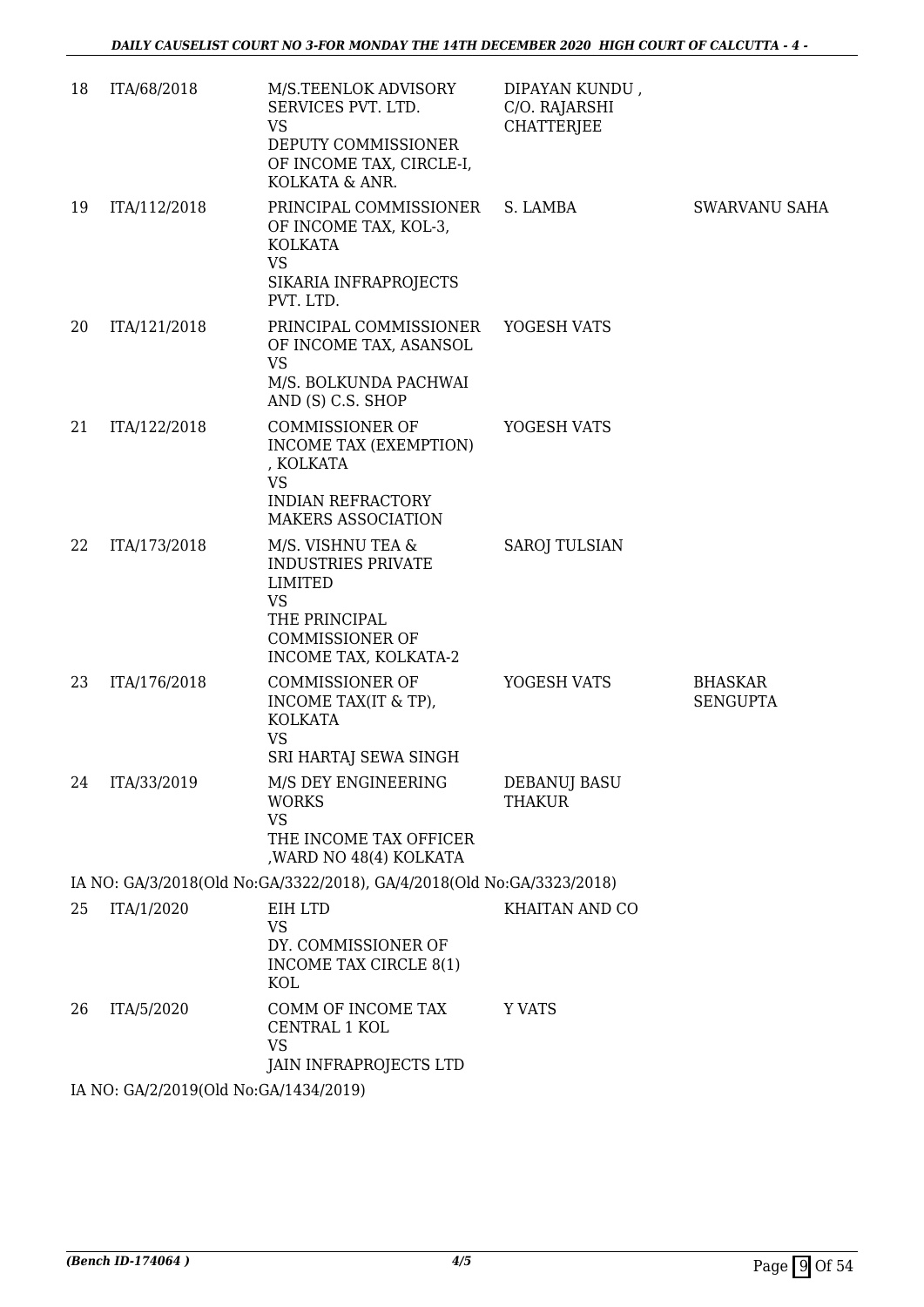27 ITA/8/2020 PRINCIPAL COMMISSIONER OF INCOME TAX-DURGAPUR VS M/S. BENGAL SHRISTI INFRASTRUCTURE DEVELOPMENT LIMITED

Y. VATS BHASKAR SENGUPTA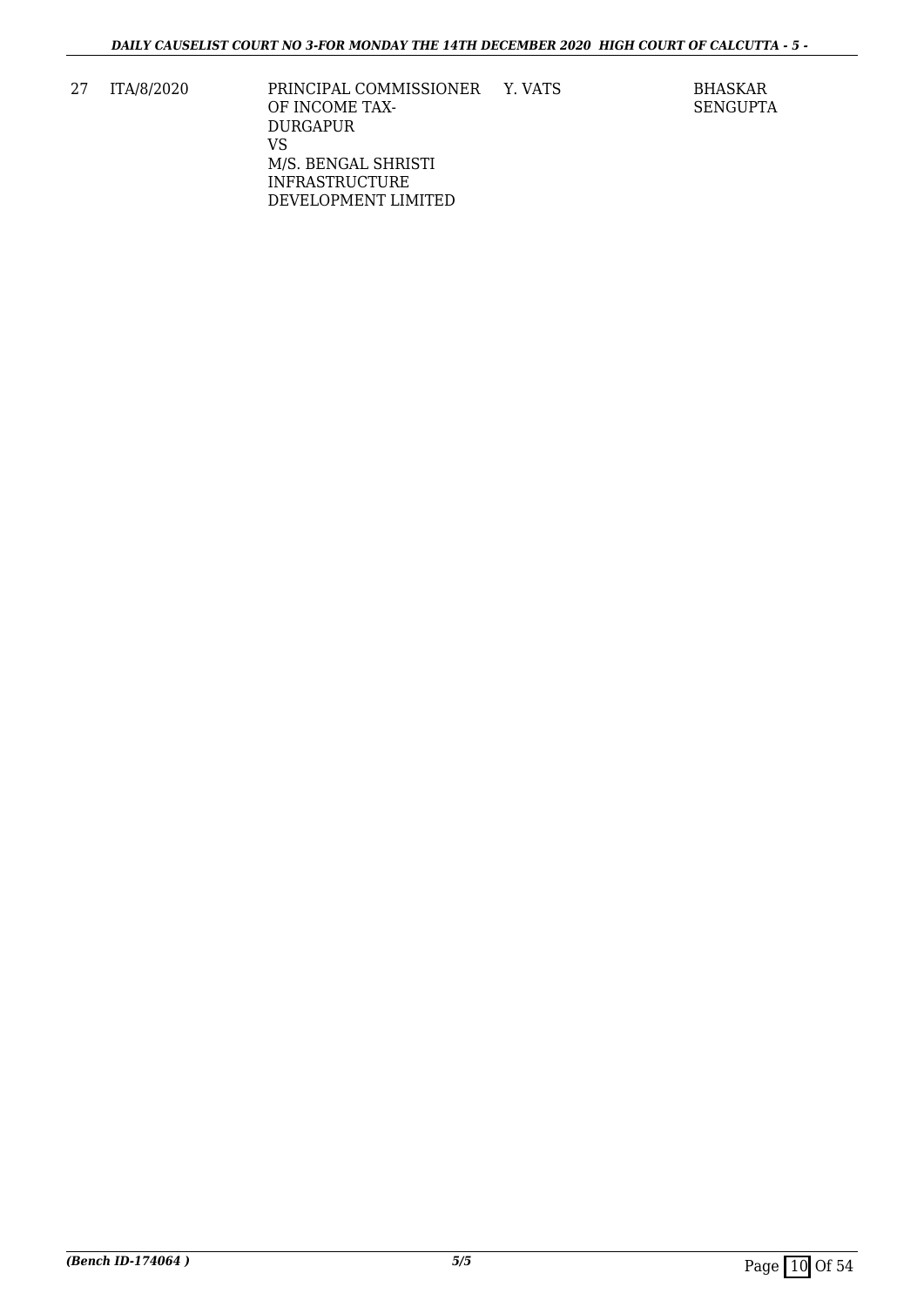

# **Original Side**

**DAILY CAUSELIST For Monday The 14th December 2020**

**COURT NO. 12 DIVISION BENCH (DB-V, FIRST FLOOR) AT 10:45 AM HON'BLE JUSTICE SOUMEN SEN HON'BLE JUSTICE SAUGATA BHATTACHARYYA (VIA VIDEO CONFERENCE)**

**NOTE:MATTERS WILL BE TAKEN UP THROUGH PHYSICAL HEARING ONLY WHEN BOTH THE PARTIES ARE AGREED.**

**NOTE: ORIGINAL SIDE MATTERS SHALL BE TAKEN UP ON TUESDAY AT THE FIRST SITTING OFTHE COURT.**

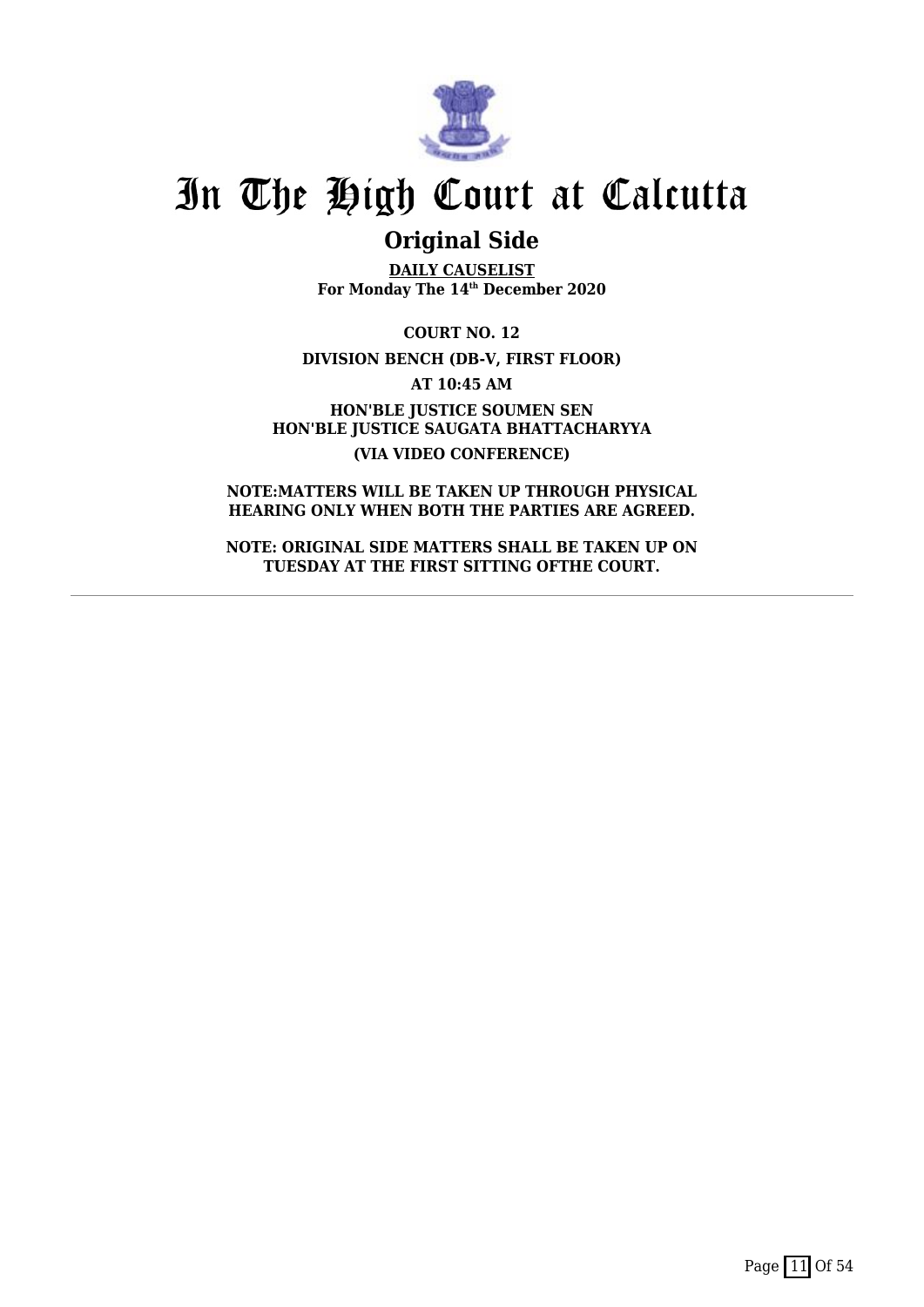

# **Original Side**

**DAILY CAUSELIST For Monday The 14th December 2020**

**COURT NO. 5**

**DIVISION BENCH (DB-VII, FIRST FLOOR)**

**AT 10:45 AM**

**HON'BLE JUSTICE SUBRATA TALUKDAR HONBLE JUSTICE ANIRUDDHA ROY (VIA VIDEO CONFERENCE)**

**NOTE:MATTERS WILL BE TAKEN UP THROUGH PHYSICAL HEARING ONLY WHEN BOTH PARTIES ARE AGREED**

**ON AND FROM WEDNESDAY, 9TH DECEMBER,2020 TO THURSDAY, 24TH DECEMBER, 2020 - WILL SIT TOGETHER AND TAKE THE DETERMINATION OF HON'BLE JUSTICE SUBRATA TALUKDAR AND HON'BLE JUSTICE SUBHASIS DASGUPTA**

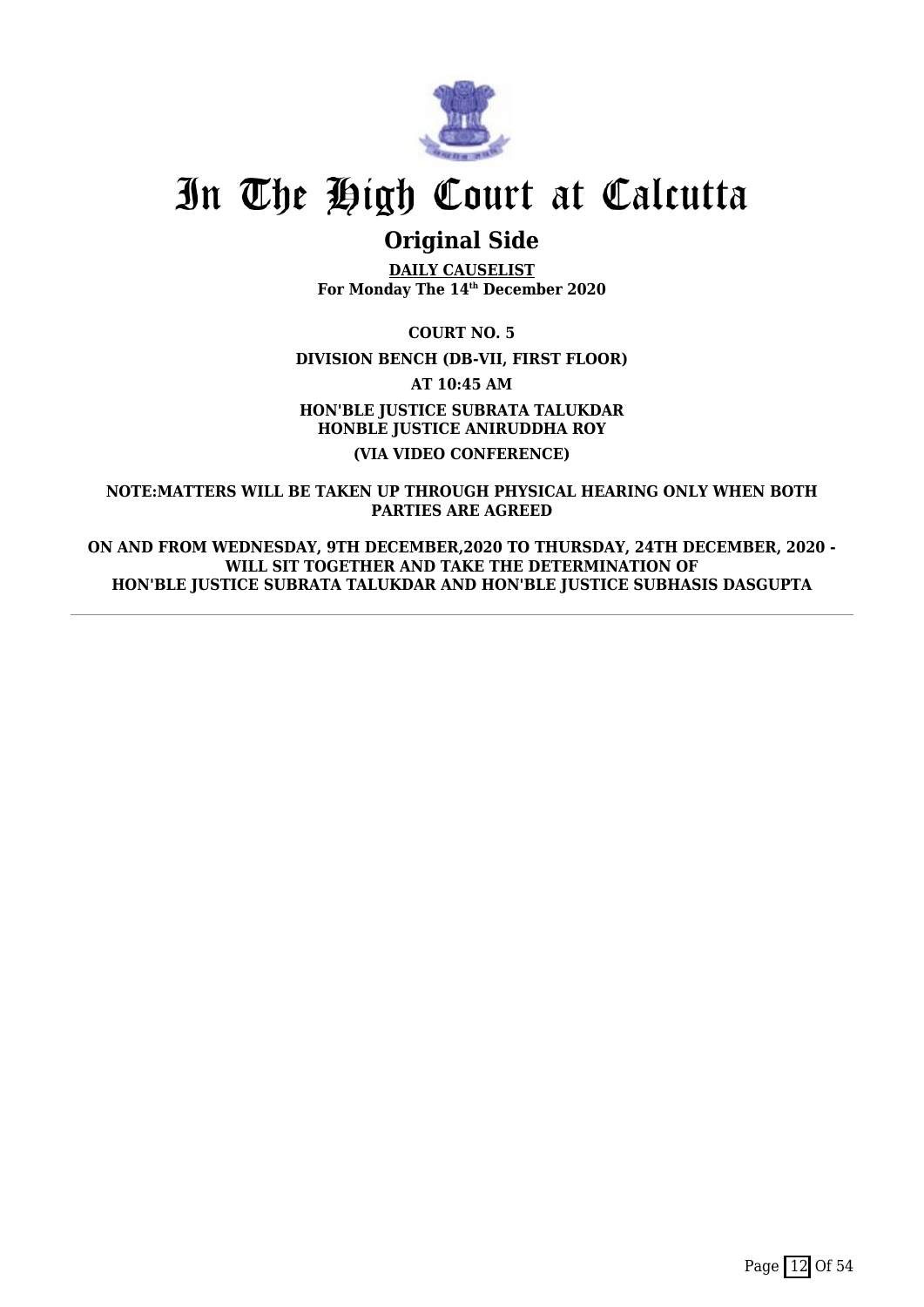

# **Original Side**

**DAILY CAUSELIST For Monday The 14th December 2020**

**COURT NO. 25 SINGLE BENCH (SB-I, FIRST FLOOR) AT 2:00 PM HON'BLE JUSTICE TAPABRATA CHAKRABORTY (VIA VIDEO CONFERENCE)**

**NOTE:MATTERS WILL BE TAKEN UP THROUGH PHYSICALHEARING ONLY WHEN BOTH THE PARTIES ARE AGREED.**

**NOTE : ON EVERY THURSDAY ORIGINAL SIDE MATTERS WILL BE TAKEN UP AT 2:00 P.M.**

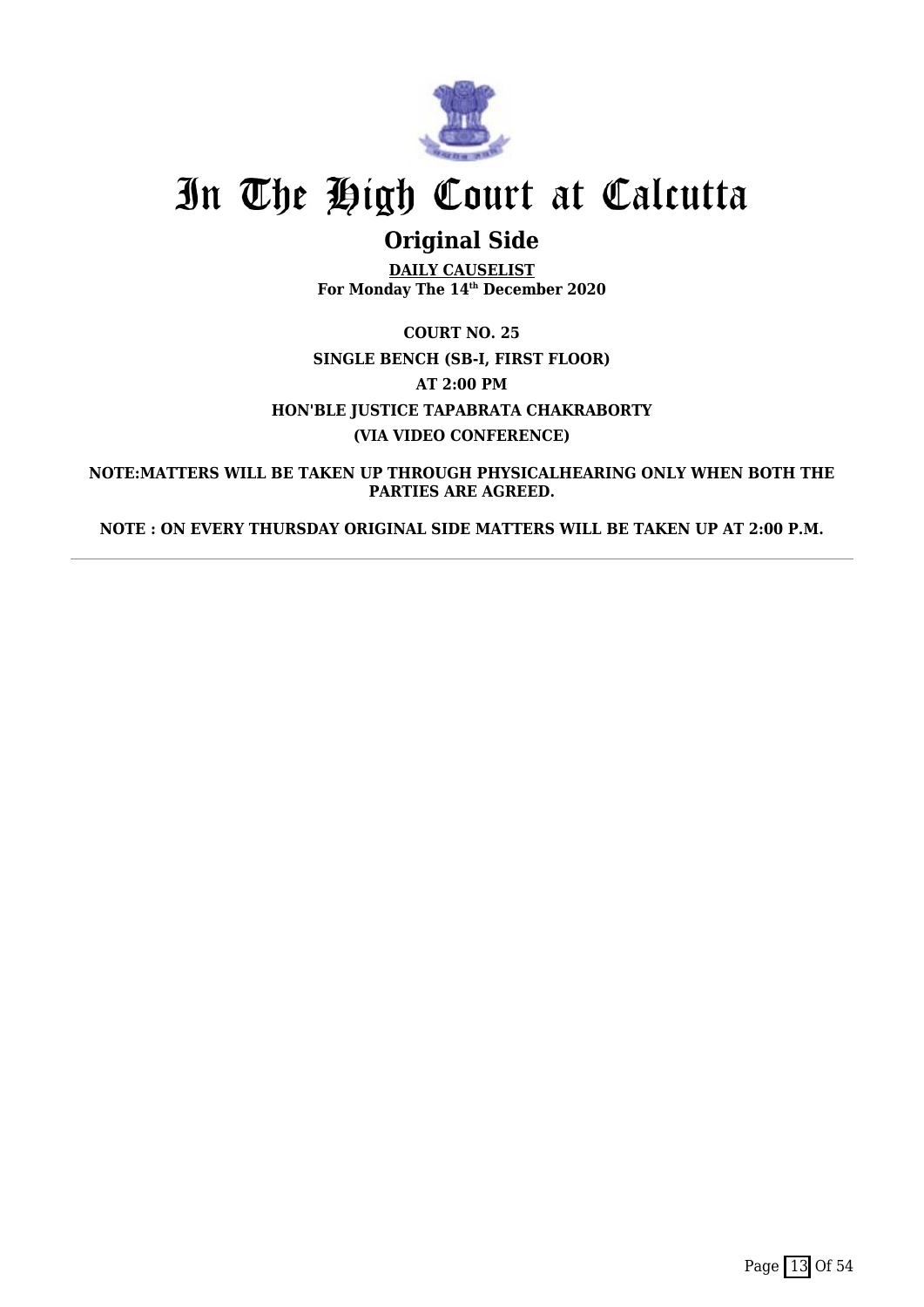

# **Original Side**

**DAILY CAUSELIST For Monday The 14th December 2020**

**COURT NO. 4 SINGLE BENCH (SB-II, FIRST FLOOR) AT 3:00 PM HON'BLE JUSTICE ARINDAM SINHA (VIA VIDEO CONFERENCE)**

### **NOTE:MATTERS WILL BE TAKEN UP THROUGH PHYSICAL HEARING ONLY WHEN BOTH THE PARTIES ARE AGREED.**

### **NOTE : 1) ON MONDAY, TUESDAY AND THURSDAY ORIGINAL SIDE MATTERS WILL BE TAKEN UP FROM 3:00 P.M.**

**2) ON WEDNESDAY ORIGINAL SIDE MATTERS WILL BE TAKEN UP FROM 10:45 A.M.**

| <b>FOR DISMISSAL</b> |  |  |  |
|----------------------|--|--|--|
|                      |  |  |  |

| 1 | WPO/526/2019                                 | <b>BIMAN PAN</b><br>VS.<br>THE KOLKATA MUNICIPAL<br><b>CORPORATION AND ORS</b>         | PRASHANT AGARWAL                | ASHIM KR.<br><b>CHATTERJEE (FOR</b><br>RES.5-13) |
|---|----------------------------------------------|----------------------------------------------------------------------------------------|---------------------------------|--------------------------------------------------|
|   |                                              | <b>COURT APPLICATIONS UNDER ART.226</b>                                                |                                 |                                                  |
| 2 | WPO/251/2020                                 | SITALA PRASAD JAISWAL<br>ANDA ANR<br>VS<br>THE KOLKATA MUNICIPAL<br><b>CORPORATION</b> | SUBHANKAR<br><b>CHAKRABORTY</b> |                                                  |
|   | IA NO: GA/1/2020                             |                                                                                        |                                 |                                                  |
| 3 | WPO/368/2016                                 | RAJ KUMARI JAISWAL<br>VS<br>KOLKATA MUNICIPAL<br><b>CORPORATION &amp; ORS</b>          | <b>SUVAM SINHA</b>              |                                                  |
| 4 | IA NO. GA/4/2019<br>(Old No:<br>GA/579/2019) | RAHISAV LODHI & ANR.<br>Vs.<br>K.M.C.                                                  | SUPRIYA RANJAN<br>SAHA          |                                                  |

### In WPO/1175/2006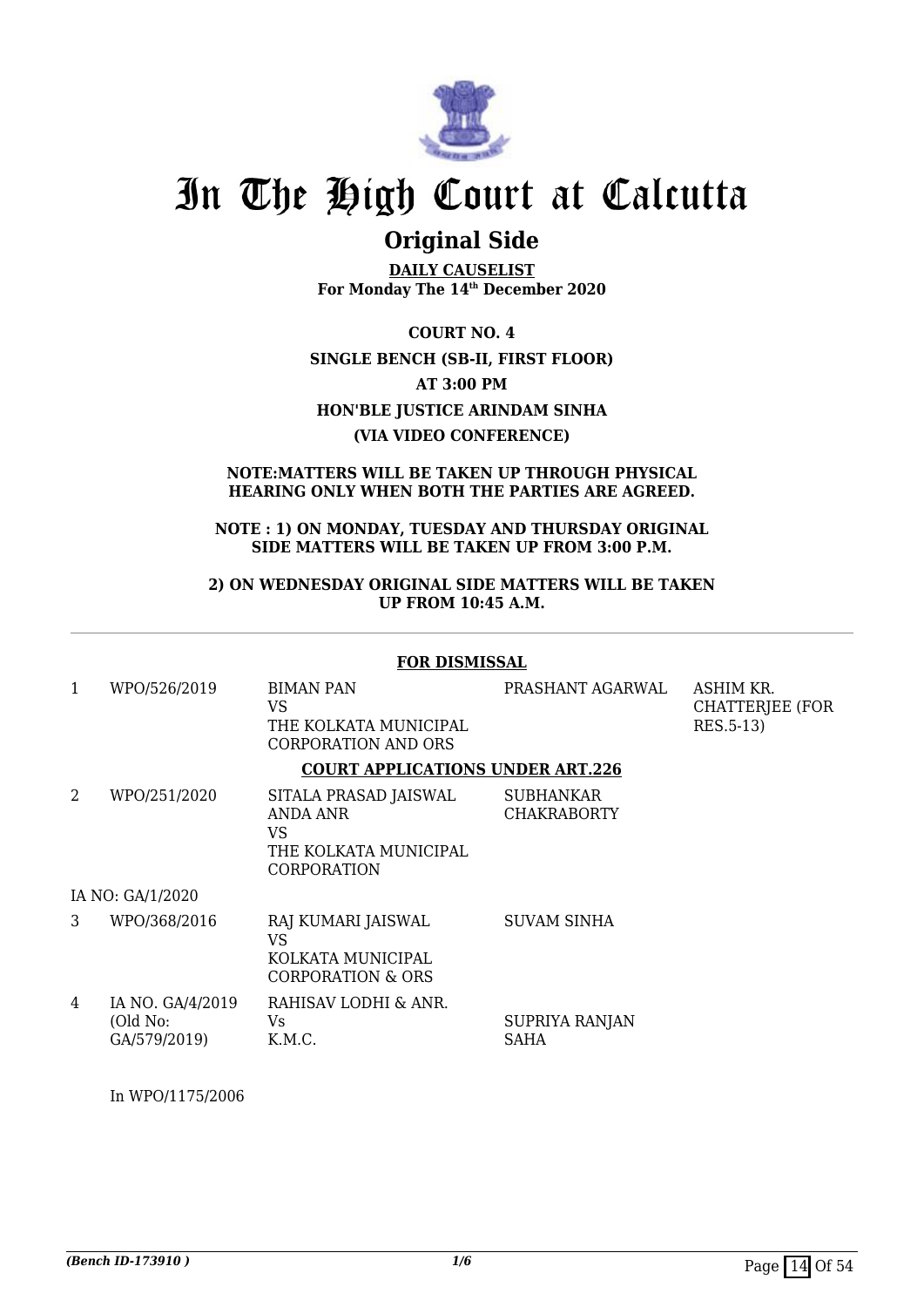| 5  | IA NO. GA/1/2020<br>(Old No:<br>GA/312/2020)  | <b>RITA MITRA</b><br>Vs.<br>KOLKATA MUNICIPAL<br><b>CORPORATION AND ORS</b>                                                       | <b>SUMITA SHAW</b><br><b>SUMITA SHAW</b>                         |
|----|-----------------------------------------------|-----------------------------------------------------------------------------------------------------------------------------------|------------------------------------------------------------------|
|    | In WPO/1082/2013                              |                                                                                                                                   |                                                                  |
| 6  | WPO/43/2019                                   | PIJUSH KUMAR SEN<br><b>VS</b><br>KOLKATA MUNICIPAL<br><b>CORPORATION &amp; ORS</b>                                                | TANUSREE DAS                                                     |
| 7  | WPO/82/2019                                   | NANDALAL DUTTA<br><b>VS</b><br>THE KOLKATA MUNICIPAL<br><b>CORPORATION AND ORS</b>                                                | <b>TRIPTIMOY</b><br><b>TALUKDER</b>                              |
| 8  | WPO/258/2019                                  | LAND AND BRICKS AND<br><b>ENTERTAINMENTS</b><br><b>LIMITED AND ANR</b><br><b>VS</b><br>THE STATE OF WEST<br><b>BENGAL AND ORS</b> | <b>DAS AND COMPANY</b>                                           |
| 9  | IA NO. GA/1/2019<br>(Old No:<br>GA/2074/2019) | RAGHABENDRA SINGH AND<br><b>ANR</b><br>Vs.<br>KOLKATA MUNICIPAL<br><b>CORPORATION AND</b>                                         | DEBALEENA<br>CHATTERJEE<br><b>DEBALEENA</b><br><b>CHATTERJEE</b> |
|    | In WPO/261/2019                               | <b>OTHERS</b>                                                                                                                     |                                                                  |
| 10 | WPO/302/2019                                  | PRADIP KUMAR GHOSH<br>AND ANR.<br>VS<br>KOLKATA MUNICIPAL<br>CORPORATION AND ORS.                                                 | <b>AMAR KUMAR</b><br><b>HALDAR</b>                               |
| 11 | WPO/346/2019                                  | SMT. BINA DEBI BAGARIA<br><b>AND ORS</b><br><b>VS</b><br>KOLKATA MUNICIPAL<br><b>CORPORATION AND 2</b><br><b>OTHERS</b>           | <b>MOUMITA DAS</b>                                               |
|    | IA NO: GA/1/2020(Old No:GA/498/2020)          |                                                                                                                                   |                                                                  |
| 12 | WPO/418/2019                                  | MAHBOOB ALAM<br><b>VS</b><br>THE KOLKATA MUNICIPAL<br><b>CORPORATION AND ORS.</b>                                                 | <b>SWARVANU SAHA</b>                                             |
| 13 | WPO/433/2019                                  | SUKHAMOY MALLICK<br><b>VS</b><br>THE KOLKATA MUNICIPAL<br><b>CORPORATION AND ORS</b>                                              | MAHABOOB AHMED                                                   |
| 14 | WPO/435/2019                                  | <b>JIBAN KUMAR SEN</b><br><b>VS</b><br>THE KOLKATA MUNICIPAL<br><b>CORPORATION AND 3</b><br><b>OTHERS</b>                         | M/S. N.C. BOSE AND<br>CO.                                        |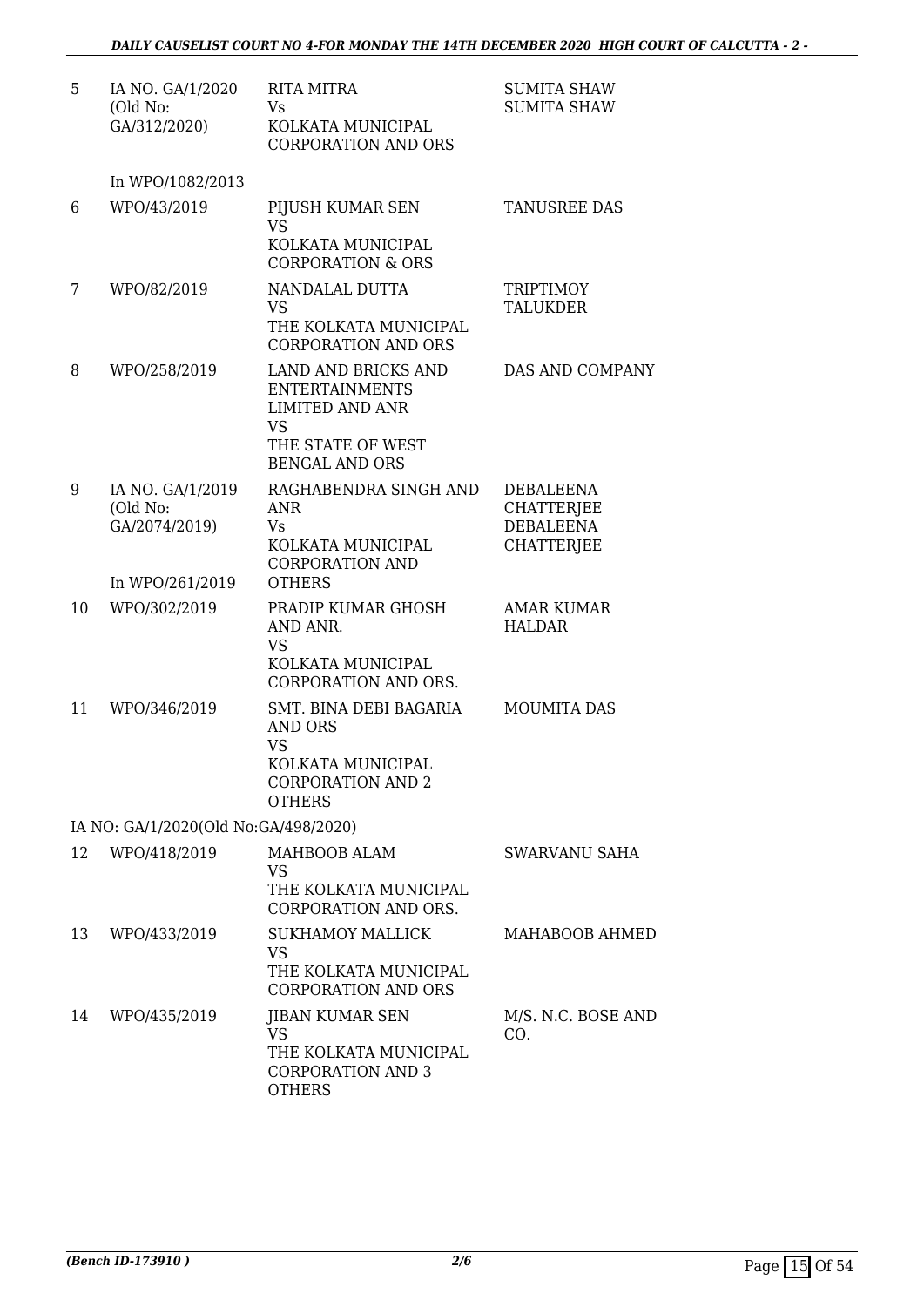| 15 | IA NO. GA/1/2020<br>(Old No:<br>GA/362/2020) | <b>JUSTIN CONRAD NAGLE</b><br>AND ORS<br><b>Vs</b><br>THE DY. CHIEF ENGINEER                                             | J BANERJEE AND CO<br>J BANERJEE AND CO |                                                                                              |
|----|----------------------------------------------|--------------------------------------------------------------------------------------------------------------------------|----------------------------------------|----------------------------------------------------------------------------------------------|
|    | In WPO/439/2019                              | (N) BOROUGH VI CALCUTTA<br>MUNICIPAL CORPORATION<br><b>AND ORS</b>                                                       |                                        |                                                                                              |
| 16 | WPO/443/2019                                 | SANJOY DUTTA<br><b>VS</b><br>THE KOLKATA MUNICIPAL<br><b>CORPORATION AND ORS</b>                                         | <b>DEB KUMAR</b><br><b>CHANDRA</b>     |                                                                                              |
| 17 | WPO/444/2019                                 | RAJKUMAR SINGH AND ANR<br><b>VS</b><br>THE KOLKATA MUNICIPAL<br><b>CORPORATION AND ORS</b>                               | <b>ANJAN</b><br><b>BHATTACHARYA</b>    | <b>SOUNAK</b><br><b>BHATTACHARYA</b><br>(FOR RES.5, 6)                                       |
| 18 | WPO/446/2019                                 | RAMPURIA INDUSTRIES<br>AND INVESTMENTS<br>LIMITED AND ANR.<br><b>VS</b>                                                  | MANNA AND CO.                          |                                                                                              |
|    |                                              | KOLKATA MUNICIPAL<br>CORPORATION AND ORS.                                                                                |                                        |                                                                                              |
| 19 | WPO/452/2019                                 | PRABIR PALADHI AND 3<br><b>OTHERS</b><br><b>VS</b><br>THE KOLKATA MUNICIPAL<br><b>CORPORATION AND 8</b><br><b>OTHERS</b> | <b>SUTIRTHA DAS</b>                    | NITIN KR. DAS (FOR<br><b>RES.9)</b>                                                          |
| 20 | WPO/469/2019                                 | <b>BIPIN MEHTA AND ORS</b><br><b>VS</b><br>KOLKATA MUNICIPAL<br><b>CORPORATION AND ORS</b>                               | PRADEEP PANDEY                         |                                                                                              |
| 21 | WPO/470/2019                                 | SMT. SUHASINI LOHIA<br><b>VS</b><br>KOLKATA MUNICIPAL<br><b>CORPORATION AND ORS</b>                                      | S. KAKRANIA AND CO.                    | <b>MUKHERJEE</b><br><b>PRASAD &amp;</b><br>ASSO.(FOR PRO.<br>RES.<br>16, 17, 18, 22, 24, 28) |
| 22 | WPO/473/2019                                 | KALLU BABU LALCHAND<br><b>HUF</b><br><b>VS</b><br>KOLKATA MUNICIPAL<br><b>CORPORATION AND 6</b><br><b>OTHERS</b>         | <b>VINAY KUMAR</b><br><b>PUROHIT</b>   |                                                                                              |
| 23 | WPO/475/2019                                 | MOHANLAL KHEMKA AND<br><b>ANR</b><br><b>VS</b><br>KOLKATA MUNICIPAL<br><b>CORPORATION AND 7</b><br><b>OTHERS</b>         | PRADEEP KUMAR<br>JEWRAJKA              |                                                                                              |
| 24 | WPO/494/2019                                 | MD. MEHTAB<br><b>VS</b><br><b>KOLKATA</b><br>MUNICIPALCORPORATION<br>AND ORS.                                            | RAMPRAVESH SINGH                       | <b>IMTIYAZ ASLAM</b><br>LODHI (FOR RES.6)                                                    |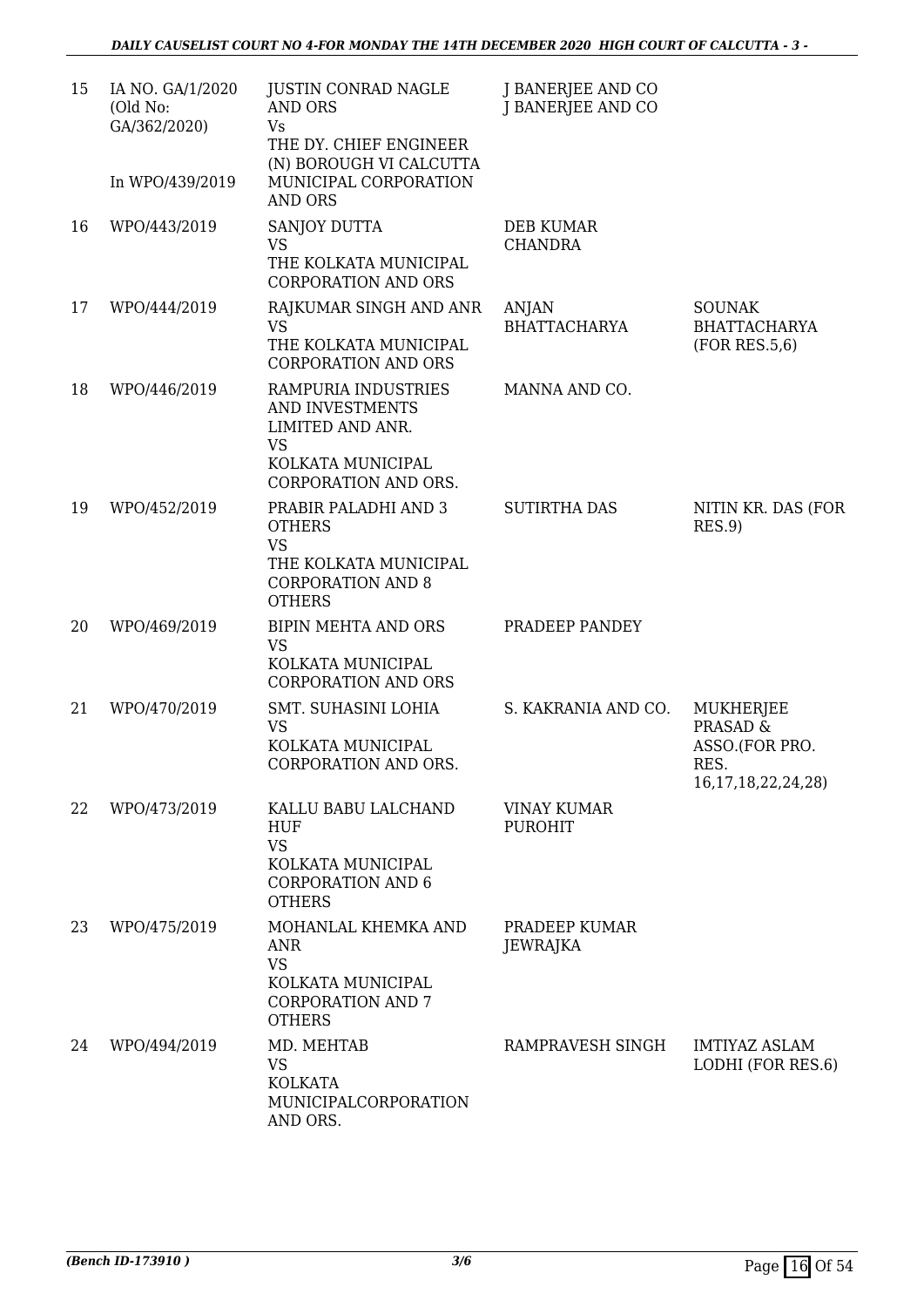| 25 | WPO/504/2019 | ADIBANSTALA MOHALLA<br>SEVA SAMITY AND ANR.<br><b>VS</b><br>KOLKATA MUNICIPAL<br>CORPORATION AND ORS.       | PRIYANKAR BASU<br><b>MALLICK</b>       |                                                   |
|----|--------------|-------------------------------------------------------------------------------------------------------------|----------------------------------------|---------------------------------------------------|
| 26 | WPO/505/2019 | HARIS CHANDRA DALEI<br><b>VS</b><br>THE KOLKATA MUNICIPAL<br>CORPORATION AND ORS.                           | <b>ALOTRIYA</b><br>MUKHERJEE           |                                                   |
| 27 | WPO/557/2019 | <b>SUDIP KUSARYE AND ANR</b><br><b>VS</b><br>KOLKATA MUNICIPAL<br><b>CORPORATION AND 4</b><br><b>OTHERS</b> | <b>KOUSHIK</b><br><b>BHATTACHARYYA</b> |                                                   |
| 28 | WPO/577/2019 | KRISHANA PRASAD SHAW<br><b>VS</b><br>THE KOLKATA MUNICIPAL<br><b>CORPORATION AND ORS</b>                    | <b>SK SAMIM AKHTER</b>                 |                                                   |
| 29 | WPO/594/2019 | <b>LAKHU DUBEY</b><br><b>VS</b><br>THE KOLKATA MUNICIPAL<br><b>CORPORATION AND ORS</b>                      | MAHABOOB AHMED                         |                                                   |
| 30 | WPO/600/2019 | MD. ALLAUDDIN AND ORS<br><b>VS</b><br>KOLKATA MUNICIPAL<br><b>CORPORATION AND ORS</b>                       | <b>SANCHITA</b><br><b>CHAUDHURI</b>    |                                                   |
| 31 | WPO/606/2019 | ABDUL KADER AND ORS.<br><b>VS</b><br>KOLKATA MUNICIPAL<br>CORPORATION AND ORS.                              | SK. REAZUL ISLAM                       | SABYASACHI<br><b>BHATTACHARJEE</b><br>(PVT. RES.) |
| 32 | WPO/633/2019 | RENU SHAW AND ANR.<br><b>VS</b><br>THE KOLKATA MUNICIPAL<br><b>CORPORATION AND ORS</b>                      | <b>GAUTAM DAS</b>                      |                                                   |
| 33 | WPO/635/2019 | <b>BIKASH KAMAL BANERJEE</b><br><b>VS</b><br>KOLKATA MUNICIPAL<br>CORPORATION AND ORS.                      | KHAITAN AND CO.                        |                                                   |
| 34 | WPO/643/2019 | RADHEYSHYAM KESHRI<br><b>VS</b><br>STATE OF WEST BENGAL<br>AND ORS                                          | NILAY SENGUPTA                         | <b>GARGI GOSWAMI</b><br>(FOR RES.6)               |
| 35 | WPO/646/2019 | RATAN SINGH<br><b>VS</b><br>THE KOLKATA MUNICIPAL<br>CORPORATION AND ORS.                                   | <b>ARPITA BASU</b>                     |                                                   |
| 36 | WPO/6/2020   | AFSHA NADIM<br><b>VS</b><br>THE KOLKATA MUNICIPAL<br><b>CORPORATION AND 6</b><br><b>OTHERS</b>              | <b>RAMIJ MUNSI</b>                     |                                                   |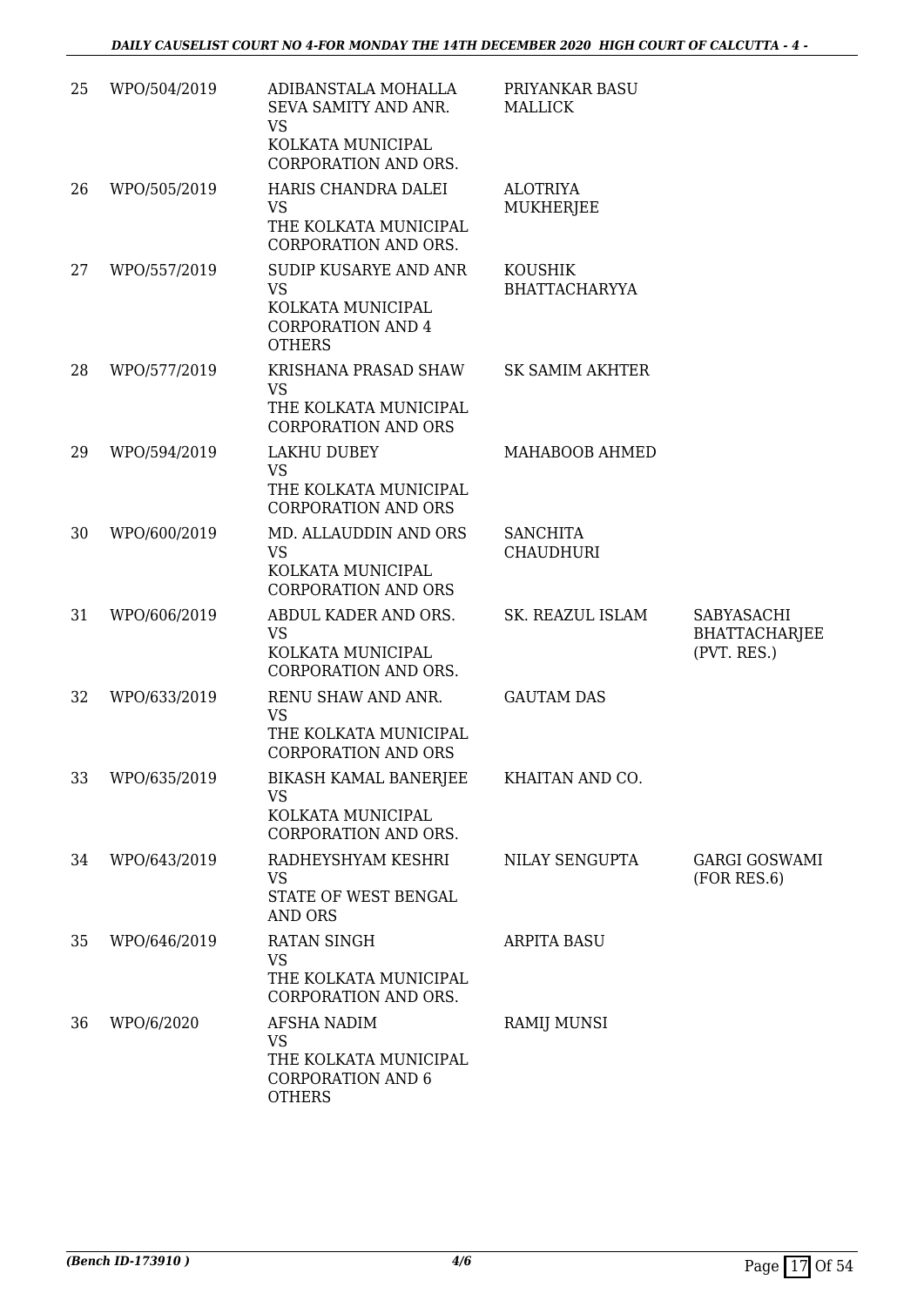| 37 | WPO/7/2020  | OM PRAKASH BHARTIA<br><b>VS</b><br>THE KOLKATA MUNICIPAL<br>CORPORATION AND ORS.                    | TARUNJYOTI TEWARI                  |
|----|-------------|-----------------------------------------------------------------------------------------------------|------------------------------------|
| 38 | WPO/17/2020 | SHAHID AHMED AND ORS<br><b>VS</b><br>KOLKATA MUNICIPAL<br><b>CORPORATION AND ORS</b>                | <b>NITIN KUMAR DAS</b>             |
| 39 | WPO/30/2020 | M/S. BRIJNATH<br>KHANDELWAL AND CO.<br><b>VS</b><br>KOLKATA MUNICIPAL<br>CORPORATION AND ORS.       | DIPENDRA NATH<br><b>CHUNDER</b>    |
| 40 | WPO/40/2020 | <b>RARVEZ AHMED</b><br><b>VS</b><br>KOLKATA MUNICIPAL<br>CORPORATION AND ORS.                       | RAMPRAVESH SINGH                   |
| 41 | WPO/62/2020 | <b>SMT USHA JAISWAL</b><br><b>VS</b><br>THE KOLKATA MUNICIPAL<br><b>CORPORATION AND ORS</b>         | PRODYOT KR. ROY                    |
| 42 | WPO/64/2020 | MD. MEHTAB<br><b>VS</b><br>KOLKATA MUNICIPAL<br>CORPORATION AND ORS.                                | RAMPRAVESH SINGH                   |
| 43 | WPO/73/2020 | MIR MOHASIN ALI<br><b>VS</b><br>THE KOLKATA MUNICIPAL<br><b>CORPORATION AND 20</b><br><b>OTHERS</b> | <b>RAMIJ MUNSI</b>                 |
| 44 | WPO/74/2020 | HILLMAN DEVELOPERS (P)<br>LTD AND ANR<br><b>VS</b><br>THE KOLKATA MUNICIPAL<br>CORPORATION AND ORS  | <b>SIMA CHAKRABORTY</b>            |
| 45 | WPO/76/2020 | <b>MANISH KOCHAR</b><br><b>VS</b><br>THE KOLKATA MUNICIPAL<br>CORPORATION AND ORS.                  | <b>EMON</b><br><b>BHATTACHARYA</b> |
| 46 | WPO/91/2020 | SRI SANTOSH KUMAR<br>DALMIA<br><b>VS</b><br>THE KOLKATA MUNICIPAL<br><b>CORPORATION AND ORS</b>     | SAPTARSHI MAL                      |
| 47 | WPO/96/2020 | AJAY MADHOGARIA AND<br>ORS.<br><b>VS</b><br>KOLKATA MUNICIPAL<br>CORPORATION AND ORS.               | NILAY SENGUPTA                     |
| 48 | WPO/97/2020 | SAMPA DUTTA AND ANR<br><b>VS</b><br>THE STATE OF WEST<br><b>BENGAL AND ORS</b>                      | ANIRUDHA SARKAR                    |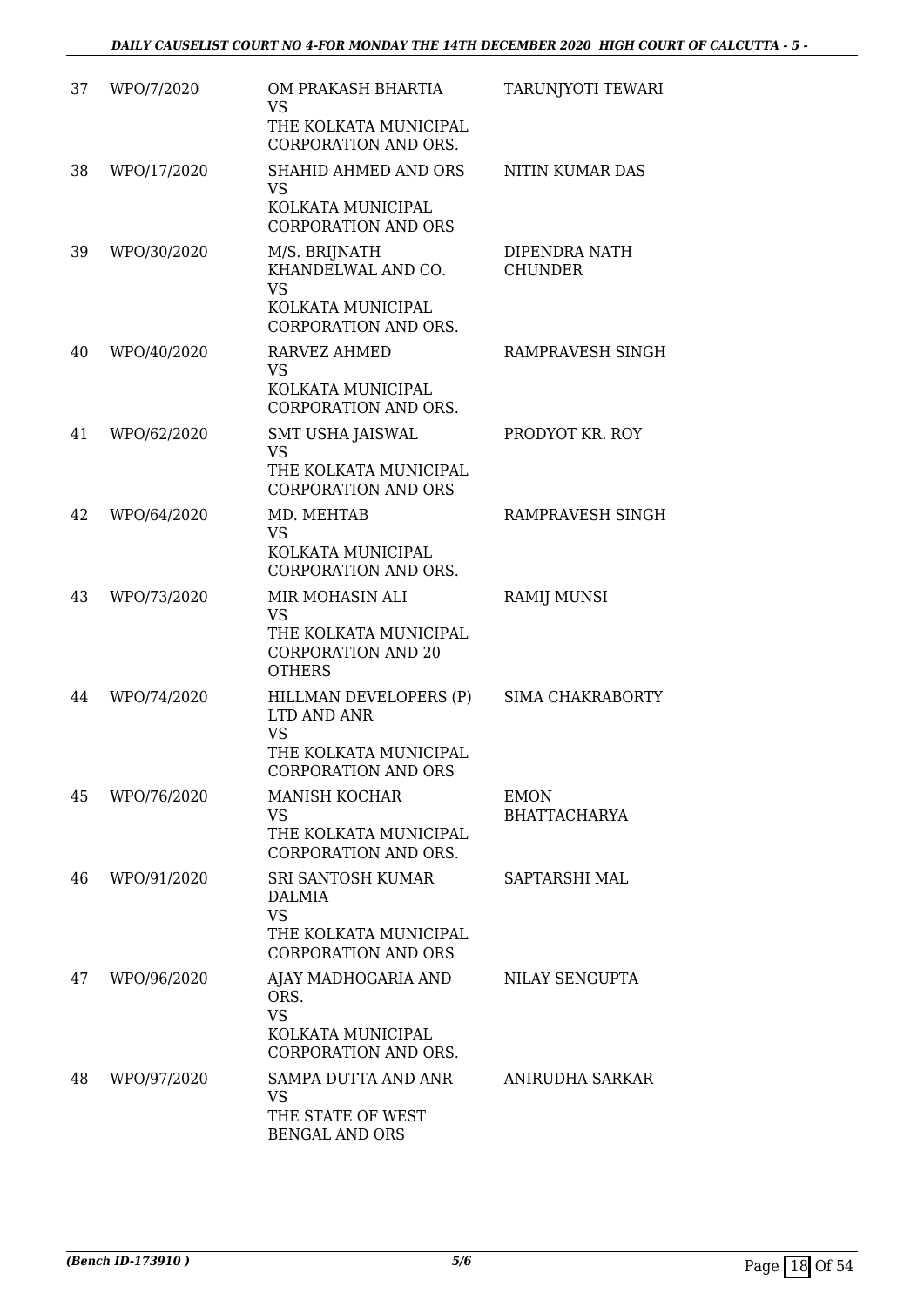| 49 | WPO/127/2020 | MR. HARSH VARDHAN RUIA<br><b>VS</b><br>KOLKATA MUNICIPAL<br><b>CORPORATION AND ORS.</b>                              | <b>SANCHARI</b><br><b>CHAKRABORTY</b> |
|----|--------------|----------------------------------------------------------------------------------------------------------------------|---------------------------------------|
| 50 | WPO/134/2020 | MD. QASIM<br><b>VS</b><br>THE KOLKATA MUNICIPAL<br><b>CORPORATION AND ORS</b>                                        | <b>SUNITI CHATTERJEE</b>              |
| 51 | WPO/137/2020 | <b>GAYATRI GUPTA</b><br><b>VS</b><br>KOLKATA MUNICIPAL<br><b>CORPORATION AND ORS.</b>                                | <b>MAHESH KUMAR</b><br>JOSHI          |
| 52 | WPO/138/2020 | TAPAS KUMAR MAJUMDAR<br><b>VS</b><br><b>STATE OF WEST BENGAL</b><br>AND ORS.                                         | CHIRANJIB SINHA                       |
| 53 | WPO/150/2020 | MUSTARI BEGUM AND ORS.<br>VS <sub>1</sub><br>THE STATE OF WEST<br><b>BENGAL AND ORS.</b>                             | <b>MAINAK SWARNOKAR</b>               |
| 54 | WPO/151/2020 | SILICAL HOUSING<br>SYSTEMS LIMITED AND<br><b>ORS</b><br><b>VS</b><br>KOLKATA MUNICIPAL<br><b>CORPORATION AND ORS</b> | <b>VICTOR MOSES AND</b><br>CO         |
| 55 | WPO/407/2020 | SMT NIHAR LAW AND ANR<br><b>VS</b><br>THE KOLKATA MUNICIPAL<br><b>CORPORATION AND ORS</b>                            | <b>SYANTAN BOSE</b>                   |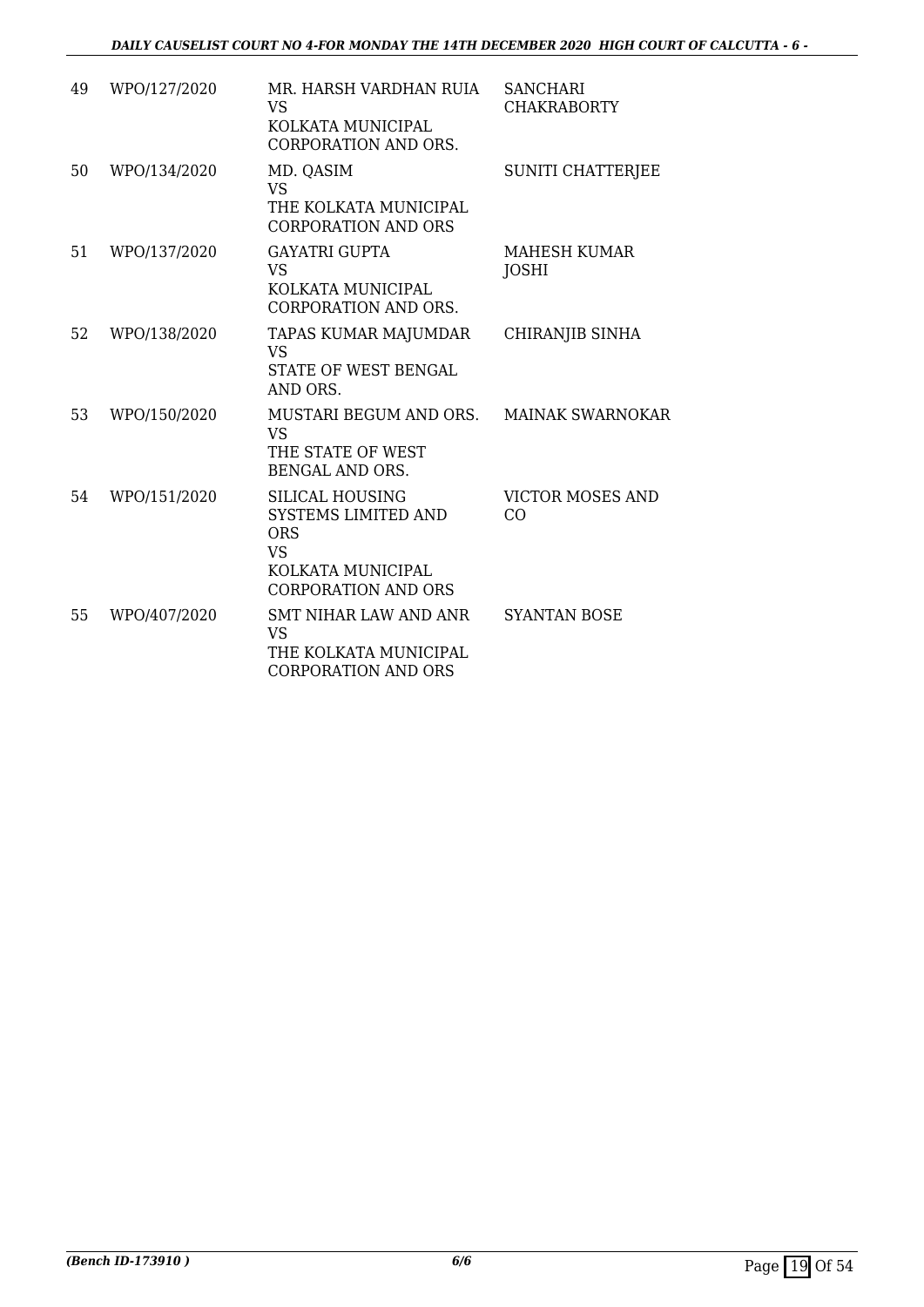

# **Original Side**

**DAILY CAUSELIST For Monday The 14th December 2020**

## **COURT NO. 36 SINGLE BENCH (SB-III, THIRD FLOOR, COMMERCIAL BENCH) AT 10:45 AM HON'BLE JUSTICE DEBANGSU BASAK VIA VIDEO CONFERENCE)**

### **NOTE:MATTERS WILL BE TAKEN UP THROUGH PHYSICAL HEARING ONLY WHEN BOTH THE PARTIES ARE AGREED**

### **PRESENTATION OF PLAINT**

| 1 | CS/158/2019 | PARIKSHIT SHAHA<br><b>VS</b><br><b>BANK OF INDIA AND 3</b><br><b>OTHERS</b>                                                     | AMIT KUMAR SAHA                    |
|---|-------------|---------------------------------------------------------------------------------------------------------------------------------|------------------------------------|
| 2 | CS/249/2019 | PIYUSH BAID<br><b>VS</b><br>KAMALESH AGARWAL                                                                                    | L P MANOT AND CO                   |
| 3 | CS/256/2019 | <b>MANISH KHETAN</b><br>VS.<br>P. SOMARAJAN                                                                                     | J. P. TIBREWAL AND<br>CO.          |
| 4 | CS/266/2019 | BHAGATPUR TEA COMPANY S. P. TEWARY<br><b>LIMITED</b><br><b>VS</b><br>SAVITRI ENTERPRISES AND<br>ORS.                            |                                    |
| 5 | CS/9/2020   | PAWAN JAIN AND ORS<br><b>VS</b><br>ASHOK KUMAR AGARWAL<br><b>AND ORS</b>                                                        | <b>ASHOK KUMAR</b><br><b>SINGH</b> |
| 6 | CS/22/2020  | <b>CMI LIMITED</b><br><b>VS</b><br>MANAGING DIRECTOR, M/S<br><b>MCNALLY BHARAT</b><br>ENGINEERING CO. LIMITED<br><b>AND ANR</b> | MALINI<br><b>CHAKRABORTY</b>       |
| 7 | CS/35/2020  | <b>B. P. PODDAR HOSPITAL</b><br>AND MEDICAL RESEARCH<br><b>LIMITED</b><br><b>VS</b><br>UNION OF INDIA AND ORS.                  | <b>SURENDRA DUBE</b>               |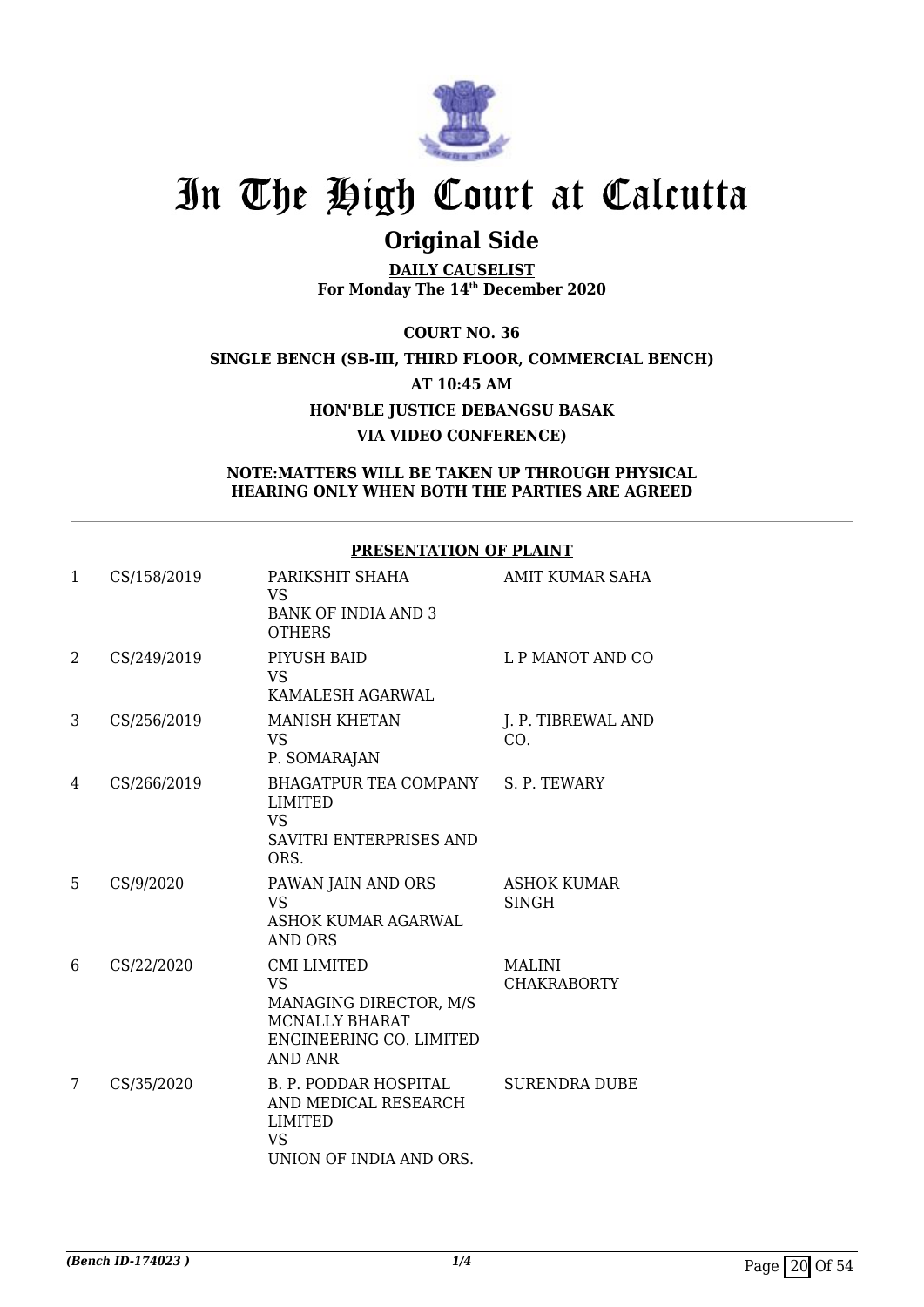| 8  | CS/47/2020  | <b>HARIDARSHAN SALES</b><br>PRIVATE LIMITED<br><b>VS</b><br>MONOTYPE INDIA LIMITED                                                    | <b>ASHOK KUMAR</b><br><b>SINGH</b> |
|----|-------------|---------------------------------------------------------------------------------------------------------------------------------------|------------------------------------|
| 9  | CS/49/2020  | <b>SSK EXPORTS LIMITED</b><br><b>VS</b><br><b>INLAND WORLD LOGISTICS</b><br>PVT LTD. AND ANR.                                         | DEBANGSHU DINDA                    |
| 10 | CS/52/2020  | <b>CTS INDUSTRIES LIMITED</b><br>AND ANR.<br><b>VS</b><br>TILAK RATAN REALTORS<br>PRIVATE LIMITED AND ORS.                            | MEGHAJIT<br><b>MUKHERJEE</b>       |
| 11 | CS/66/2020  | SHENTRACON TREXIM<br>PRIVATE LIMITED<br><b>VS</b><br><b>SHYAM KEDIA HUF</b>                                                           | <b>ASHOK KUMAR</b><br><b>SINGH</b> |
| 12 | CS/67/2020  | SHENTRACON TREXIM<br>PRIVATE LIMITED<br><b>VS</b><br>MRS RITA KEDIA                                                                   | <b>ASHOK KUMAR</b><br><b>SINGH</b> |
| 13 | CS/68/2020  | SHENTRACON TREXIM<br>PRIVATE LIMITED<br><b>VS</b><br><b>ADITYA KEDIA</b>                                                              | <b>ASHOK KUMAR</b><br><b>SINGH</b> |
| 14 | CS/131/2020 | <b>DASCON SOURAV</b><br><b>COMMERCIAL PRIVATE</b><br><b>LIMITED</b><br><b>VS</b><br><b>CREST LOGISTICS AND</b><br>ENGINEERS PVT. LTD. | SAPTARSHI KUMAR<br>MAL             |
| 15 | CS/139/2020 | HINDUSTAN STEELWORKS<br>CONSTRUCTION LIMITED<br>VS<br>UNIVERSITY OF KALYANI                                                           | DEVAJYOTI BARMAN                   |
| 16 | CS/142/2020 | ANUMATI CONSULTANCY<br>AND SERVICES PRIVATE<br><b>LIMITED</b><br><b>VS</b><br>WELLSIDE GLOBAL<br>PRIVATE LIMITED                      | KHAITAN AND CO.                    |
| 17 | CS/145/2020 | <b>INDIAN CITY PROPERTIES</b><br>LIMITED AND ANR.<br><b>VS</b><br>RELIANCE COMMERCIAL<br><b>FINANCE LIMITED</b>                       | <b>BARNIK GHOSH</b>                |
| 18 | CS/146/2020 | <b>INDIAN CITY PROPERTIES</b><br>LIMITED AND ANR.<br><b>VS</b><br>RELIANCE HOME FINANCE<br><b>LIMITED</b>                             | <b>BARNIK GHOSH</b>                |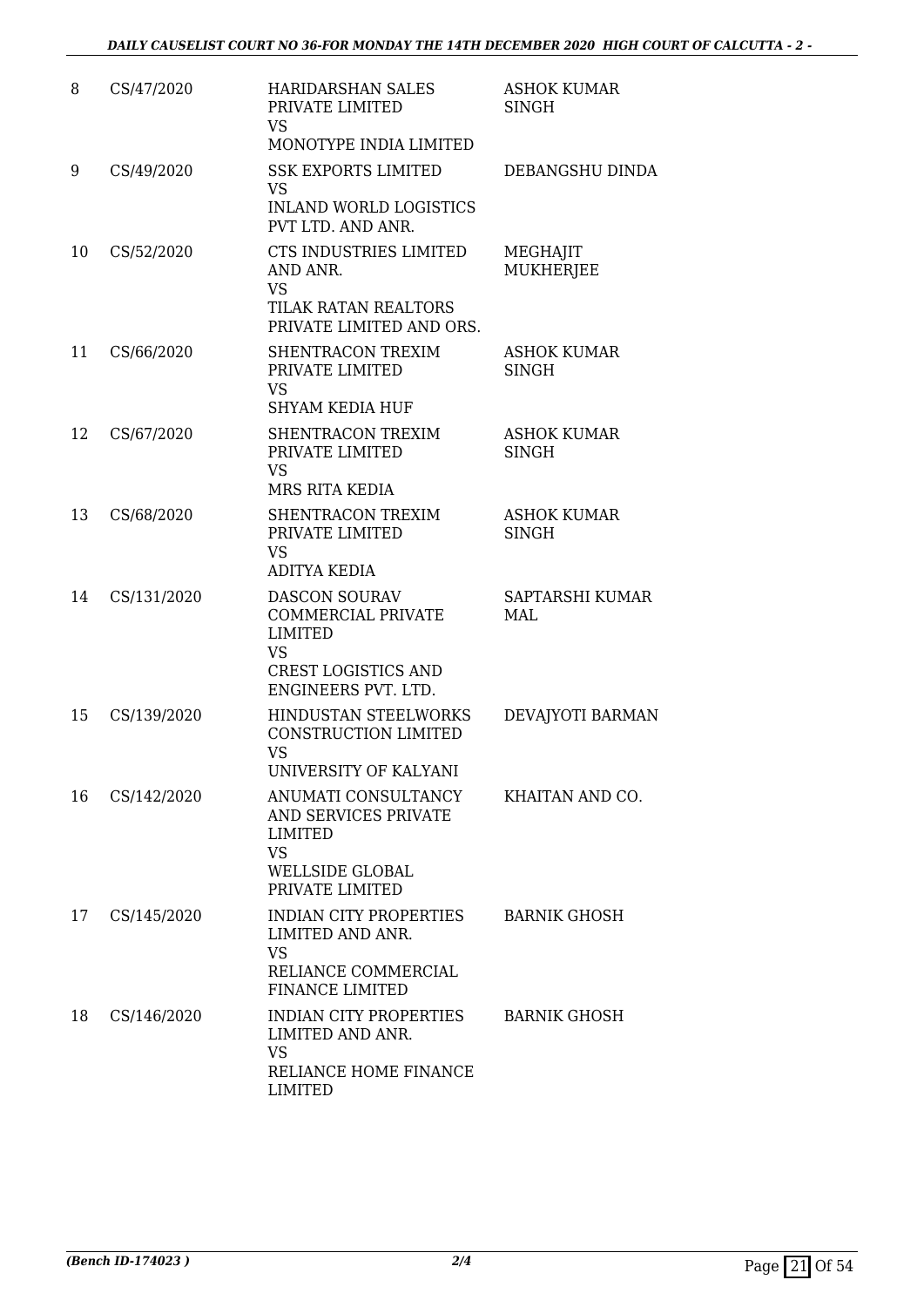| 19 | CS/147/2020                                         | SELVEL ADVERTISING PVT<br><b>LTD</b><br><b>VS</b><br>APTO MEDIA SOLUTIONS<br>PV T LTD                                       | <b>SUNNY NANDY</b>                           |  |  |
|----|-----------------------------------------------------|-----------------------------------------------------------------------------------------------------------------------------|----------------------------------------------|--|--|
| 20 | CS/148/2020                                         | RATNAJEET FINVEST PVT<br><b>LTD</b><br><b>VS</b><br><b>VINLINE ENGINEERING PVT</b><br><b>LTD</b>                            | <b>NILAY SENGUPTA</b>                        |  |  |
| 21 | CS/149/2020                                         | <b>KESORAM INDUSTRIES</b><br>LIMITED<br><b>VS</b><br><b>GANESHLAXMI CEMENT</b><br><b>PVT LTD</b>                            | KHAITAN AND CO                               |  |  |
| 22 | CS/155/2020                                         | KHAITAN INDIA LIMITED<br><b>VS</b><br><b>KHAITAR INDUSTRIES</b><br>PRIVATE LIMITED AND ORS.                                 | RAJESH UPADHYAY                              |  |  |
|    |                                                     | <b>NEW MOTION (UNDER COMMERCIAL DIVISION)</b>                                                                               |                                              |  |  |
| 23 | IA NO. GA/2/2020                                    | <b>TITAGARH WAGONS LTD</b><br>Vs<br><b>UNICAF AND ANR</b>                                                                   | <b>SAYANTAN BOSE</b><br><b>SAYANTAN BOSE</b> |  |  |
|    | In CS/258/2019                                      |                                                                                                                             |                                              |  |  |
| 24 | IA NO. GA/1/2020                                    | TITAGARH WAGONS LTD<br>Vs<br>UNICAF AND ANR                                                                                 | <b>SAYANTAN BOSE</b><br><b>SAYANTAN BOSE</b> |  |  |
|    | In CS/258/2019                                      |                                                                                                                             |                                              |  |  |
| 25 | IA NO. GA/2/2020                                    | <b>BABITA KHEMKA</b><br>Vs<br>CITY LIFE RETAIL PRIVATE                                                                      | ANURAG BAGARIA<br><b>ANURAG BAGARIA</b>      |  |  |
|    | In CS/95/2020                                       | <b>LIMITED</b>                                                                                                              |                                              |  |  |
| 26 | AP/108/2020                                         | SREI EQUIPMENT FINANCE<br><b>LTD</b><br>VS<br>M/S. C.P ARORA<br><b>ENGINEERS CONTRACTORS</b><br><b>PVT LTD AND 2 OTHERS</b> | <b>SKR AND</b><br><b>ASSOCIATES</b>          |  |  |
| 27 | AP/128/2020                                         | SREI EQUIPMENT FINANCE SINHA AND CO.<br>LIMITED<br><b>VS</b><br>SICAL LOGISTICS LIMITED                                     |                                              |  |  |
|    |                                                     | IA NO: GA/1/2020(Old No:GA/1223/2020), GA/2/2020                                                                            |                                              |  |  |
| 28 | AP/315/2020                                         | M/S TULSA ENTERPRISE<br><b>AND ORS</b><br><b>VS</b><br>OYO HOTELS AND HOMES<br><b>PVT LTD</b>                               | <b>SWARAJ SHAW</b>                           |  |  |
|    | <b>ADJOURNED MOTION (UNDER COMMERCIAL DIVISION)</b> |                                                                                                                             |                                              |  |  |

( AT 2:00 P.M. )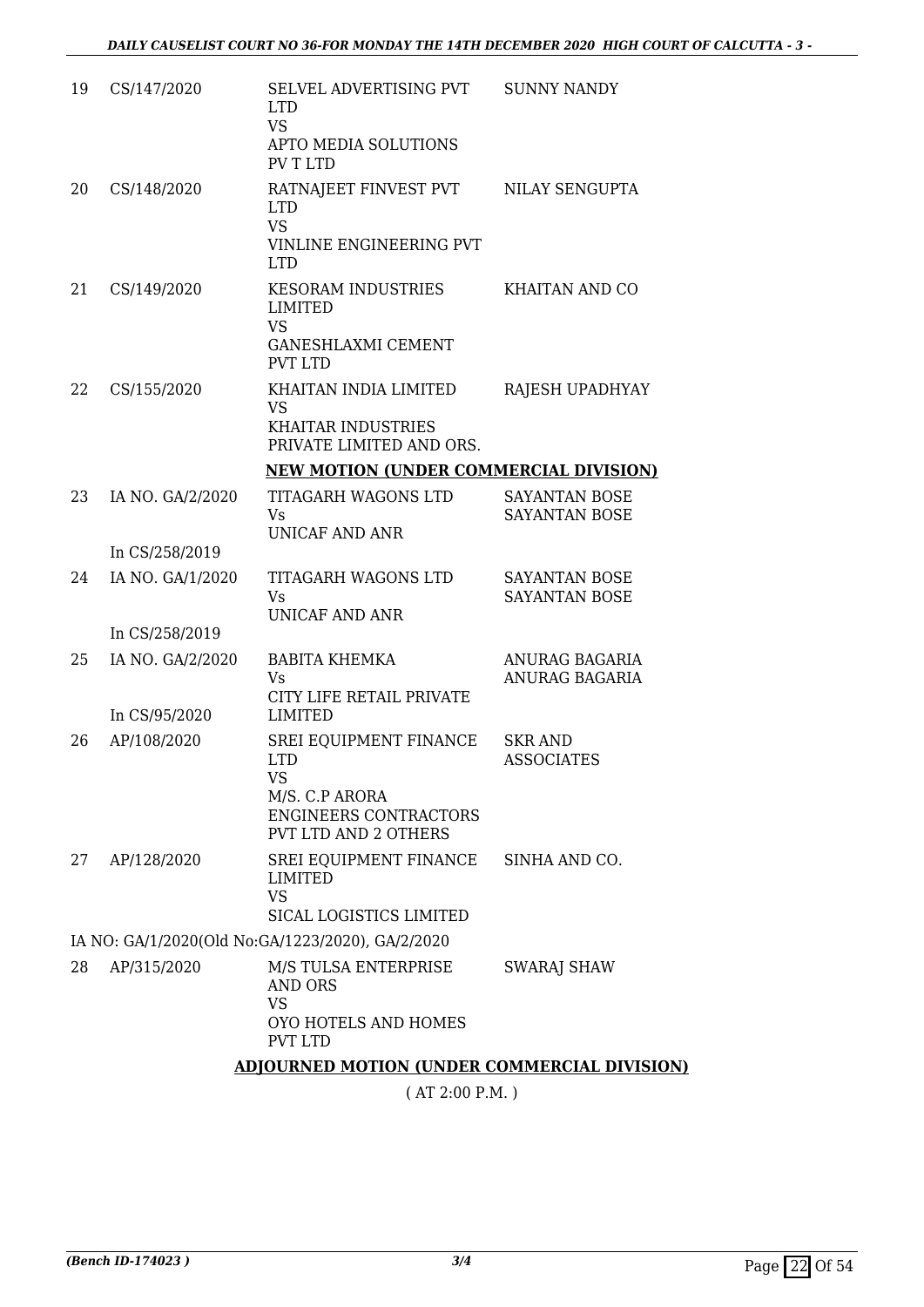| 29 | IA NO. GA/2/2019<br>(Old No:<br>GA/2700/2019)                  | ROHAN BUILDERS (INDIA)<br>PRIVATE LIMITED<br>Vs<br><b>BERGER PAINTS INDIA</b><br><b>LIMITED</b>      | <b>VICTOR MOSES AND</b><br>CO.<br><b>VICTOR MOSES AND</b><br>CO |
|----|----------------------------------------------------------------|------------------------------------------------------------------------------------------------------|-----------------------------------------------------------------|
| 30 | In CS/86/2019<br>IA NO. GA/1/2019<br>(Old No:<br>GA/2637/2019) | HAKIMUDDIN BHEMAT<br>Vs<br>MAHAVEER PRASAD<br>AGARWAL AND ANR.                                       | ANAND FARMANIA<br><b>ANAND FARMANIA</b>                         |
|    | In CS/252/2019                                                 |                                                                                                      |                                                                 |
| 31 | IA NO. GA/1/2020<br>(Old No:<br>GA/841/2020)                   | <b>SUPER SMELTERS LIMITED</b><br><b>V<sub>S</sub></b><br>VISA RESOURCES PTE<br>LIMITED AND ANR.      | NIKUNJ BARLIA<br><b>NIKUNJ BARLIA</b>                           |
|    | In CS/56/2020                                                  |                                                                                                      |                                                                 |
| 32 | IA NO. GA/2/2020<br>(Old No:<br>GA/859/2020)                   | <b>SUPER SMELTERS LIMITED</b><br>Vs<br>VISA RESOURCES PTE<br>LIMITED AND ANR.                        | NIKUNJ BARLIA<br><b>NIKUNJ BARLIA</b>                           |
|    | In CS/56/2020                                                  |                                                                                                      |                                                                 |
| 33 | IA NO. GA/3/2020                                               | <b>SUPER SMELTERS LIMITED</b><br>Vs<br>VISA RESOURCES PTE                                            | <b>NIKUNJ BARLIA</b><br><b>NIKUNJ BARLIA</b>                    |
|    | In CS/56/2020                                                  | LIMITED AND ANR.                                                                                     |                                                                 |
| 34 | AP/255/2020                                                    | QUIPPO INFRASTRUCTURE<br><b>LIMITED</b><br><b>VS</b><br><b>A2Z INFRASERVICES</b><br>LIMITED AND ANR. | <b>MULLICK AND CO.</b>                                          |

IA NO: GA/1/2020, GA/2/2020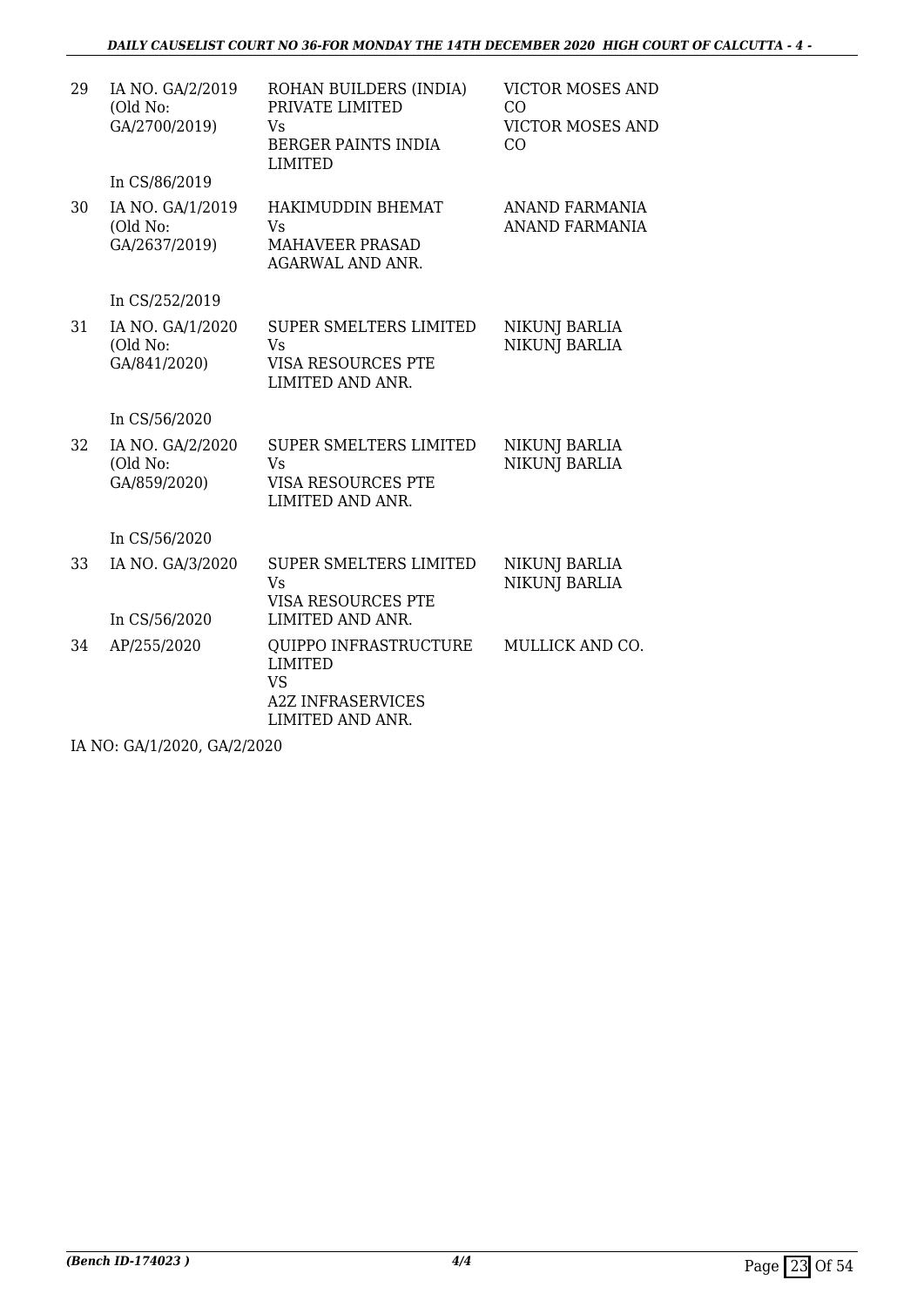

# **Original Side**

**DAILY CAUSELIST For Monday The 14th December 2020**

**COURT NO. 36 SINGLE BENCH (SB-III, THIRD FLOOR) AT 10:45 AM HON'BLE JUSTICE DEBANGSU BASAK (VIA VIDEO CONFERENCE)**

### **NOTE:MATTERS WILL BE TAKEN UP THROUGH PHYSICAL HEARING ONLY WHEN BOTH THE PARTIES ARE AGREED.**

### **PRESENTATION OF PLAINT**

| $\mathbf{1}$ | CS/143/2019 | M/S. GAURAV STEELS<br><b>VS</b><br>M/S. OM FORGINGS                                                      | U.S. AND CO.                          |
|--------------|-------------|----------------------------------------------------------------------------------------------------------|---------------------------------------|
| 2            | CS/179/2019 | <b>JMD OVERSEAS</b><br><b>VS</b><br>AQUA DESIGNS INDIA PVT<br><b>LTD AND ANR</b>                         | L.P.MANOT AND CO                      |
| 3            | CS/277/2019 | M/S. G R POLYFILM<br>PRIVATE LIMITED AND ORS<br>VS.<br>ALLAHABAD BANK                                    | <b>MOTI SAGAR TIWARI</b>              |
| 4            | CS/283/2019 | SYED NOWAZES RAHAMAN<br>VS.<br>UMME SALMA NAIMA<br><b>BEGUM</b>                                          | KALLOL GUHA<br><b>THAKURTA</b>        |
| 5            | CS/285/2019 | <b>SUDHDEO RABIDAS</b><br><b>VS</b><br><b>SUNITA RABIDAS</b>                                             | <b>SOMNATH</b><br><b>GANGOPADHYAY</b> |
| 6            | CS/286/2019 | BANAWARI LAL JALAN AND<br>ANR.<br><b>VS</b><br><b>SHREE NAWALGARH</b><br>VIDYALAYA COMMITTEE<br>AND ORS. | <b>ATISH GHOSH</b>                    |
| 7            | CSOS/2/2020 | SHRI BIJAY SHANKAR<br><b>HALWASIYA AND ORS</b><br><b>VS</b><br>THE ADVOCATE GENERAL<br>OF WEST BENGAL    | AYAN CHAKRABORTY                      |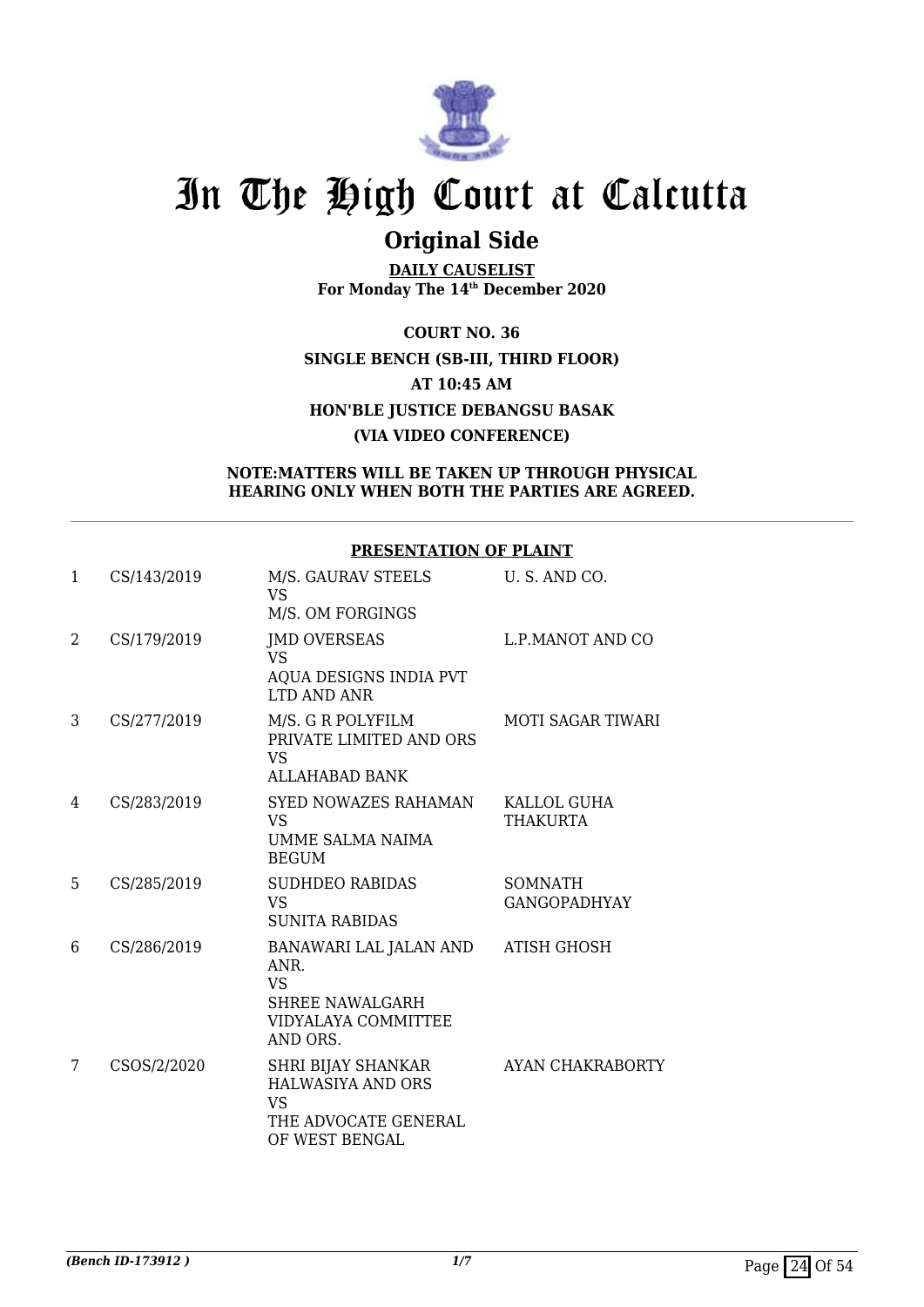| 8  | CS/13/2020  | HIMADRI SPECIALITY<br>CHEMICAL LTD<br><b>VS</b><br>SANGITA DROLIA                                             | <b>AMIT KUMAR NAG</b>                 |
|----|-------------|---------------------------------------------------------------------------------------------------------------|---------------------------------------|
| 9  | CS/14/2020  | TIRUPATI JARS PRIVATE<br><b>LIMITED</b><br><b>VS</b><br>PRASANTA DAS                                          | <b>SAUNAVO BASU</b>                   |
| 10 | CS/17/2020  | SRI SALASAR SUPPLIERS<br>PVT. LTD.<br><b>VS</b><br><b>SUBRATA INDU</b>                                        | <b>BISAL PAUL</b>                     |
| 11 | CS/33/2020  | RABINDRANATH JAISWAL<br>VS<br>M/S. BASU<br>BHATTACHARJEE AND CO.<br><b>PVT LTD</b>                            | <b>TAPAS KUMAR</b><br><b>MONDAL</b>   |
| 12 | CS/38/2020  | AKANSHA COMMODITIES<br><b>PVT LTD AND ORS</b><br><b>VS</b><br>TCI FINANCE LTD AND ANR                         | M/S L.P.TIWARI AND<br>CO              |
| 13 | CS/43/2020  | DEBONAIR VANIJYA PVT.<br>LIMITED<br><b>VS</b><br>ESHRAT JAHAN AND ANR.                                        | <b>MUKHERJEE</b><br>AGARWALLA AND CO. |
| 14 | CS/75/2020  | <b>SMT. RUKMANI DEVI</b><br><b>BANGUR AND ORS.</b><br><b>VS</b><br>THE JOINT DIRECTOR OF<br><b>INDUSTRIES</b> | <b>USHA DOSHI</b>                     |
| 15 | CS/96/2020  | SANGITA SAHA AND ANR<br><b>VS</b><br>JAYA SAHA AND ANR                                                        | <b>SWARAJIT DEY</b>                   |
| 16 | CS/104/2020 | <b>LAKSHMAN PRASAD</b><br><b>AGARWAL</b><br><b>VS</b><br>THE KARUR VYSYA BANK<br><b>LIMITED</b>               | <b>ANUJIT MOOKHERJI</b>               |
| 17 | CS/111/2020 | RUKMANI DEVI BANGUR<br>AND ORS<br><b>VS</b><br>M/S. BUNIMPEX PRIVATE<br><b>LIMITED</b>                        | USHA DOSHI                            |
| 18 | CS/117/2020 | SUSHIL KUMAR AGARWAL<br><b>VS</b><br>SURENDRA KUMAR SINGHI<br><b>AND ORS</b>                                  | S P BRAHMACHARI                       |
| 19 | CS/118/2020 | M/S. SLS BEARINGS (S) PTE<br><b>LIMITED</b><br><b>VS</b><br>SATYENDERA<br>JHUNJHUNWALA                        | ANUJIT MOOKHERJI                      |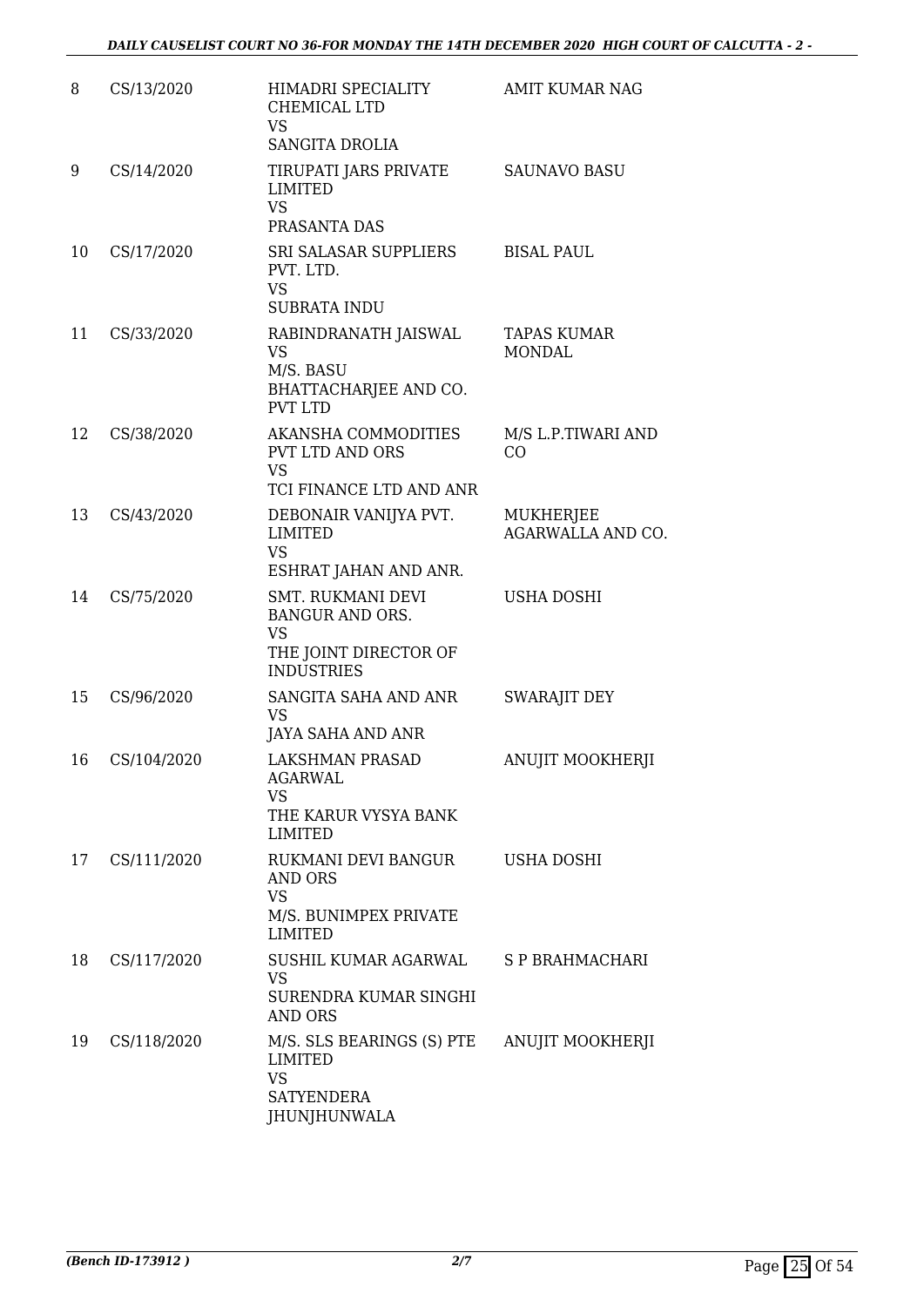| 20 | CS/129/2020                                    | <b>SANKAR KUMAR DAS</b><br><b>VS</b><br><b>EMAMI AGROTECH</b><br>LIMITED AND ORS.           | <b>RITA MALLICK</b>                                            |
|----|------------------------------------------------|---------------------------------------------------------------------------------------------|----------------------------------------------------------------|
| 21 | CS/132/2020                                    | UNION BANK OF INDIA<br><b>VS</b><br>KARTICK GHOSH AND ANR                                   | USHA DOSHI                                                     |
| 22 | CS/133/2020                                    | UNION BANK OF INDIA<br><b>VS</b><br>SRI HANNAN MALLICK AND<br><b>ORS</b>                    | USHA DOSHI                                                     |
| 23 | CS/134/2020                                    | UNION BANK OF INDIA<br><b>VS</b><br>SRI PALASH MONDAL AND<br><b>ANR</b>                     | <b>USHA DOSHI</b>                                              |
| 24 | CS/154/2020                                    | ANIL KUMAR GUPTA<br><b>VS</b><br>UNION BANK OF INDIA<br>(ERSTWHILE ANDHRA<br>BANK) AND ORS. | MRS. MAHESWARI<br><b>SHARMA</b>                                |
|    |                                                | <b>NEW MOTIONS</b>                                                                          |                                                                |
| 25 | IA NO. GA/10/2019<br>(Old No:<br>GA/2362/2019) | PURSHOTTAM LAL<br>JHUNJHUNWALLA & ORS.<br><b>Vs</b><br>MISRILAL SANGANERIA &<br>ORS.        |                                                                |
|    | In CS/272/1933                                 |                                                                                             |                                                                |
| 26 | IA NO. GA/8/2020<br>In AP/219/2007             | KANIKA DUTTA<br><b>Vs</b><br>SHIRSENDU DUTTA                                                | SABYASACHI SEN<br>SABYASACHI SEN                               |
| 27 | IA NO. GA/10/2020<br>(Old No:<br>GA/658/2020)  | MIHIJAM VANASPATI LTD<br><b>Vs</b><br>MAERSK LINE INDIA PVT.<br>LTD.                        | ANURAG BAGARIA                                                 |
|    | In CS/244/2012                                 |                                                                                             |                                                                |
| 28 | IA NO. GA/8/2020                               | PAM DEVELOPMENTS PVT<br>LTD & ANR<br>Vs                                                     | <b>AMRITAM MANDAL</b><br><b>AMRITAM MANDAL</b>                 |
|    | In CS/102/2016                                 | <b>STATE OF WEST BENGAL &amp;</b><br><b>ORS</b>                                             |                                                                |
| 29 | IA NO. GA/7/2020<br>(Old No:<br>GA/699/2020)   | <b>SAILEN SETH</b><br>Vs.<br><b>SAHARA INDIA</b>                                            | MR NILAY SENGUPTA<br>MR NILAY SENGUPTA                         |
|    | In CS/226/2016                                 |                                                                                             |                                                                |
| 30 | IA NO. GA/4/2020<br>(Old No:<br>GA/441/2020)   | DILIP GHOSAL & ANR<br>Vs<br><b>GURUPRASAD GHOSAL &amp;</b><br>ORS.                          | PARTHASARATHI<br><b>BAKSI</b><br>PARTHASARATHI<br><b>BAKSI</b> |

In CS/278/2016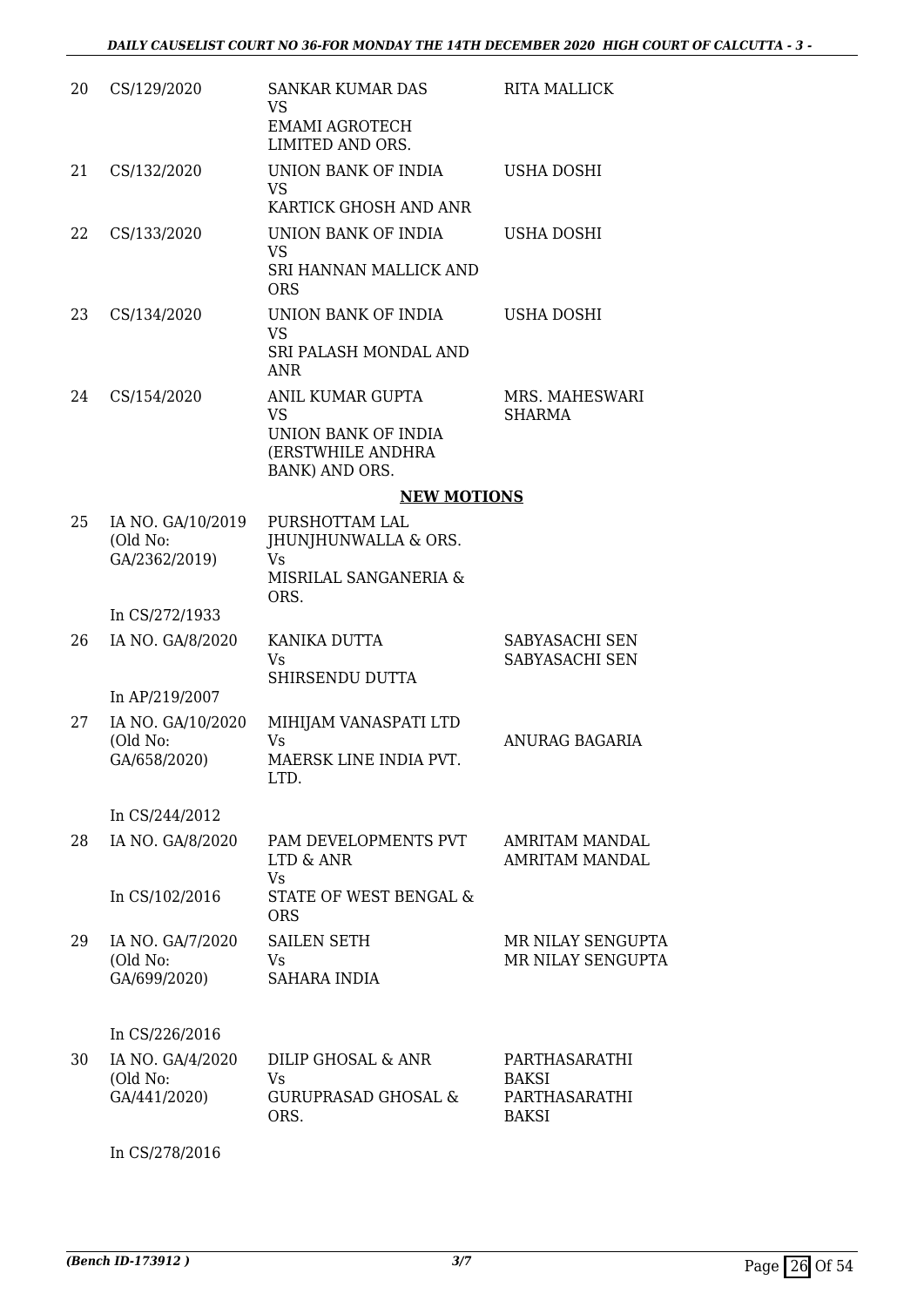| 31 | IA NO. GA/12/2020                             | <b>CLP BUSINESS LLP</b><br>Vs<br>MRS. MITALI ATTICK &                               | <b>SINGHVI</b><br>SINGHVI & CO.                                                      |                                                                              |
|----|-----------------------------------------------|-------------------------------------------------------------------------------------|--------------------------------------------------------------------------------------|------------------------------------------------------------------------------|
|    | In CS/291/2016                                | ORS.                                                                                |                                                                                      |                                                                              |
| 32 | IA NO. GA/1/2020                              | PAM DEVELOPMENTS<br>PRIVATE LIMITED                                                 | <b>AMRITAM MANDAL</b><br><b>AMRITAM MANDAL</b>                                       |                                                                              |
|    | In AP/973/2017                                | <b>Vs</b><br>STATE OF WEST BENGAL &<br><b>ANR</b>                                   |                                                                                      |                                                                              |
| 33 | IA NO. GA/2/2020<br>(Old No:<br>GA/585/2020)  | BINA DAS @ BINA HALDER<br>Vs<br>KAKDWIP COURT BAR<br>ASSOCIATION AND ORS            | <b>SANTANU</b><br><b>CHATTERJEE</b><br><b>SANTANU</b><br><b>CHATTERJEE</b>           | <b>ANINDYA HALDER</b><br><b>ANINDYA HALDER</b>                               |
|    | In ALP/9/2019                                 |                                                                                     |                                                                                      |                                                                              |
| 34 | APO/46/2019                                   | ALS-MBL JOINT VENTURE<br><b>VS</b><br>THE STATE OF WEST<br><b>BENGAL</b>            | <b>ARIJIT BHOWMICK</b>                                                               | PARITOSH SINHA                                                               |
|    | No:GA/1032/2020), GA/4/2020                   | IA NO: GA/1/2019(Old No:GA/492/2019), GA/2/2020(Old No:GA/1030/2020), GA/3/2020(Old |                                                                                      |                                                                              |
| 35 | IA NO. GA/3/2019<br>(Old No:<br>GA/2688/2019) | HALDIRAM LIMITED<br>Vs<br>MOTILAL PODDAR AND ORS                                    | SINGHANIA AND CO<br>SINGHANIA AND CO                                                 |                                                                              |
|    | In CS/107/2019                                |                                                                                     |                                                                                      |                                                                              |
| 36 | IA NO. GA/2/2020<br>(Old No:<br>GA/584/2020)  | HARISH CHANDRA JAISWAL<br><b>Vs</b><br>RAM CHANDRA SHAW AND<br>ORS.                 | <b>AMRIN KHATOON</b><br><b>AMRIN KHATOON</b>                                         | <b>ARHAT BISWAS(FOR</b><br>PROFORMA DEF.<br>NO.5)<br><b>ARHAT BISWAS(FOR</b> |
|    | In CS/123/2019                                |                                                                                     |                                                                                      | PROFORMA DEF.<br>NO.5)                                                       |
| 37 | IA NO. GA/5/2020<br>(Old No:<br>GA/393/2020)  | DR. SANTANU SEN<br>Vs<br>SUMANTRA CHOWDHURY<br><b>AND ORS</b>                       | <b>SASNDERSONS AND</b><br><b>MORGANS</b><br><b>SASNDERSONS AND</b><br><b>MORGANS</b> |                                                                              |
|    | In CS/124/2019                                |                                                                                     |                                                                                      |                                                                              |
| 38 | AP/194/2019                                   | SREI EQUIPMENT FINANCE<br><b>LTD</b><br><b>VS</b><br>RAMESH BISWAL AND ANR          | <b>SKR AND</b><br><b>ASSOCIATES</b>                                                  |                                                                              |
| 39 | IA NO. GA/3/2020<br>(Old No:<br>GA/137/2020)  | <b>ATANU LAHIRI</b><br>Vs<br><b>SAIKAT BASU AND 12</b><br><b>OTHERS</b>             | SHARMA KAJARIA<br>AND CO.<br>SHARMA KAJARIA<br>AND CO.                               | KAMAL KRISHNA<br>GUHA (RES.<br>2,3,6,7,9, IN GA<br>2359/19)                  |
|    | In CS/209/2019                                |                                                                                     |                                                                                      |                                                                              |
| 40 | IA NO. GA/2/2020<br>(Old No:<br>GA/134/2020)  | <b>ATANU LAHIRI</b><br>Vs<br><b>SAIKAT BASU AND 12</b><br><b>OTHERS</b>             | SHARMA KAJARIA<br>AND CO.<br>SHARMA KAJARIA<br>AND CO.                               | KAMAL KRISHNA<br>GUHA (RES.<br>2,3,6,7,9, IN GA                              |
|    | In CS/209/2019                                |                                                                                     |                                                                                      | 2359/19)                                                                     |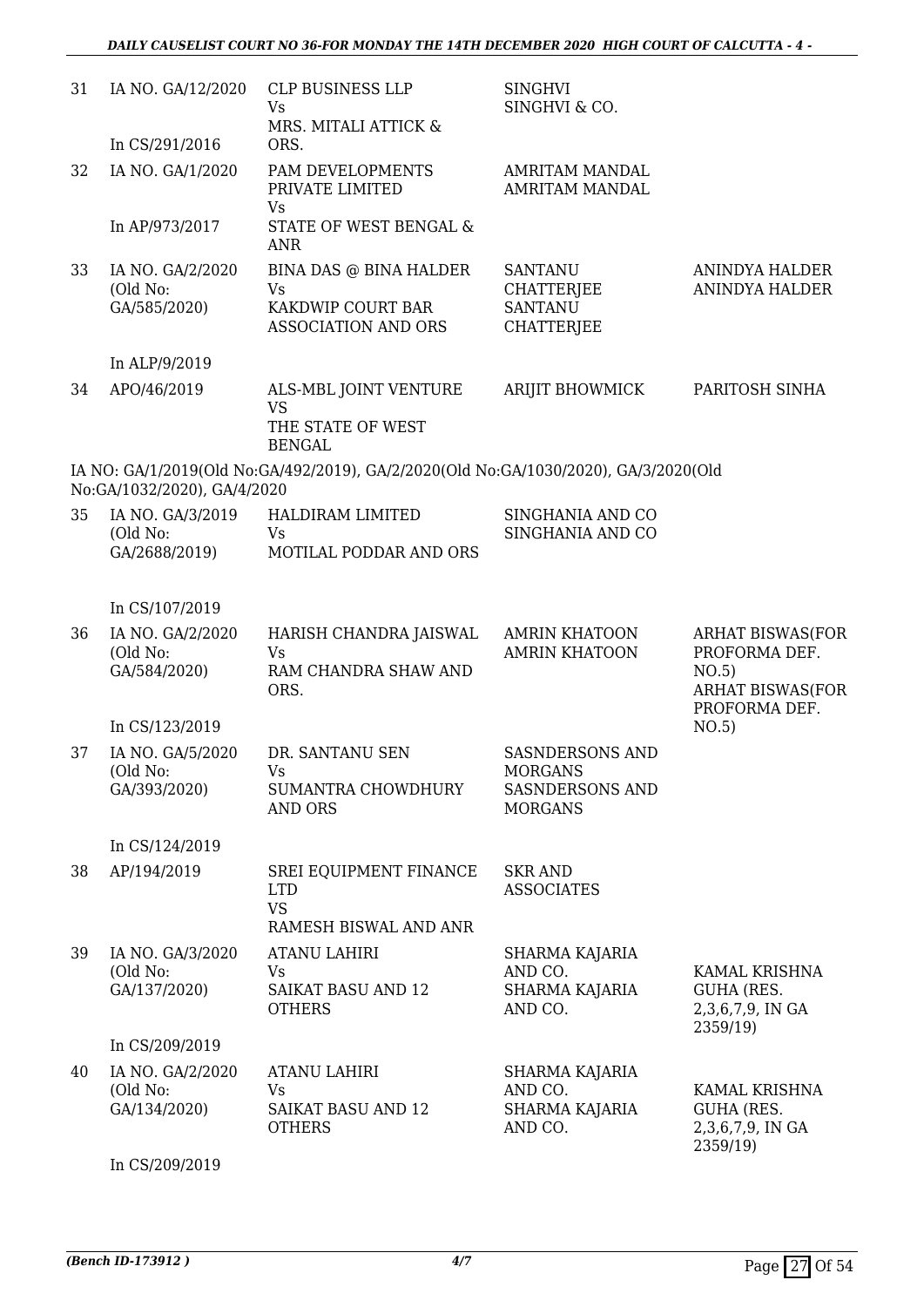| 41 | IA NO. GA/1/2019<br>(Old No:<br>GA/2359/2019) | <b>ATANU LAHIRI</b><br><b>Vs</b><br>SAIKAT BASU AND 12<br><b>OTHERS</b>                   | SHARMA KAJARIA<br>AND CO.<br>SHARMA KAJARIA<br>AND CO. | KAMAL KRISHNA<br><b>GUHA (RES.</b><br>2,3,6,7,9, IN GA<br>2359/19) |
|----|-----------------------------------------------|-------------------------------------------------------------------------------------------|--------------------------------------------------------|--------------------------------------------------------------------|
|    | In CS/209/2019                                |                                                                                           |                                                        |                                                                    |
| 42 | AP/262/2019                                   | ALEXY VANIJYA PRIVATE<br>LIMITED AND ORS.<br><b>VS</b>                                    | DSP LAW<br><b>ASSOCIATES</b>                           |                                                                    |
|    |                                               | ARCH INFRA PROPERTIES<br>PRIVATE LIMITED AND ORS.                                         |                                                        |                                                                    |
|    | No:GA/1184/2020), GA/4/2020                   | IA NO: GA/1/2019(Old No:GA/1473/2019), GA/2/2019(Old No:GA/1710/2019), GA/3/2020(Old      |                                                        |                                                                    |
| 43 | ATA/3/2020                                    | RAMA RANI MOITRA<br><b>VS</b><br>SULEKHA LAHIRI AND CO                                    | <b>SUCHITRA SUR</b>                                    |                                                                    |
| 44 | ALP/11/2020                                   | PARTHA SARATHI GHOSH<br><b>VS</b><br>SMT. BANI DAS (GHOSH)<br>AND ANR.                    | SABYASACHI SEN                                         |                                                                    |
| 45 | AP/77/2020                                    | AXIS BANK LIMITED<br><b>VS</b><br>SUBHRANIL BANERJEE                                      | SINHA AND CO.                                          |                                                                    |
| 46 | IA NO. GA/2/2020                              | BARDHAMAN DHARMARAJ<br>PAPER MILL PRIVATE<br><b>LIMITED</b>                               | SURANA AND<br><b>CHOUDHURY</b>                         | <b>SURANA AND</b><br><b>CHOUDHURY</b>                              |
|    | In CS/79/2020                                 | Vs<br><b>BALAJI CHEM SOLUTION</b><br>PRIVATE LIMITED                                      |                                                        |                                                                    |
| 47 | IA NO. GA/1/2020                              | <b>BABITA KHEMKA</b><br><b>Vs</b><br>CITY LIFE RETAIL PRIVATE                             | ANURAG BAGARIA<br>ANURAG BAGARIA                       |                                                                    |
|    | In CS/95/2020                                 | <b>LIMITED</b>                                                                            |                                                        |                                                                    |
| 48 | IA NO. GA/1/2020                              | HARSH VARDHAN LODHA<br><b>AND ORS</b><br>Vs                                               | FOXA AND MANDAL<br>FOXA AND MANDAL                     |                                                                    |
|    | In APO/99/2020                                | ARVIND KUMAR NEWAR<br><b>AND ORS</b>                                                      |                                                        |                                                                    |
| 49 | AP/110/2020                                   | VENDITION AGENCIES PVT<br><b>LTD</b><br><b>VS</b><br>KM PRODUCTS EUROPE<br><b>LIMITED</b> | AMRITA PANJA<br><b>MOULICK</b>                         |                                                                    |
| 50 | AP/149/2020                                   | SREI EQUIPMENT FINANCE<br>LIMITED<br><b>VS</b><br>AMARNATH SINGH AND<br><b>ANR</b>        | <b>TIRTHANKAR DAS</b>                                  |                                                                    |
| 51 | AP/150/2020                                   | SREI EQUIPMENT FINANCE<br><b>LIMITED</b><br><b>VS</b><br>MUKESH KUMAR SINGH               | TIRTHANKAR DAS                                         |                                                                    |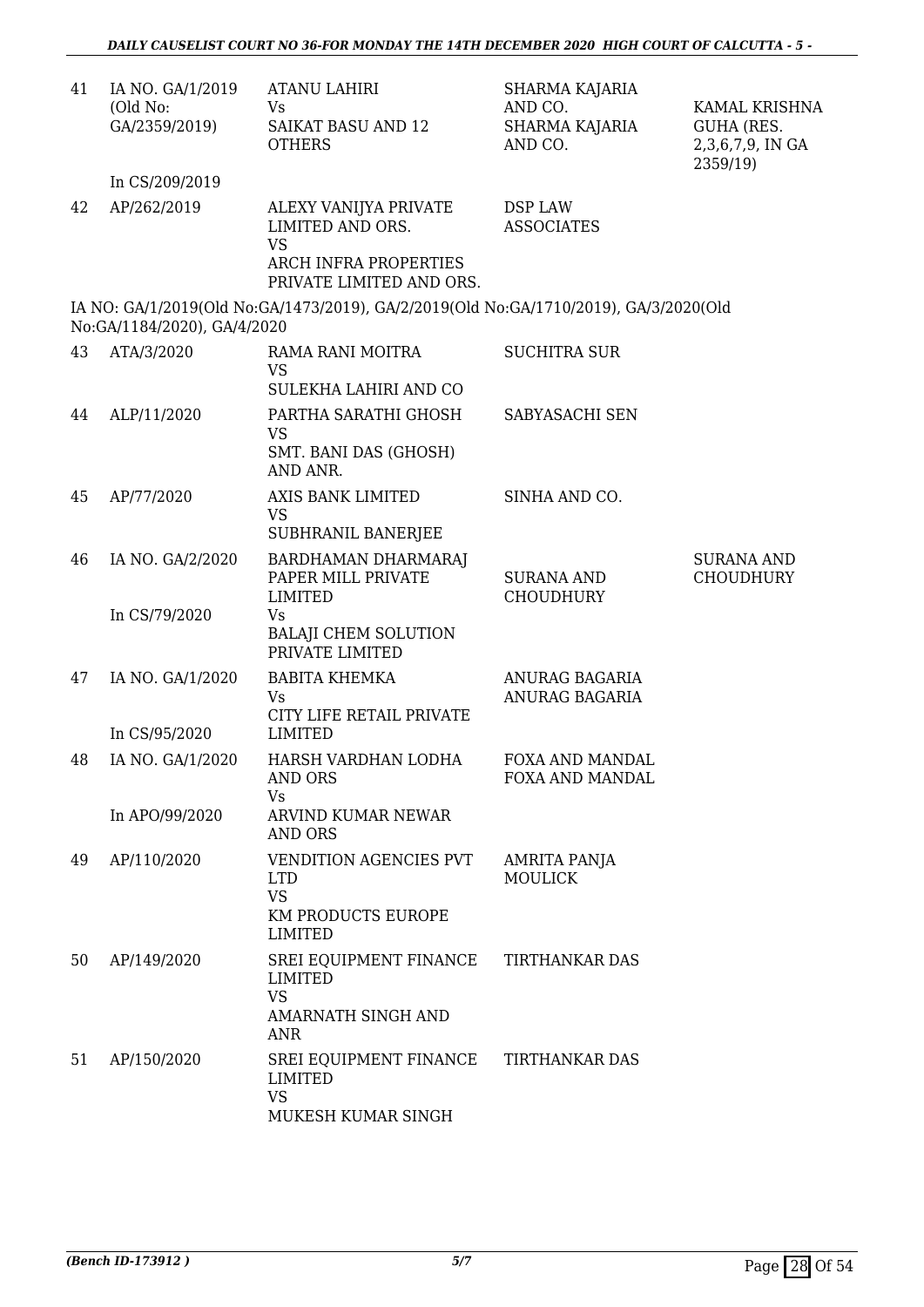| 52 | AP/161/2020      | SREI EQUIPMENT FINANCE<br><b>LIMITED</b><br><b>VS</b>                                                                         | AYAN CHAKRABORTY                   |
|----|------------------|-------------------------------------------------------------------------------------------------------------------------------|------------------------------------|
|    |                  | BHAVESH PATEL AND ANR.                                                                                                        |                                    |
| 53 | AP/215/2020      | PAPILLON DEVELOPERS<br><b>LLP</b><br><b>VS</b><br>DEBJYOTI PAUL AND ANR                                                       | DSP LAW<br><b>ASSOCIATES</b>       |
|    | IA NO: GA/1/2020 |                                                                                                                               |                                    |
| 54 | AP/229/2020      | SREI EQUIPMENT FINANCE<br><b>LIMITED</b><br><b>VS</b>                                                                         | SINHA AND CO.                      |
|    |                  | <b>SHREE KRISHNA</b><br><b>TRANSWAYS AND</b><br>LOGISTICS (INDIA) PVT.<br>LTD. AND ANR.                                       |                                    |
| 55 | AP/250/2020      | <b>SREI INFRASTRUCTURE</b><br><b>FINANCE LIMITED</b><br><b>VS</b><br><b>SUPREME</b><br>INFRASTRUCTURE INDIA<br><b>LIMITED</b> | <b>SAUBHIK</b><br><b>CHOWDHURY</b> |
| 56 | AP/274/2020      | <b>KRISHANU SAHA</b><br><b>VS</b><br><b>SUDIP SATYAPRIYA</b><br><b>CHAKRABORTY</b>                                            | PRASANTA KUMAR<br><b>BAGCHI</b>    |
| 57 | AP/314/2020      | SHRACHI DEVELOPERS PVT<br><b>LTD</b><br><b>VS</b><br>BIDYUTLATA MAHAPATRA                                                     | <b>SAUBHIK</b><br><b>CHOWDHURY</b> |
| 58 | AP/344/2020      | NISHITH KUMAR SWAIKA<br>AND ANR.<br><b>VS</b><br>HEMANT KUMAR SWAIKA                                                          | <b>SANWAL TIBREWAL</b>             |
| 59 | AP/379/2020      | SAF FERMION LIMITED<br><b>VS</b><br>D R JOHNS LAB PVT<br><b>LIMITED</b>                                                       | <b>SUMANTA BISWAS</b>              |
| 60 | AP/382/2020      | FERTILIZER CORPORATION FOX AND MANDAL<br>OF INDIA LIMITED<br><b>VS</b><br>BALMER LAWRIE AND CO.<br>LTD.                       |                                    |
|    |                  | <b>NEW CHAMBER APPLICATIONS</b>                                                                                               |                                    |
| 61 | EC/116/2020      | RAMESH CO.<br><b>VS</b><br><b>IMPERIAL TUBES PRIVATE</b><br><b>LIMITED</b>                                                    | SOUMALYA GANGULI                   |
|    |                  |                                                                                                                               |                                    |

IA NO: GA/2/2020(Old No:GA/877/2020)

## **SPECIALLY ASSIGNED MATTERS**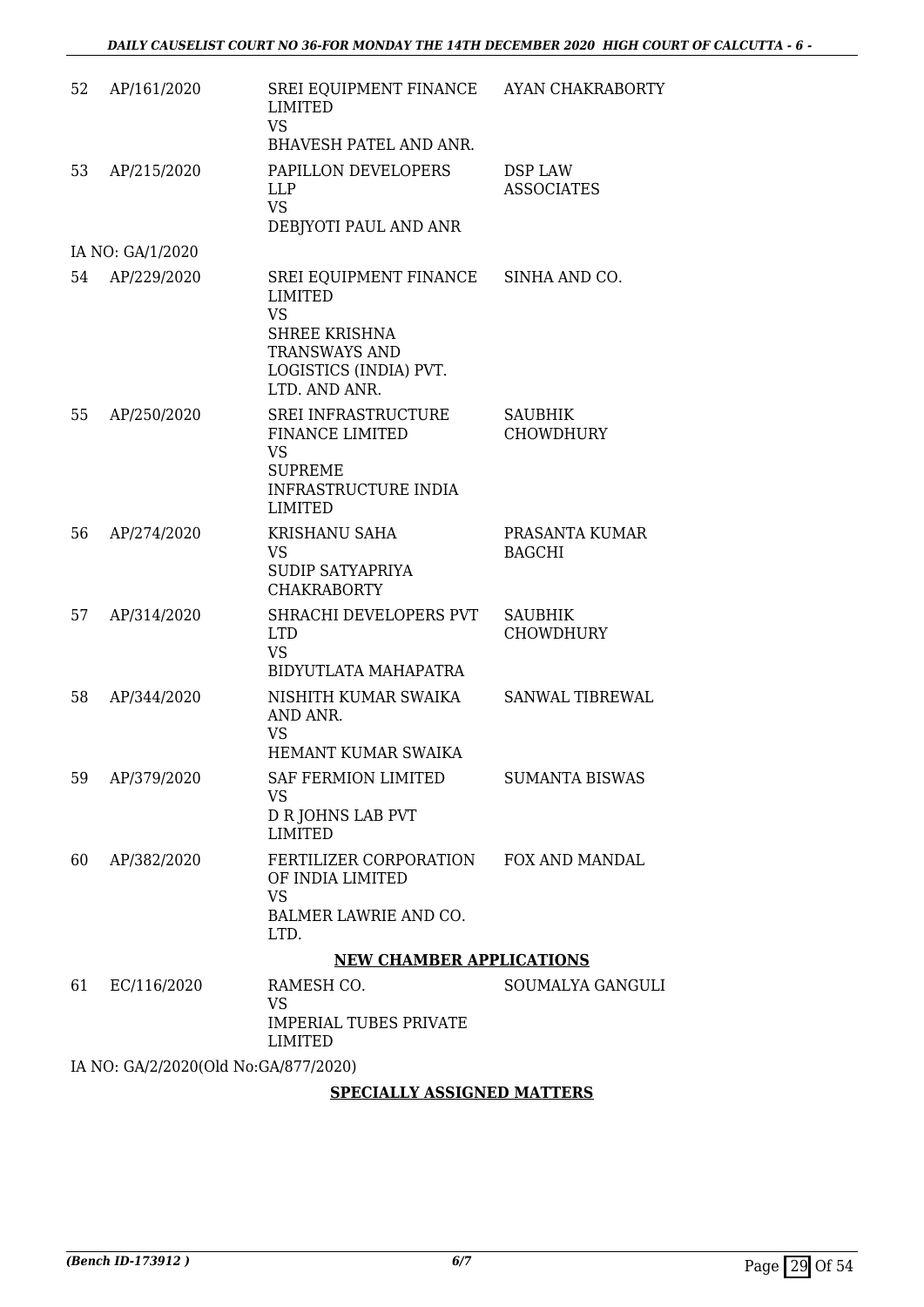62 RVWO/6/2020 [S.A.] IMPERIAL TUBES PRIVATE LIMITED VS KHAITAN AND CO.

RAMESH CO.

IA NO: GA/1/2020(Old No:GA/901/2020), GA/2/2020(Old No:GA/902/2020)

## **ADJOURNED MOTION**

( AT 2:00 P.M. )

63 AP/16/2020 CRESCENT CONSTRUCTION VS MOSAMMAT NUR AUNGREJ BIBI AND ORS. SUMAN BANERJEE VICTOR MOSES & CO.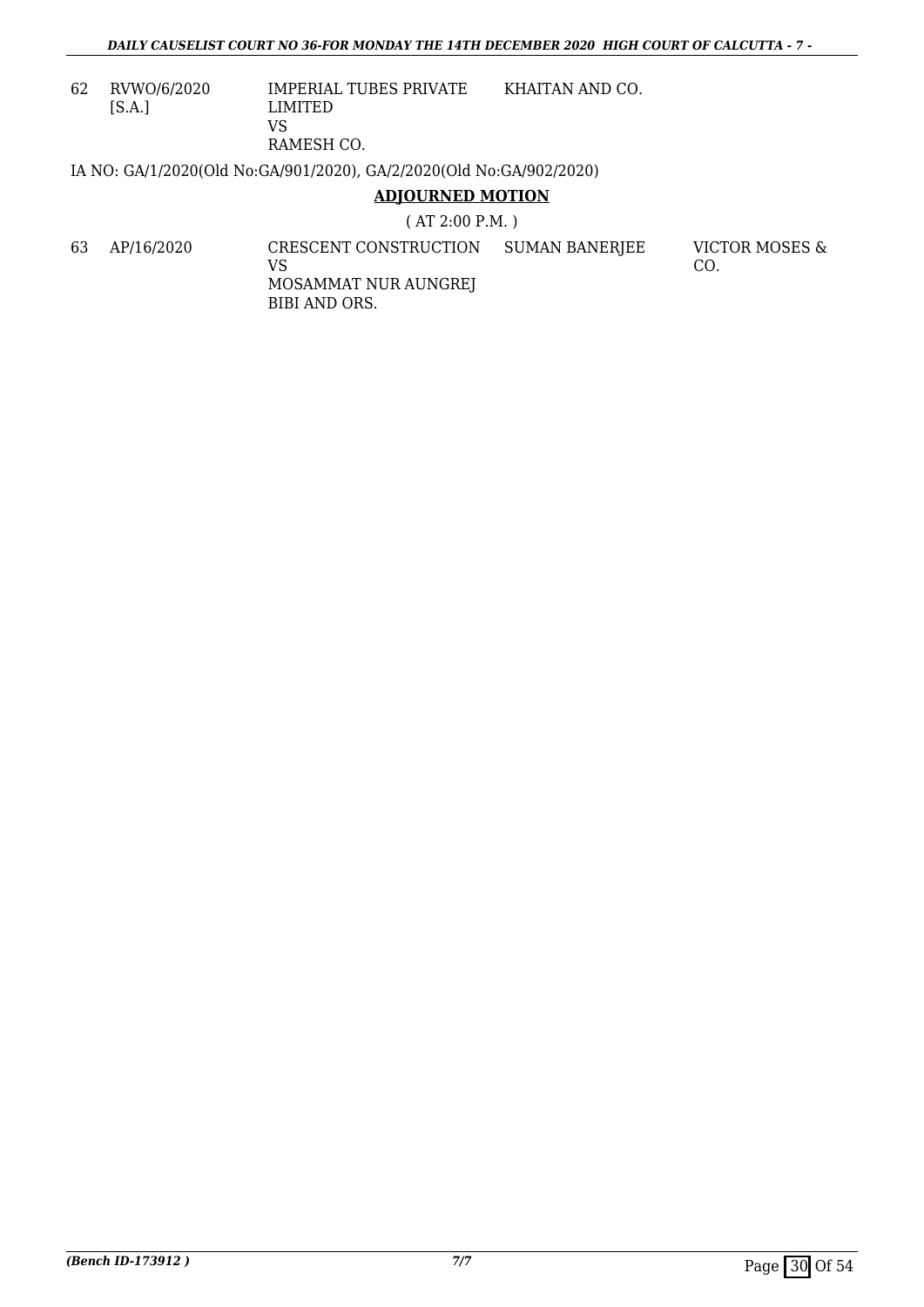

## **Original Side**

**DAILY CAUSELIST For Monday The 14th December 2020**

**COURT NO. 38 SINGLE BENCH (SB-IV, THIRD FLOOR, COMMERCIAL BENCH) AT 2:00 PM HON'BLE JUSTICE ASHIS KUMAR CHAKRABORTY (VIA VIDEO CONFERENCE)**

**NOTE:MATTERS WILL BE TAKEN UP THROUGH PHYSICAL HEARING ONLY WHEN BOTH THE PARTIES ARE AGREED.**

**NOTE: ORIGINAL SIDE MATTERS WILL BE TAKEN UP FROM 2:00 P.M**

**NOTE: ROSTER FOR COMMERCIAL APPELLATE DIVISION AND COMMERCIAL DIVISION, CALCUTTA HIGH COURT ON AND FROM MONDAY, THE 7TH DECEMBER, 2020 ISSUED ON 1ST DECEMBER, 2020 IS MODIFIED TO THE FOLLOWING EXTENT - MATTERS UNDER SECTION 11 OF THE ARBITRATION AND CONCILIATION ACT, 1996 INCLUDING APPLICATION CONNECTED THERETO.** 

**NOTE: MENTIONING WILL BE PERMITTED ONLY ON THE VIRTUAL MODE INDICATING GROUP(S) OR SECTION(S) ALONG WITH GROUND OF URGENCY.**

**NOTE: COMMERCIAL BENCH WILL BE TAKEN UP FIRST.**

**NEW MOTION (UNDER COMMERCIAL DIVISION)**

1 AP/73/2020 DHARAMSINH RAJPUT VS QUIPPO OIL AND GAS INFRASTRUCTURE LIMITED RITESH KUMAR GANGULY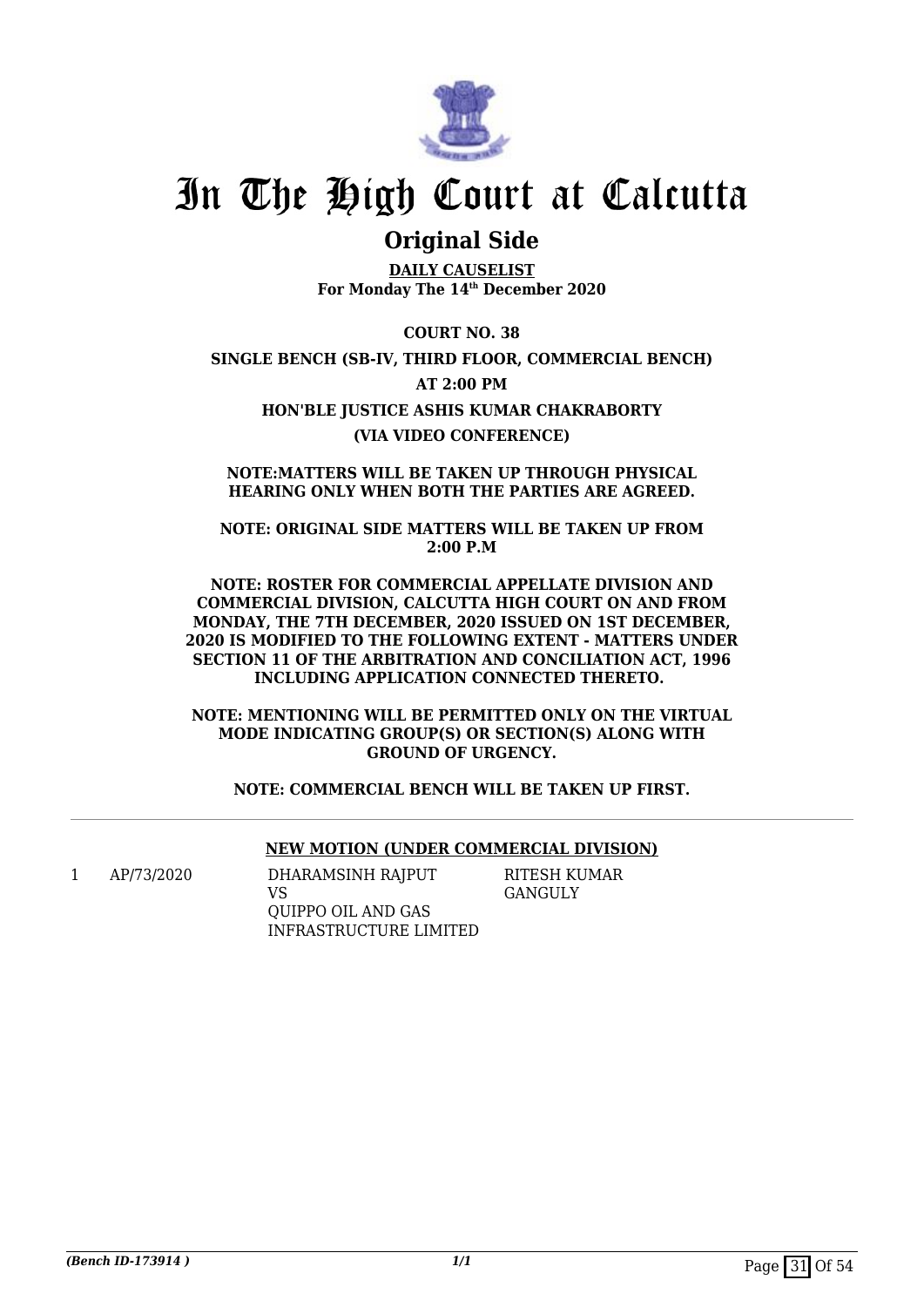

## **Original Side**

**DAILY CAUSELIST For Monday The 14th December 2020**

**COURT NO. 38 SINGLE BENCH (SB-IV, THIRD FLOOR) AT 2:00 PM HON'BLE JUSTICE ASHIS KUMAR CHAKRABORTY VIA VIDEO CONFERENCE)**

#### **NOTE:MATTERS WILL BE TAKEN UP THROUGH PHYSICAL HEARING ONLY WHEN BOTH THE PARTIES ARE AGREED.**

**NOTE: ORIGINAL SIDE MATTERS WILL BE TAKEN UP FROM 2:00 P.M**

**NOTE: ROSTER FOR COMMERCIAL APPELLATE DIVISION AND COMMERCIAL DIVISION, CALCUTTA HIGH COURT ON AND FROM MONDAY, THE 7TH DECEMBER, 2020 ISSUED ON 1ST DECEMBER, 2020 IS MODIFIED TO THE FOLLOWING EXTENT - MATTERS UNDER SECTION 11 OF THE ARBITRATION AND CONCILIATION ACT, 1996 INCLUDING APPLICATION CONNECTED THERETO.** 

**NOTE: MENTIONING WILL BE PERMITTED ONLY ON THE VIRTUAL MODE INDICATING GROUP(S) OR SECTION(S) ALONG WITH GROUND OF URGENCY.**

### **TO BE MENTIONED**

| 1 | IA NO. CA/77/2020                            | FIRE GENERAL INSURANCE<br>OF (I) LTD. (IN LIQN.)                                                | MR. DURGA PR.  | ASHIM KR.        |
|---|----------------------------------------------|-------------------------------------------------------------------------------------------------|----------------|------------------|
|   | [FOR CORRECTION] Vs<br>In $CP/4/1956$        |                                                                                                 | <b>DUTTA</b>   | <b>CHOWDHURY</b> |
| 2 | IA NO. GA/2/2020<br>(Old No:<br>GA/558/2020) | MALEK TARAFDAR & ANR<br>Vs.<br>SHAMIMUR RAHAMAN<br><b>CHOWDHURY</b>                             | ANIRBAN DAS    |                  |
|   | In AP/824/2017                               |                                                                                                 |                |                  |
|   |                                              | <b>NEW MOTIONS</b>                                                                              |                |                  |
| 3 | AP/176/2020                                  | <b>BASAB DUTTA</b><br>VS.<br>THE GENERAL MANAGER<br>AND 2 OTHERS<br><b>COMPANY MATTER (NEW)</b> | SOMOSHREE SAHA |                  |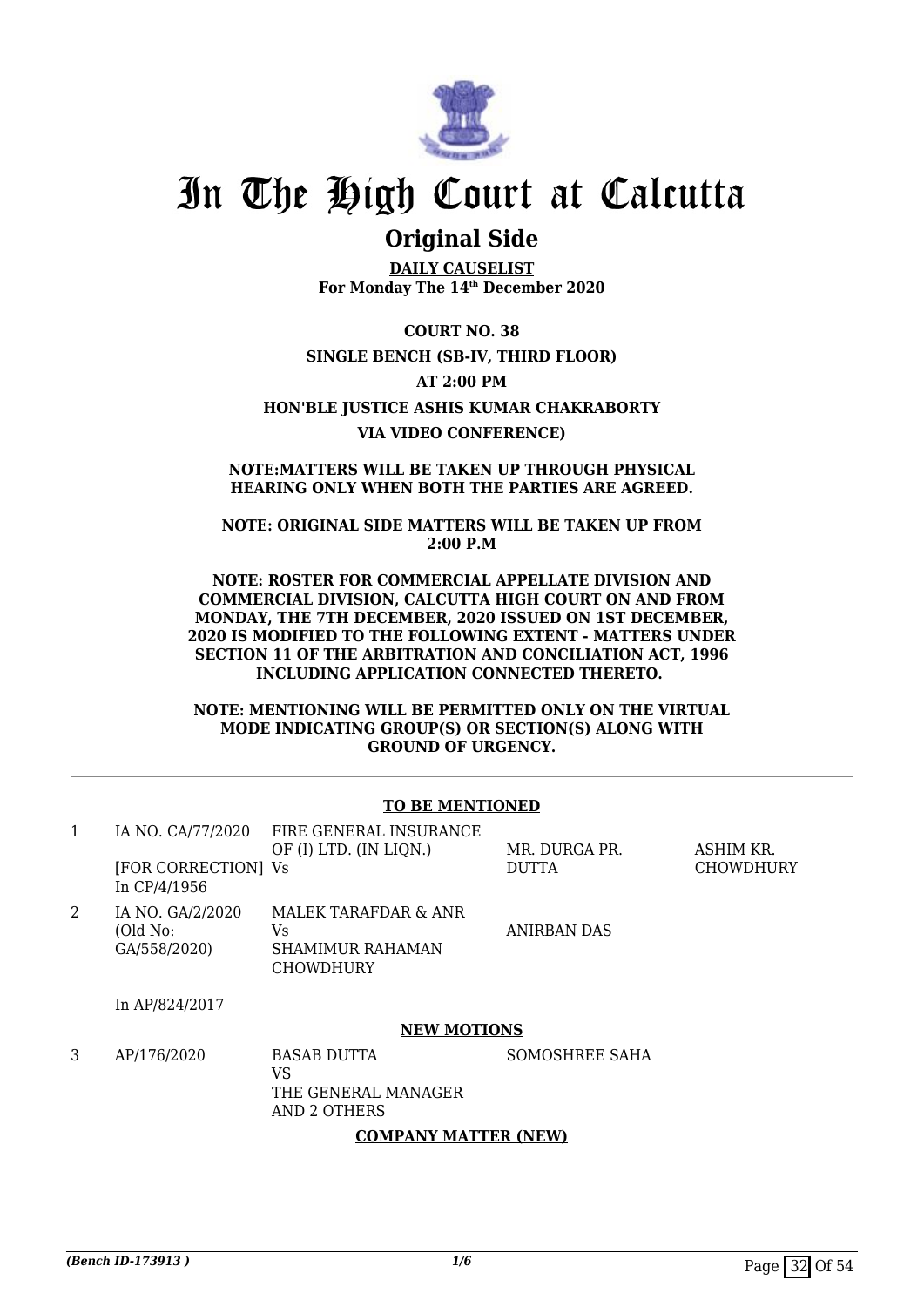| 4              | IA NO. CA/2/2015<br>(Old No:<br>CA/324/2015) | RE : CENTOM INDUSTRIES<br>LTD (IN LIQN)-AND-<br>Vs<br>DESARAJU<br>SATYANARAYANA -VS- O/L &             | <b>ANKITA LAL</b><br>FOX & MANDAL                  |                |
|----------------|----------------------------------------------|--------------------------------------------------------------------------------------------------------|----------------------------------------------------|----------------|
|                | In CP/384/2012                               | ANR.                                                                                                   |                                                    |                |
| 5              | IA NO. CA/10/2020                            | RE : JESSOP & CO. LTD -<br>AND-<br>Vs                                                                  | <b>SANDIP AGARWAL</b><br>AND CO.<br>SANDIP AGARWAL |                |
|                | In CP/387/2014                               |                                                                                                        | AND CO.                                            |                |
| 6              | IA NO. CA/6/2020<br>(Old No:<br>CA/60/2020)  | RE: RESPONSE HOTELS &<br>RESORTS PVT LTD -AND-<br>Vs<br>MR. SANJIB KUMAR<br><b>MAJUMDER</b>            | MD. ASHRAFUL HUQ<br>MD. ASHRAFUL HUQ               |                |
|                | In CP/533/2015                               |                                                                                                        |                                                    |                |
| $\overline{7}$ | IA NO. CA/7/2020<br>(Old No:<br>CA/61/2020)  | RE: RESPONSE HOTELS &<br>RESORTS PVT LTD -AND-<br>Vs<br>MR. SANJIB KUMAR<br><b>MAJUMDER</b>            | MD. ASHRAFUL HUQ<br>MD. ASHRAFUL HUQ               |                |
|                | In CP/533/2015                               |                                                                                                        |                                                    |                |
| 8              | IA NO. CA/12/2020                            | IN THE MATTER OF:<br>VRAJRAJ ISPAT LTD. - AND-<br>Vs                                                   | <b>SANJIB DAWN</b>                                 |                |
|                | In CP/420/2016                               | KOHINOOR STEEL PVT.<br>LTD.                                                                            |                                                    |                |
| 9              | IA NO. CA/11/2020                            | IN THE MATTER OF:<br>VRAJRAJ ISPAT LTD. - AND-<br>Vs                                                   | <b>SANJIB DAWN</b>                                 |                |
|                | In CP/420/2016                               | KOHINOOR STEEL PVT.<br>LTD.                                                                            |                                                    |                |
|                |                                              | <b>NEW MOTIONS (SECTION 11)</b>                                                                        |                                                    |                |
| 10             | AP/159/2019                                  | WEST BENGAL GOLF<br><b>SOCIETY AND ANR</b><br>VS                                                       | R. GINODIA AND CO.                                 | ANURAG BAGARIA |
|                |                                              | THE INDIAN GOLF UNION<br>AND ORS.                                                                      |                                                    |                |
| 11             | AP/76/2020                                   | <b>SUBHRA GHOSH</b><br><b>VS</b><br><b>SMT MAYA GHOSH AND</b>                                          | <b>MR ANIRBAN DAS</b>                              |                |
|                |                                              | <b>ORS</b>                                                                                             |                                                    |                |
| 12             | AP/81/2020                                   | MIPL-DRAIPL (JV)<br><b>VS</b>                                                                          | <b>SOUVIK MAJI</b>                                 |                |
|                |                                              | <b>EASTERN RAILWAY</b>                                                                                 |                                                    |                |
| 13             | AP/86/2020                                   | PAUL BUILDERS PVT LTD<br>AND ANR<br><b>VS</b><br><b>INDIAN STATISTICAL</b><br><b>INSTITUTE AND ANR</b> | PAMPA SAHA                                         |                |
| 14             | AP/92/2020                                   | SRIJAN REALTY PRIVATE<br><b>LIMITED</b><br><b>VS</b><br>SUNEEL SWAIKA AND ANR.                         | M/S. R. N. GHOSE<br>AND ASSOCIATES                 |                |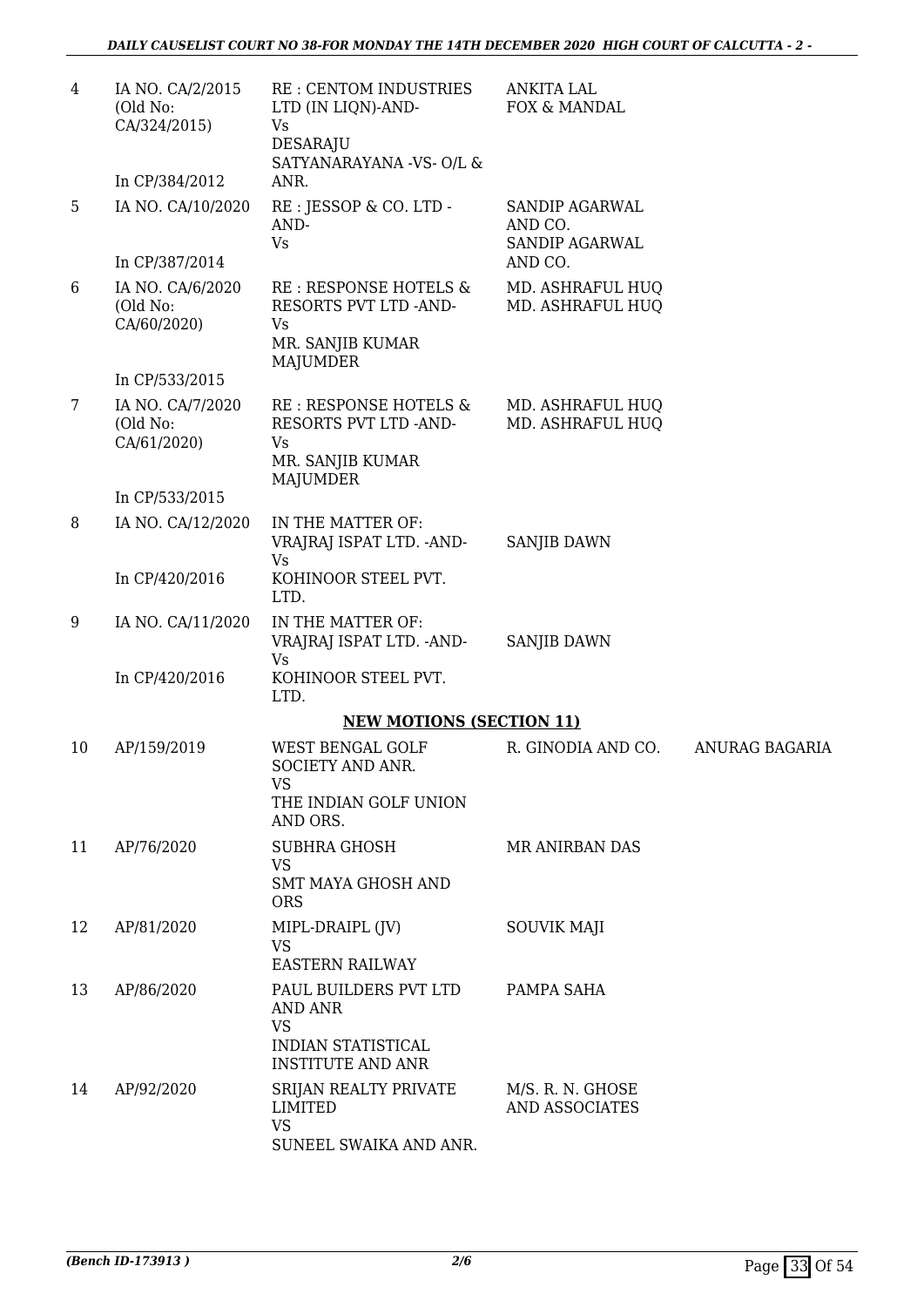| 15 | AP/93/2020                           | AD IDEAS PRIVATE LIMITED<br><b>VS</b><br><b>HOWRAH MUNICIPAL</b><br>CORPORATION AND ANR.          | MULLICK AND CO.                     |
|----|--------------------------------------|---------------------------------------------------------------------------------------------------|-------------------------------------|
| 16 | AP/94/2020                           | <b>ASESH SANYAL AND 3</b><br><b>OTHERS</b><br><b>VS</b><br>RAM GOPAL MURARKA AND<br><b>ANR</b>    | <b>ARPAN GUHA</b>                   |
| 17 | AP/96/2020                           | M/S. MEGOTIA<br>CONSTRUCTION PVT LTD<br><b>VS</b><br><b>HINDALCO INDUSTRIES</b><br><b>LIMITED</b> | <b>BIJON MAJUMDAR</b>               |
| 18 | AP/101/2020                          | SAHA BUILDING CENTRE<br><b>PVT LTD</b><br><b>VS</b><br>THE UNION OF INDIA                         | <b>SANTANU</b><br><b>CHATTERJEE</b> |
| 19 | AP/102/2020                          | SRI DURGA CONSTRUCTION<br><b>VS</b><br>UNION OF INDIA AND ORS                                     | <b>BIJON MAJUMDAR</b>               |
| 20 | AP/103/2020                          | M/S MEGOTIA<br>CONSTRUCTION PVT LTD<br><b>VS</b><br><b>HINDALCO INDUSTRIES</b><br><b>LTD</b>      | <b>BIJON MAJUMDAR</b>               |
| 21 | AP/112/2020                          | SRI DURGA CONSTRUCTION<br><b>VS</b><br>UNION OF INDIA AND ORS                                     | <b>BIJON MAJUMDAR</b>               |
| 22 | AP/115/2020                          | MRT SIGNALS LTD<br><b>VS</b><br>KERNEX MICROSYSTEMS<br>(INDIA) LTD AND ANR                        | SHARMA KAJARIA<br>AND CO            |
| 23 | AP/138/2020                          | <b>ASRAFUL SK.</b><br>VS<br>HINDUSTHAN<br>CONSTRUCTION CO. LTD.<br>AND ANR.                       | <b>SOURAV CHATTERJEE</b>            |
| 24 | AP/141/2020                          | <b>TAPATI SAHA</b><br><b>VS</b><br><b>CHOWDHURY PROJECTS</b><br>PRIVATE LIMITED                   | <b>ASHIS KUMAR DUTTA</b>            |
| 25 | AP/166/2020                          | ASHOK KUMAR BAJORIA<br>VS<br><b>GAIL (INDIA) LTD</b>                                              | K N JANA                            |
| 26 | AP/200/2020                          | M/S. REMCO AND CO.<br><b>VS</b><br>UNION OF INDIA AND ORS.                                        | RAHUL SARKAR                        |
|    | IA NO: GA/1/2020(Old No:GA/878/2020) |                                                                                                   |                                     |
| 27 | AP/220/2020                          | SK. ANWAR HAQUE AND<br>ANR.<br><b>VS</b><br>AMINA BEGUM AND ORS.                                  | SHUVANIL<br><b>CHAKRABORTY</b>      |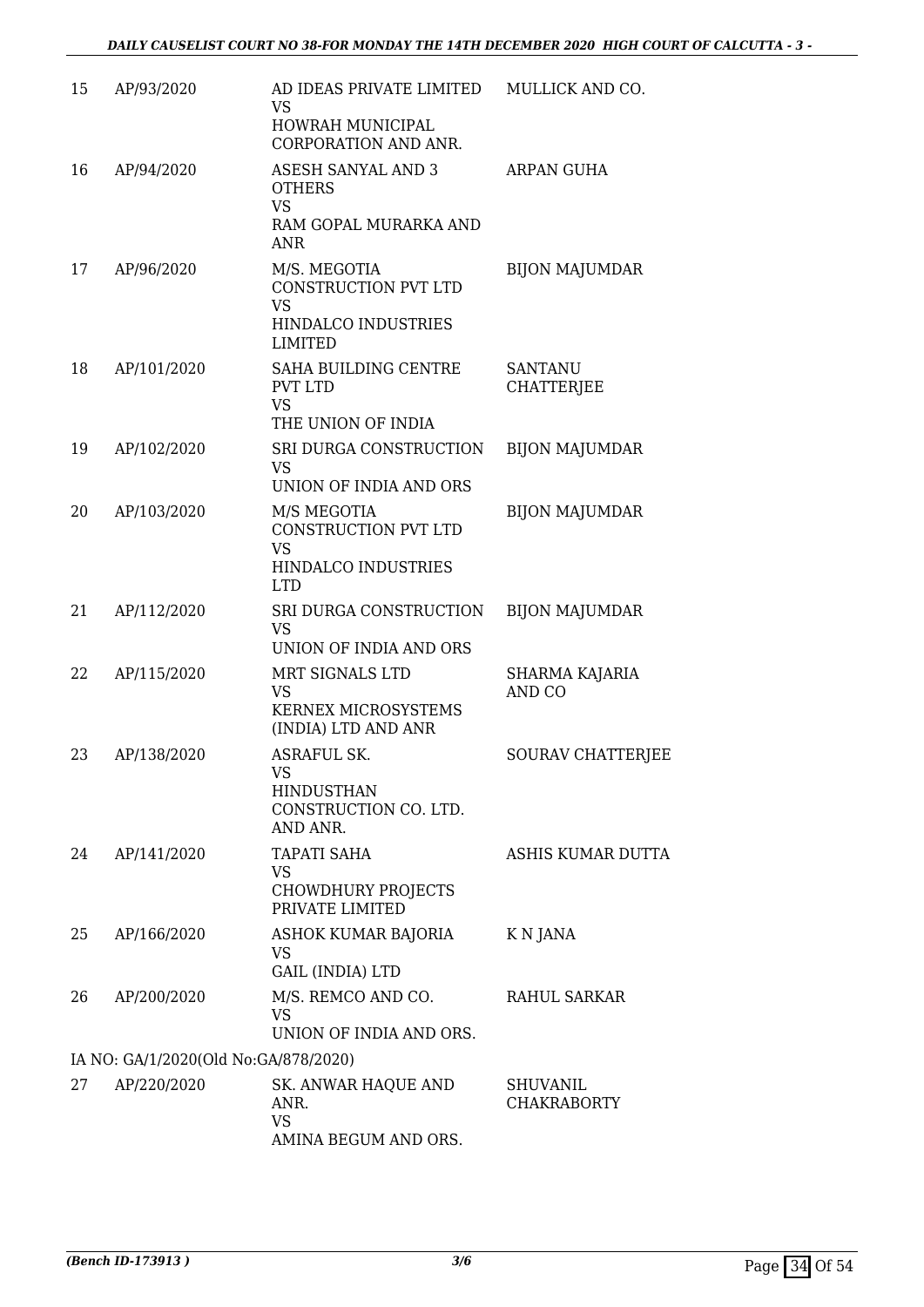| 28 | AP/259/2020 | STERLING AND WILSON<br>PRIVATE LIMITED<br><b>VS</b><br>M/S. BRIDGE AND ROOF CO.<br><b>INDIA LIMITED</b>      | PATITA PABAN<br><b>BISHWAL</b>          |
|----|-------------|--------------------------------------------------------------------------------------------------------------|-----------------------------------------|
| 29 | AP/270/2020 | P G AND W SAWOO PVT LTD<br><b>VS</b><br>UNION OF INDIA , MINS OF<br><b>FINANCE DEPT OF</b><br><b>REVENUE</b> | SHARMISTHA LAHA                         |
| 30 | AP/271/2020 | <b>USHA LUBES PRIVATE</b><br><b>LIMITED</b><br><b>VS</b><br>LINGARAJ DAS                                     | A P AGARWALA                            |
| 31 | AP/278/2020 | M/S. MCNALLY BHARAT<br>ENGINEERING CO. LTD.<br><b>VS</b><br>STEEL AUTHORITY OF<br><b>INDIA LIMITED</b>       | <b>SOMDUTTA</b><br><b>BHATTACHARYYA</b> |
| 32 | AP/279/2020 | UNIVERSAL CONSORTIUM<br>OF ENGINEERS PVT LTD<br><b>VS</b><br>SRI KANAK MITRA AND ANR                         | <b>MAHESWARI</b><br><b>SHARMA</b>       |
| 33 | AP/290/2020 | M/S. BHADORA INDUSTRIES<br>PRIVATE LIMITED<br><b>VS</b><br>SPML INFRA LTD.                                   | S. DUTT AND CO.                         |
| 34 | AP/293/2020 | THE HOOGHLY MILLS<br><b>COMPANY LIMITED</b><br><b>VS</b><br><b>ACUMEN J MARKETING</b><br>PRIVATE LIMITED     | <b>VICTOR MOSES AND</b><br>CO           |
| 35 | AP/294/2020 | THE HOOGHLY MILLS<br><b>COMPANY LIMITED</b><br><b>VS</b><br><b>ACUMEN J MARKETING</b><br>PRIVATE LIMITED     | <b>VICTOR MOSES AND</b><br>CO           |
| 36 | AP/295/2020 | HOOGHLY MILLS PROJECTS<br>LIMITED<br><b>VS</b><br><b>ACUMEN J MARKETING</b><br>PRIVATE LIMITED               | <b>VICTOR MOSES AND</b><br>CO           |
| 37 | AP/296/2020 | <b>HOOGHLY MILLS PROJECTS</b><br><b>LIMITED</b><br><b>VS</b><br><b>ACUMEN J MARKETING</b>                    | <b>VICTOR MOSES AND</b><br>CO.          |
| 38 | AP/303/2020 | PRIVATE LIMITED<br><b>KAASHVI ESTATE</b><br>VS<br>RAMA NARAYANA<br><b>EDUCATION TRUST</b>                    | SANDIP AGARWAL<br>AND CO                |
| 39 | AP/304/2020 | KAUSHIK MUKHERJEE<br><b>VS</b><br>THE STEEL AUTHORITY OF<br><b>INDIA LIMITED AND ANR</b>                     | SATRAJIT SINHA ROY                      |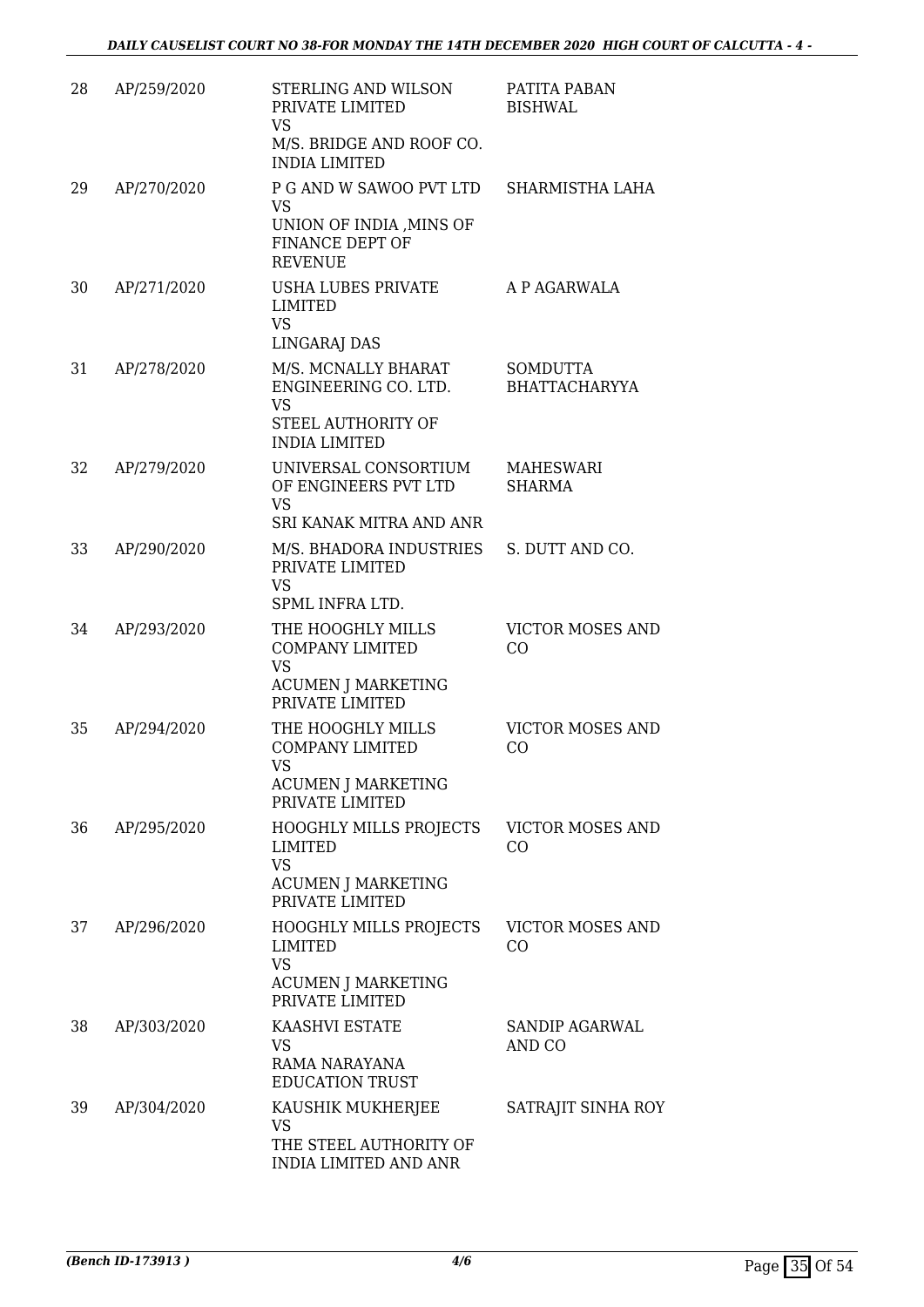| 40 | AP/316/2020 | SHREE LAXMI IRON AND<br><b>STEEL WORKS PRIVATE</b><br>LIMITED<br><b>VS</b><br>THE EASTERN RAILWAY<br>AND ORS.                      | <b>AVIJIT DEY</b>                  |
|----|-------------|------------------------------------------------------------------------------------------------------------------------------------|------------------------------------|
| 41 | AP/319/2020 | TARUN KANTI DAS<br><b>VS</b><br>UNION OF INDIA AND ANR.                                                                            | SOURAV CHATTERJEE                  |
| 42 | AP/326/2020 | M/S. BALAJEE EDUCATION<br>PRIVATE LIMITED<br><b>VS</b><br><b>BISHWAJIT BARNWAL</b>                                                 | <b>SOUMA SIL</b>                   |
| 43 | AP/329/2020 | GILLANDERS ARBUTHNOT<br>AND CO. LTD.<br><b>VS</b><br>STEEL AUTHORITY OF<br><b>INDIA LIMITED</b>                                    | <b>ABHIJIT RAY</b>                 |
| 44 | AP/335/2020 | AIRCARE ENTERPRISES<br>AND ORS.<br><b>VS</b><br>LEVER FOUNDATION, WEST<br><b>BENGAL AND ANR.</b>                                   | <b>AVIJIT DEY</b>                  |
| 45 | AP/337/2020 | M/S. EASTMAN CRUSHER<br>CO. (P) LTD.<br><b>VS</b><br><b>LARSEN AND TOUBRO</b><br><b>LIMITED</b>                                    | <b>GOUTAM KUMAR</b><br><b>GOON</b> |
| 46 | AP/345/2020 | GYANESHWAR PRASAD<br>AGARWAL<br><b>VS</b><br><b>DISHNET WIRELESS</b><br><b>LIMITED</b>                                             | <b>FARHAN GHAFFAR</b>              |
| 47 | AP/348/2020 | DOLLY CHAKRAVORTY<br><b>VS</b><br><b>SHYAMAL RAY</b>                                                                               | SHABANA HASIN                      |
| 48 | AP/349/2020 | <b>BHARAT PETROLEUM</b><br><b>CORPORATION LTD</b><br><b>VS</b><br>MAHESH SHAH                                                      | <b>SUMAN DEY</b>                   |
| 49 | AP/363/2020 | MCNROE CONSUMER<br>PRODUCTS PRIVATE<br><b>LIMITED</b><br><b>VS</b><br><b>ALLURE CONSUMER</b><br>PRODUCTS PRIVATE<br><b>LIMITED</b> | SOBHAN KUMAR<br><b>PATHAK</b>      |
| 50 | AP/365/2020 | NAUSHAD ALAM<br><b>VS</b><br>PARTHA CHAKRABORTY                                                                                    | MAINAK SWARNOKAR                   |
| 51 | AP/366/2020 | NAUSHAD ALAM<br><b>VS</b><br>PARTHA CHAKRABORTY                                                                                    | MAINAK SWARNOKAR                   |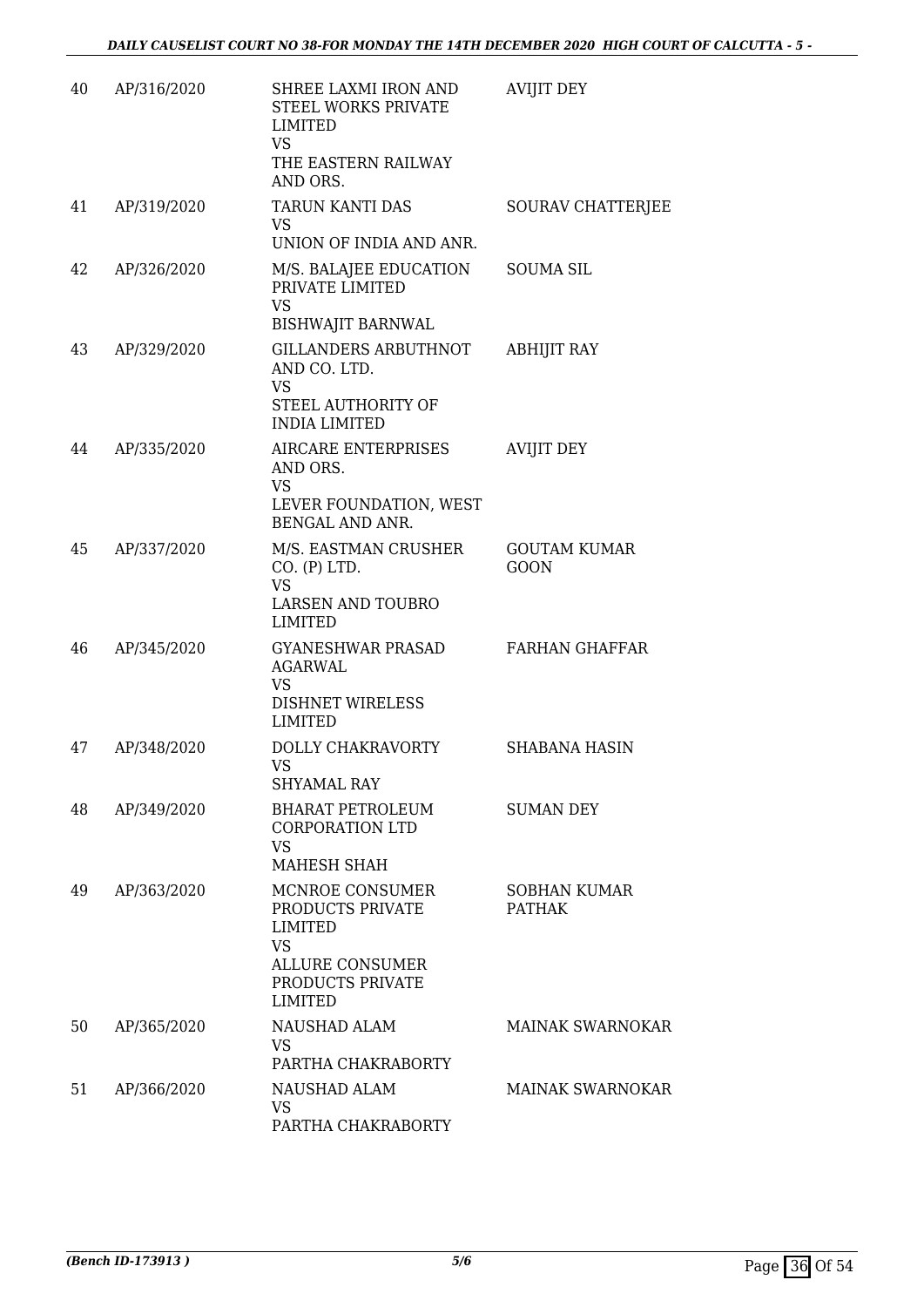| 52 | AP/371/2020                         | RREPL-KIPL (JV)<br><b>VS</b>                                                                                                                | RIJU GHOSH                      |
|----|-------------------------------------|---------------------------------------------------------------------------------------------------------------------------------------------|---------------------------------|
|    |                                     | EASTERN COALFIELDS LTD                                                                                                                      |                                 |
| 53 | AP/374/2020                         | M/S HINDUSTHAN<br><b>BUILDERS</b><br><b>VS</b><br><b>IRCON INTERNATIONAL</b><br><b>LIMITED</b>                                              | SOMNATH SAHA                    |
| 54 | AP/375/2020                         | <b>KRISHANU SAHA</b><br><b>VS</b><br>SUDIP SATYAPRIYA<br><b>CHAKRABORTY</b>                                                                 | PRASANTA KUMAR<br><b>BAGCHI</b> |
| 55 | AP/376/2020                         | M/S. ELGI EQUIPMENTS<br>LTD.<br><b>VS</b><br>M/S. HIRANMAYE ENERGY<br>LTD.                                                                  | DIPANJAN DATTA                  |
| 56 | AP/378/2020                         | INDWELL CONSTRUCTIONS<br>PVT. LIMITED<br><b>VS</b><br><b>BHARAT HEAVY</b><br>ELECTRICALS LIMITED<br>(BHEL)                                  | PAL CHOUDHURI<br>AND CO.        |
|    |                                     | <b>ADJOURNED MOTION (SECTION-11)</b>                                                                                                        |                                 |
| 57 | AP/348/2019                         | R.K.ASSOCIATES AND<br>HOTELIERS PVT LTD<br><b>VS</b><br><b>EASTERN</b><br>RAILWAY, THROUGH ITS<br><b>DEPUTY CHIEF</b><br>COMMERCIAL MANAGER | M/S. L.P.AGARWALLA<br>AND CO.   |
|    |                                     | <b>SPECIALLY FIXED MATTERS</b>                                                                                                              |                                 |
| 58 | AP/829/2019                         | KOLKATA METRO RAIL<br><b>CORPORATION LTD</b><br><b>VS</b><br>SIMPLEX INFRASTRUCTURE<br><b>LTD</b>                                           | FOX AND MANDAL                  |
|    | IA NO: GA/1/2020(Old No:GA/18/2020) |                                                                                                                                             |                                 |
|    | wt59 AP/830/2019                    | KOLKATA METRO RAIL<br><b>CORPORATION LTD</b><br><b>VS</b><br>SIMPLEX INFRASTRUCTURE<br><b>LTD</b>                                           | <b>FOX AND MANDAL</b>           |
|    | IA NO: GA/1/2020(Old No:GA/19/2020) |                                                                                                                                             |                                 |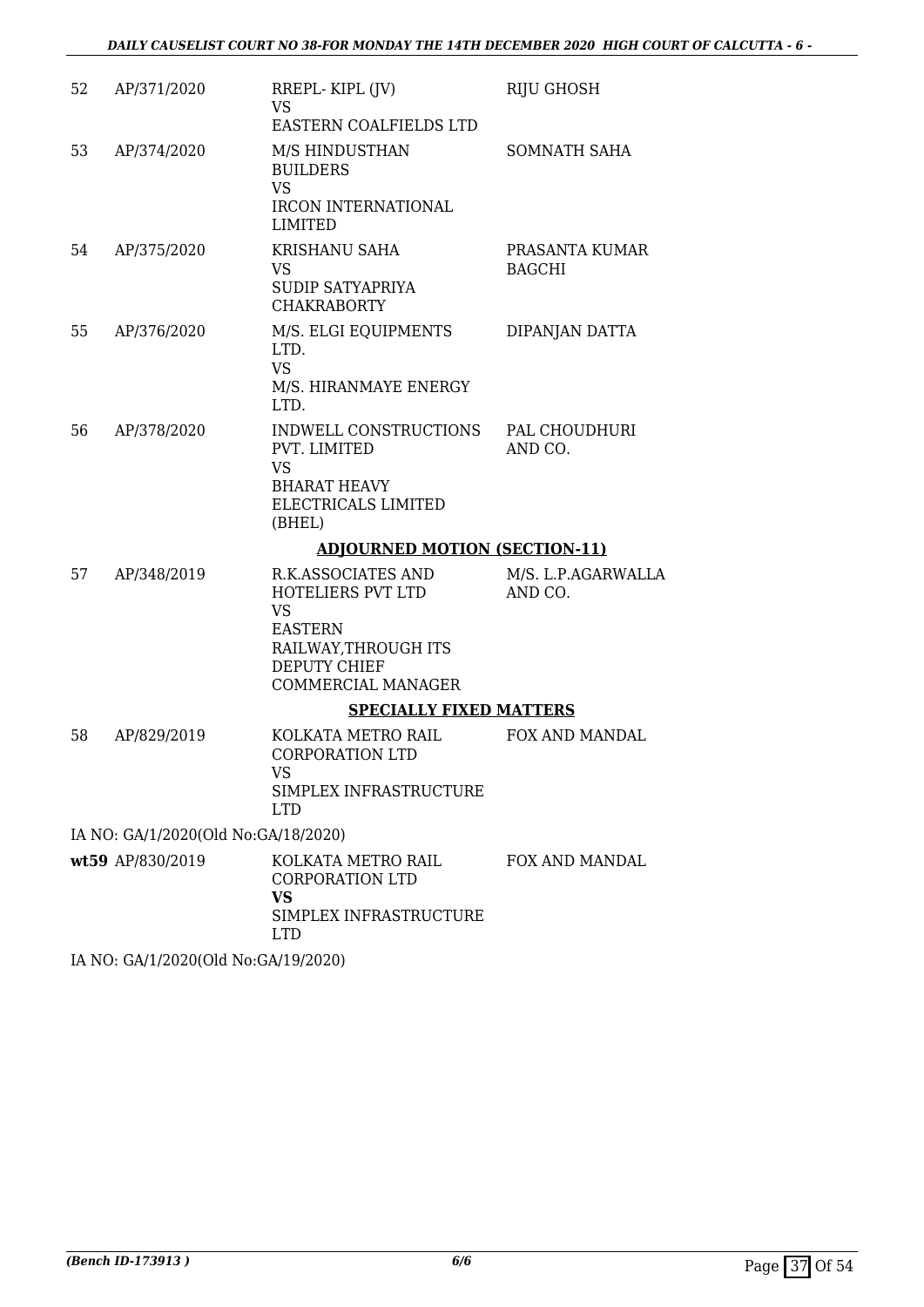

# **Original Side**

**DAILY CAUSELIST For Monday The 14th December 2020**

**COURT NO. 13 SINGLE BENCH (SB-VI, SECOND FLOOR) AT 3:30 PM HON'BLE JUSTICE RAJASEKHAR MANTHA (VIA VIDEO CONFERENCE)**

**NOTE:MATTERS WILL BE TAKEN UP THROUGH PHYSICAL HEARING ONLY WHEN BOTH THE PARTIES ARE AGREED.**

**NOTE : 1. ORIGINAL SIDE MENTIONING WILL BE ALLOWED ON EVERY TUESDAY AT 3.30 P.M.UPON NOTICE TO THE OTHER SIDE.**

**2. ORIGINAL SIDE MATTERS WILL BE TAKEN UP ON EVERY FRIDAY AT 3.30 P.M.**

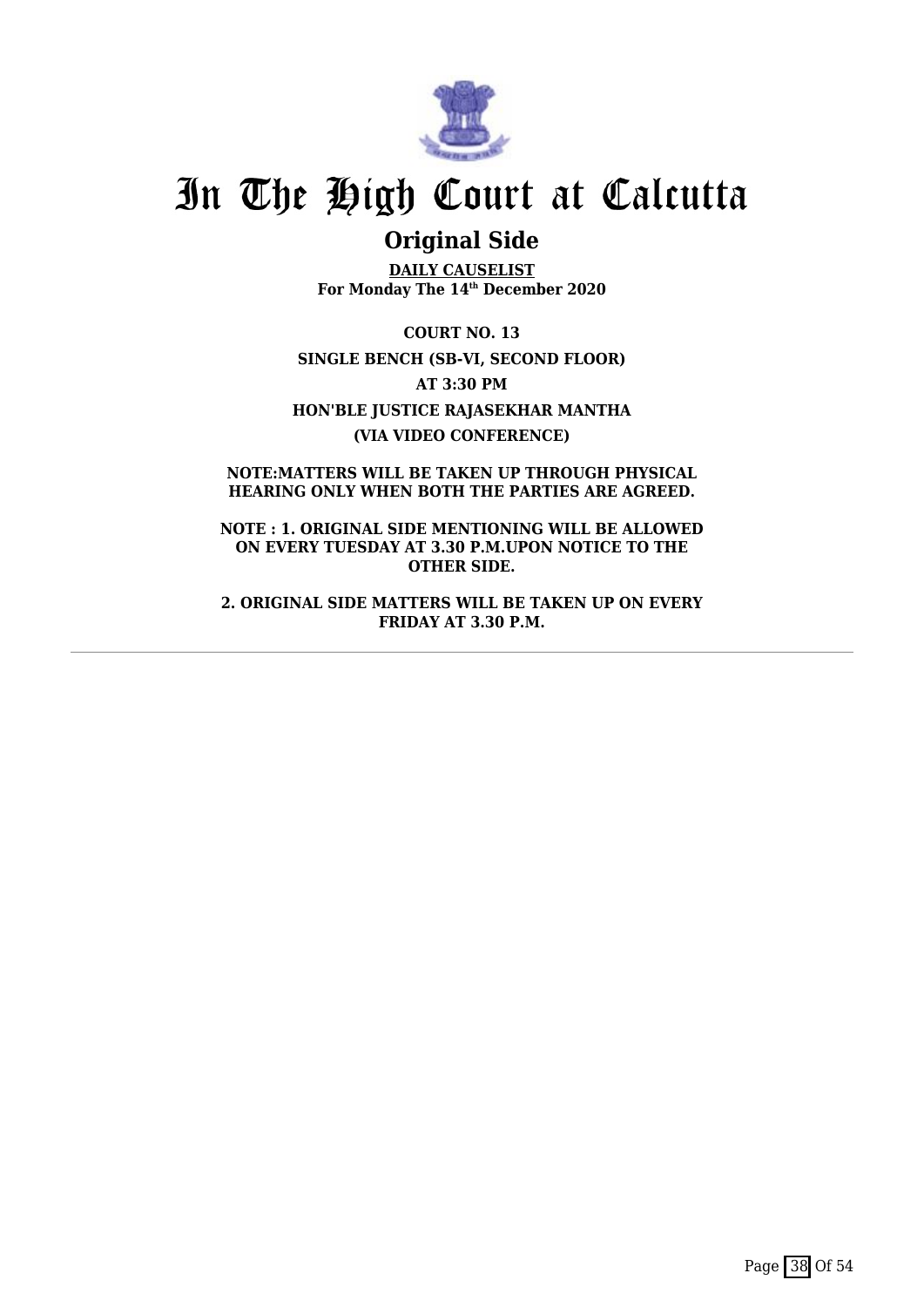

## **Original Side**

**DAILY CAUSELIST For Monday The 14th December 2020**

### **COURT NO. 8**

## **SINGLE BENCH (SB-VII, SECOND FLOOR)**

## **AT 10:45 AM**

## **HON'BLE JUSTICE SABYASACHI BHATTACHARYYA (VIA VIDEO CONFERENCE)**

#### **NOTE:MATTERS WILL BE TAKEN UP THROUGH PHYSICAL HEARING ONLY WHEN BOTH THE PARTIES ARE AGREED.**

**NOTE: (I) ORIGINAL SIDE MATTERS WILL BE TAKEN UP FROM 10:45 A.M.TO 1:00 P.M. EVERYDAY.**

#### **(II) APPELLATE SIDE MATTERS WILL BE TAKEN FROM 2:00 P.M. TO 4:00 P.M. OR IMMEDIATELY AFTER COMPLETION OF ORIGINAL SIDE MATTERS, WHICHEVER IS EARLIER.**

#### **(III) MENTIONING WILL BE ALLOWED ONLY ON EVERY MONDAY AT THE FIRST SITTING.**

#### 1 WPO/333/2019 [FOR FILLING WRITTEN NOTES OF ARGUMENTS] GREENWOOD PARK EXTENSION APARTMENT OWNERS ASSOCIATION AND ANR VS THE STATE OF WESTBENGAL AND 3 ORS ARINDAM PAUL **COURT APPLICATIONS UNDER ART.226** 2 WPO/155/2020 M/S. B. S. MEDICAL INTERNATIONAL VS METRO RAILWAY, KOLKATA AND ORS. SUPREEM NASKAR 3 WPO/181/2020 SUMAN ANAND VS THE STATE OF WEST BENGAL AND ORS NILANJAN PAL 4 WPO/219/2020 SINGH INTELLIGENCE SECURITY PRIVATE LIMITED VS STATE BANK OF INDIA MD. TANWEER ALAM IA NO: GA/1/2020(Old No:GA/1008/2020)

## **FOR ORDERS**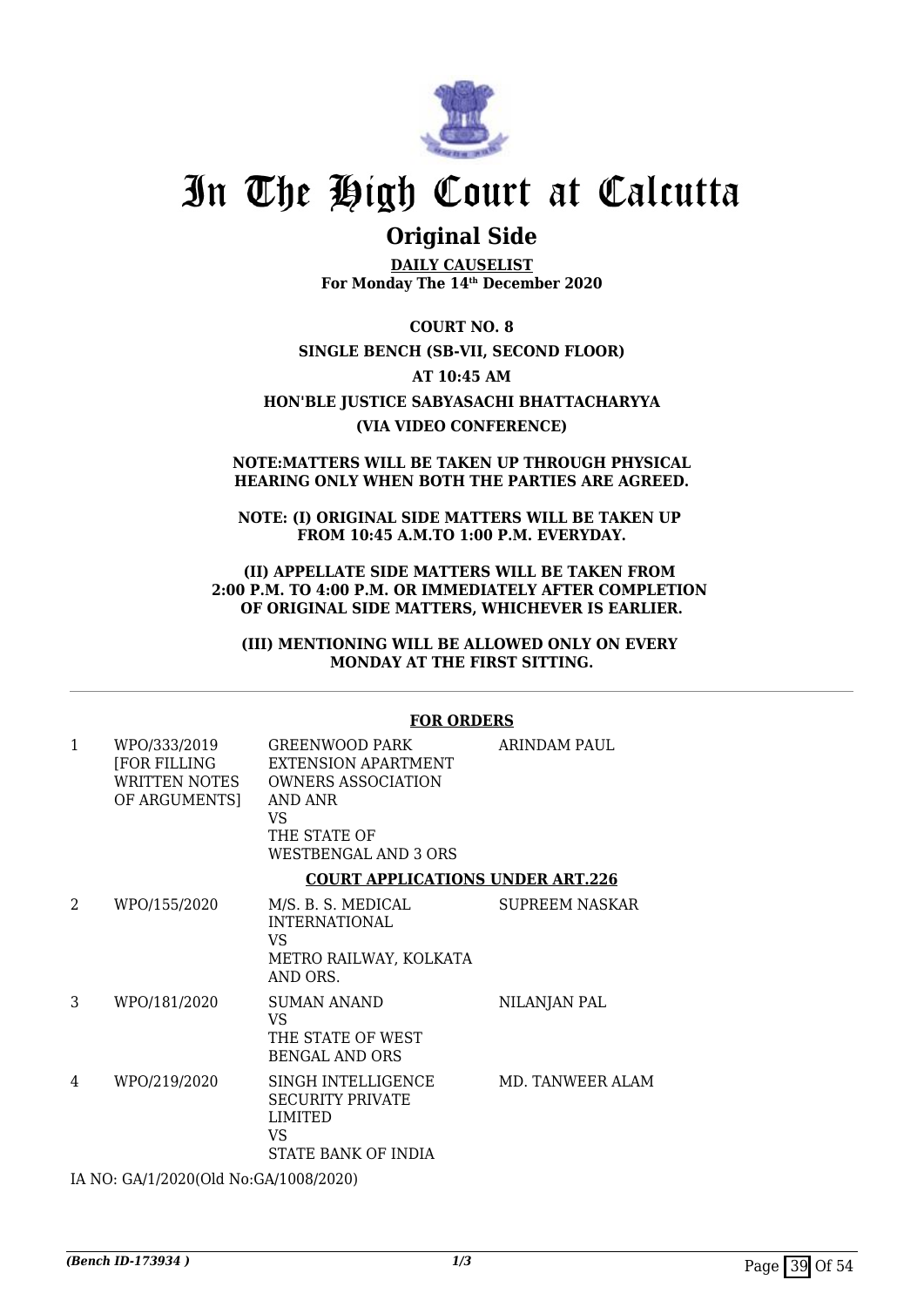| 5  | WPO/375/2020                          | <b>TAPAS DUTTA</b><br><b>VS</b>                                                                                         | <b>MRITUNJOY HALDER</b>                     |                                      |
|----|---------------------------------------|-------------------------------------------------------------------------------------------------------------------------|---------------------------------------------|--------------------------------------|
|    |                                       | STATE OF WEST BENGAL<br>AND ORS.                                                                                        |                                             |                                      |
|    |                                       | <b>SPECIALLY FIXED MATTERS</b>                                                                                          |                                             |                                      |
| 6  | WPO/437/2019                          | SOVA SOLAR LTD AND ANR.                                                                                                 | FOX AND MANDAL                              | <b>TALAY MASOOD</b>                  |
|    |                                       | <b>VS</b><br>THE STATE OF WEST<br><b>BENGAL AND ORS</b>                                                                 |                                             | SIDDIQUI (FOR<br>RES.2,3)            |
| 7  | WPO/149/2020                          | TWO WAY CONTAINER<br>LINES PVT LTD AND ANR<br><b>VS</b>                                                                 | <b>SANDIP KUMAR</b><br><b>BHATTACHARYYA</b> |                                      |
|    |                                       | NATIONAL COMPANY LAW<br>TRIBUNAL AND ORS                                                                                |                                             |                                      |
|    |                                       | <b>FOR HEARING</b>                                                                                                      |                                             |                                      |
| 8  | WPO/402/2018                          | RASHMI METALIKS<br>LIMITED & ANR.<br><b>VS</b><br>UNION OF INDIA & ORS.                                                 | R. N. GHOSE & ASSO.                         | <b>SOMNATH BOSE</b><br>(FOR RES.3,6) |
| 9  | WPO/3/2019                            | DR. KUNAL SAHA                                                                                                          | SRIKANTA DUTTA                              |                                      |
|    |                                       | <b>VS</b>                                                                                                               |                                             |                                      |
|    |                                       | THE STATE CONSUMER<br>DISPUTES REDRESSAL<br>COMMISSION & ORS.                                                           |                                             |                                      |
|    | IA NO: GA/1/2019(Old No:GA/2385/2019) |                                                                                                                         |                                             |                                      |
| 10 | WPO/185/2019                          | RANJIT KUMAR PAUL AND<br>ORS.<br><b>VS</b>                                                                              | MULLICK AND CO.                             | <b>PRASUN</b><br>MUKHERJEE(RES.1)    |
|    |                                       | HINDUSTAN PETROLEUM<br>CORPORATION AND ORS.                                                                             |                                             |                                      |
|    | IA NO: GA/2/2019(Old No:GA/1778/2019) |                                                                                                                         |                                             |                                      |
| 11 | WPO/398/2019                          | <b>HOOGHLY EXTRUSIONS</b><br>LTD AND ANR<br><b>VS</b><br>THE GOVERNMENT OF<br><b>WEST BENGAL AND 3</b><br><b>OTHERS</b> | <b>SAMRAT DEY PAUL</b>                      |                                      |
| 12 | WPO/427/2019                          | MD EHTESHAMUDDIN<br><b>VS</b><br>STATE OF WEST BENGAL<br>AND ORS                                                        | NILOFER SIDDIQUE<br><b>ALAM</b>             | PRANGOPAL DAS<br>(FOR 13, 14)        |
| 13 | WPO/466/2019                          | MINA BEGUM PROP OF M/S<br>M N SULTANA ENTERPRISE<br><b>VS</b><br>THE KOLKATA PORT TRUST<br><b>AND ANR</b>               | <b>SUPREEM NASKAR</b>                       |                                      |
|    | wt14 WPO/559/2019                     | MINA BEGUM, PROPRITOR<br>OF M/S. M N SULTANA<br><b>ENTERPRISE</b><br><b>VS</b><br>THE KOLKATA PORT TRUST<br>AND ANR.    | <b>SUPREEM NASKAR</b>                       |                                      |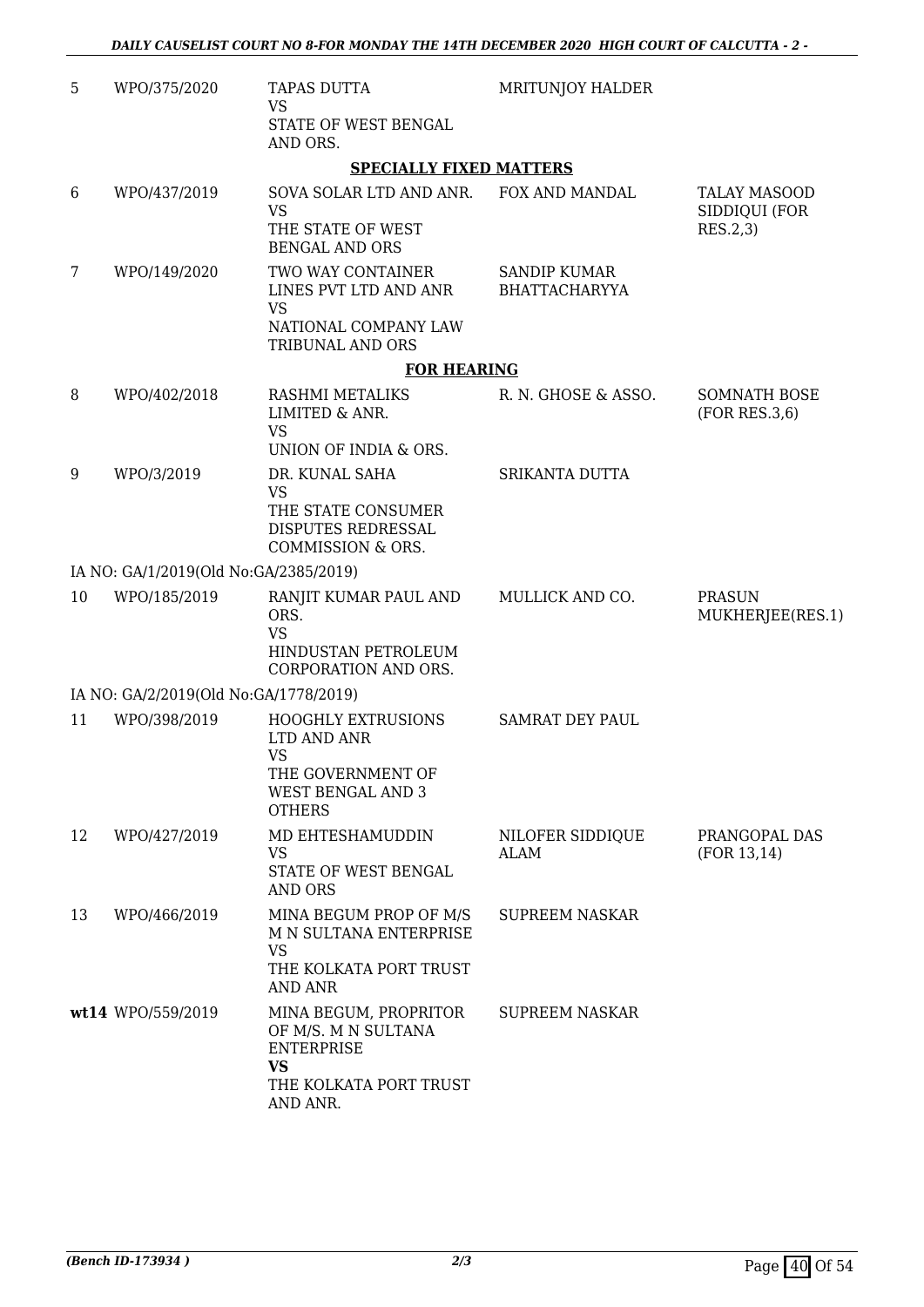| 15 | WPO/502/2019     | MAHABALI TECHNO<br><b>ENGINEERS</b><br>VS<br><b>EASTERN COALFIELDS</b><br>LIMITED AND ORS.                  | SUBRATA MUKHERJEE                |
|----|------------------|-------------------------------------------------------------------------------------------------------------|----------------------------------|
| 16 | WPO/503/2019     | MAHESHWARI FUELS AND<br><b>ALLIED INDUSTRIES</b><br>VS<br><b>EASTERN COALFIELDS</b><br>LIMITED AND ORS.     | <b>SUBRATA MUKHERJEE</b>         |
| 17 | WPO/508/2019     | NAND LAL SHAW<br>VS<br>UNION OF INDIA AND ORS                                                               | PROTYUSHCHATTERJEE               |
| 18 | WPO/512/2019     | <b>ATMA RAM SARAF</b><br>VS<br>THE STATE OF WEST<br><b>BENGAL AND 4 OTHERS</b>                              | ARINDAM LAHIRI                   |
| 19 | WPO/524/2019     | GLACIER ENGINEERING CO<br>AND ORS<br>VS<br>STATE OF WEST BENGAL<br><b>AND ORS</b>                           | SINTHIA BALA                     |
| 20 | WPO/537/2019     | CHAMPA IMPEX PRIVATE<br><b>LIMITED AND ORS</b><br>VS<br>THE KARUR VYSYA BANK<br><b>LIMITED AND ANR</b>      | ANUJIT MOOKHERJI                 |
| 21 | WPO/541/2019     | <b>JAJU BROTHERS</b><br><b>VS</b><br>THE BOARD OF TRUSTEES<br>FOR KOLKATA PORT TRUST<br><b>AND ORS</b>      | SHREYASI SANYAL                  |
| 22 | WPO/563/2019     | DINESH DINDA<br>VS<br>THE STATE OF WEST<br><b>BENGAL AND 4 OTHERS</b>                                       | DEBDUTTA BASU                    |
| 23 | WPO/587/2019     | CITY DEVCON PVT. LTD.<br>AND ANR<br>VS<br>THE HOWRAH MUNICIPAL<br><b>CORPORATION AND ORS</b>                | ANJAN BHATTACHARYA               |
| 24 | WPO/105/2020     | MRITUNJAY SINGH<br>VS<br>THE UNION OF INDIA AND<br>ORS.                                                     | DIPAK RANJAN<br><b>MUKHERJEE</b> |
| 25 | WPO/278/2020     | <b>MONISHA GROVER</b><br>VS<br>UNION OF INDIA AND ANR                                                       | AMALAKSHA JANA                   |
|    | IA NO: GA/1/2020 |                                                                                                             |                                  |
| 26 | WPO/309/2020     | THE NORTH WESTERN<br>CACHAR TEA COMPANY<br><b>LIMITED AND ANR</b><br>VS<br>RESERVE BANK OF INDIA<br>AND ORS | <b>SHIVANGI THARD</b>            |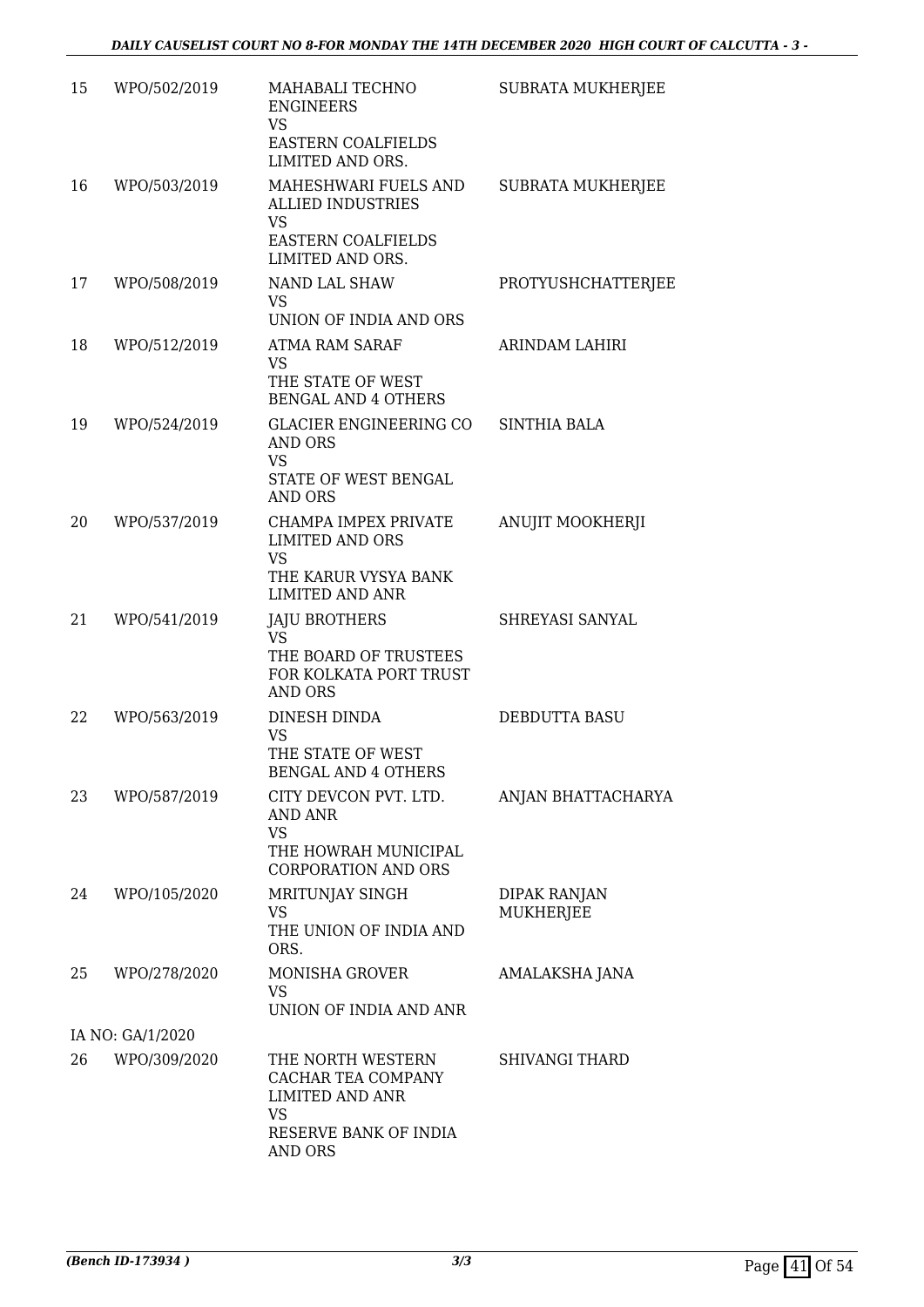

# **Original Side**

**DAILY CAUSELIST For Monday The 14th December 2020**

**COURT NO. 39**

## **SINGLE BENCH (SB-VIII, THIRD FLOOR COMMERCIAL BENCH)**

**AT 10:45 AM**

**HON'BLE JUSTICE MOUSHUMI BHATTACHARYA**

**(VIA VIDEO CONFERENCE)**

**NOTE: MATTERS WILL BE TAKEN UP THROUGH PHYSICAL HEARING ONLY WHEN BOTH THE PARTIES ARE AGREED**

### **TO BE MENTIONED (UNDER COMMECIAL DIVISION)**

1 CS/141/2019 VIKRAM SOLAR LIMITED VS ECGC LIMITED

SANDIP AGARWAL AND CO.

IA NO: GA/1/2019(Old No:GA/2664/2019)

### **WITNESS ACTION (UNDER COMMERCIAL DIVISION)**

2 CS/140/2013 UCO BANK VS WEST BENGAL INFRASTRUCTURE DEVELOPMENT FINANCE CORP. LTD & SANDERSONS & MORGANS 3 CS/169/2013 WEST BENGAL INFRASTRUCTURE DEVELOPMENT FINANCE CORP. LTD FOX AND MANDAL

VS

UCO BANK IA NO: GA/3/2013(Old No:GA/2390/2013), GA/5/2013(Old No:GA/2558/2013), GA/7/2018(Old No:GA/446/2018)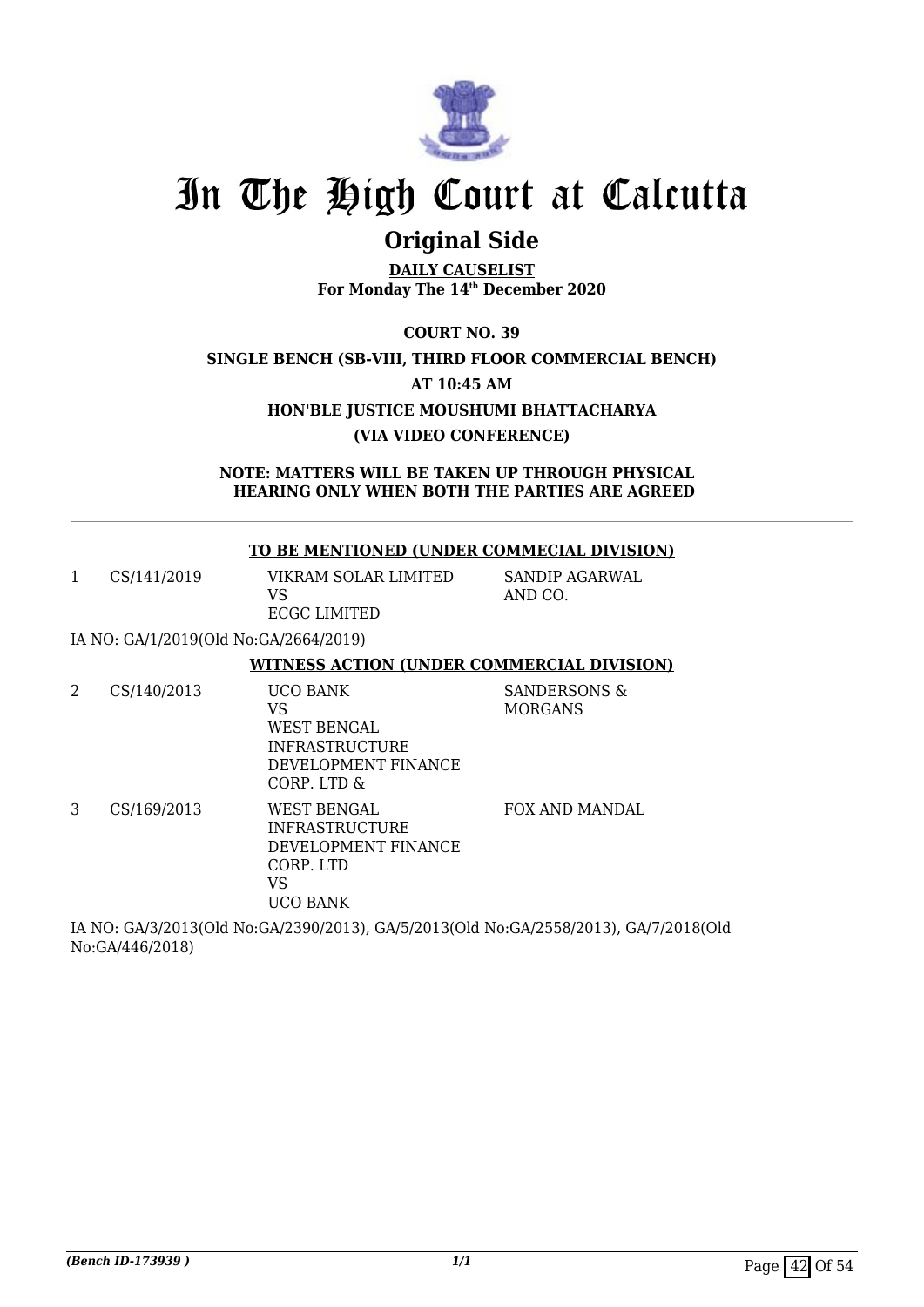

# **Original Side**

**DAILY CAUSELIST For Monday The 14th December 2020**

**COURT NO. 39 SINGLE BENCH (SB-VIII,THIRD FLOOR) AT 10:45 AM HON'BLE JUSTICE MOUSHUMI BHATTACHARYA (VIA VIDEO CONFERENCE)**

**NOTE:MATTERS WILL BE TAKEN UP THROUGH PHYSICAL HEARING ONLY WHEN BOTH THE PARTIES ARE AGREED.**

**NOTE : AFTER COMMERCIAL DIVISION MATTERS**

## **WITNESS ACTION**

| 1 | CS/69/2018                                              | KUMAR KHEMCHAND<br><b>NARWANI</b><br>VS<br>PRAKASH PUNJABI         | <b>DWIP RAJ BASU</b>                               | TRIPTIMOY<br>TALUKDER                |
|---|---------------------------------------------------------|--------------------------------------------------------------------|----------------------------------------------------|--------------------------------------|
|   | IA NO: GA/2/2019(Old No:GA/398/2019)                    |                                                                    |                                                    |                                      |
|   |                                                         | <b>NEW CHAMBER APPLICATIONS</b>                                    |                                                    |                                      |
| 2 | IA NO. GA/7/2019<br>(Old No:<br>GA/2586/2019)<br>[S.A.] | <b>JYOTI ABASHAN</b><br>Vs<br><b>SVS MARWARI HOSPITAL</b><br>TRUST | <b>BINAY KUMAR JAIN</b><br><b>BINAY KUMAR JAIN</b> | B. M. BAGARIA<br>B. M. BAGARIA & CO. |
|   | In CS/288/2014                                          |                                                                    |                                                    |                                      |
|   |                                                         | A DIAHDNED MATIAN                                                  |                                                    |                                      |

### **ADJOURNED MOTION**

| 3 | IA NO. GA/6/2019<br>(Old No:<br>GA/1518/2019) | CALCUTTA STOCK<br>EXCHANGE LIMITED.<br><b>Vs</b><br>RATAN LAL PODDAR       | <b>SINHA</b><br>SINHA & CO.    |
|---|-----------------------------------------------|----------------------------------------------------------------------------|--------------------------------|
|   | [S.A.]<br>In CS/263/2001                      |                                                                            |                                |
| 4 | IA NO. GA/10/2017<br>(Old No:<br>GA/622/2017) | <b>SETH JWALA PRASAD</b><br><b>BHATIA CHARITABLE</b><br>TRUST & ANR.<br>Vs | A P AGARWALLA<br>KANODIA & CO. |
|   | [S.A.]<br>In CS/229/2005                      | ARVIND BHARTIA & ORS.                                                      |                                |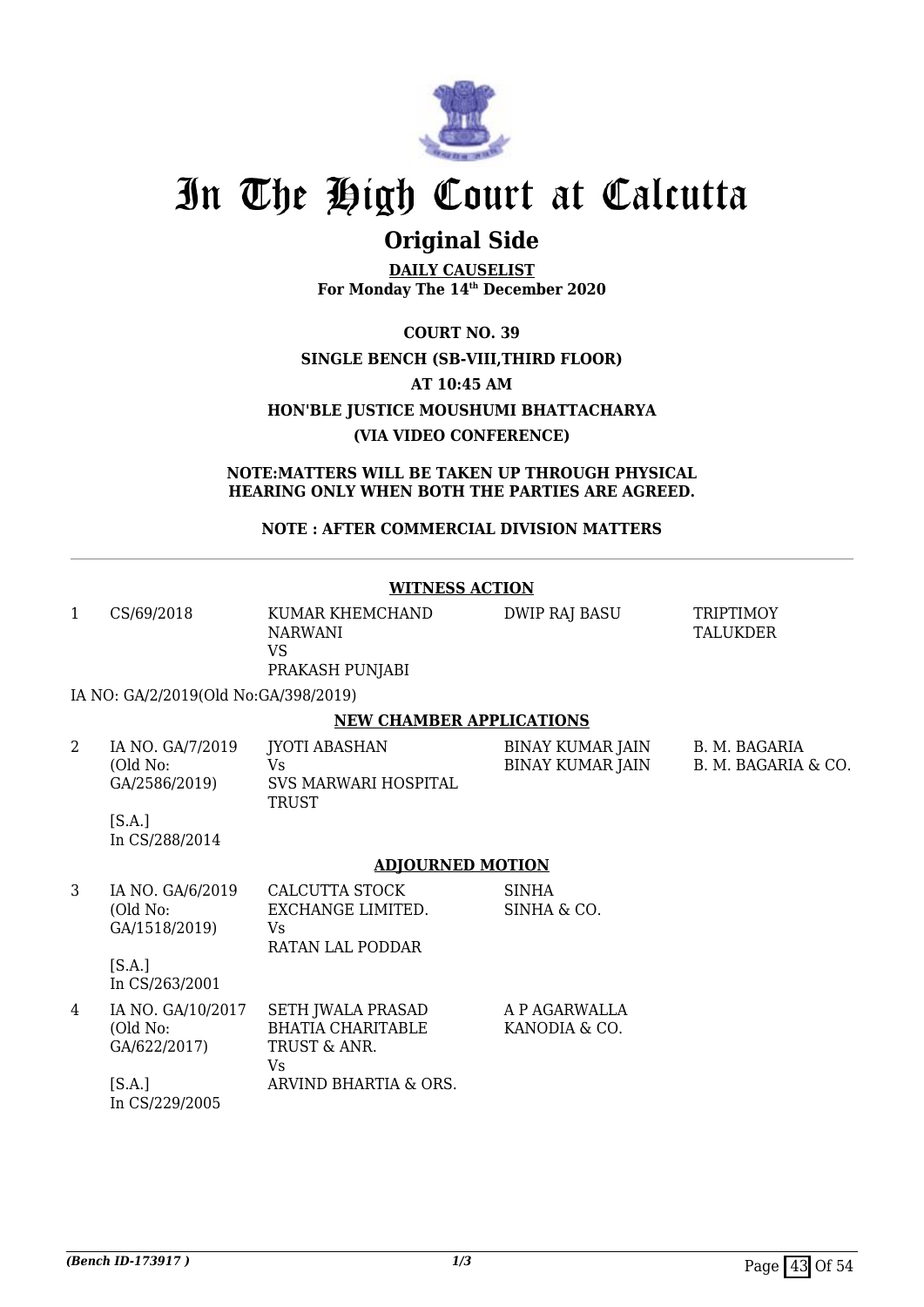| 5  | IA NO. GA/5/2019<br>(Old No:<br>GA/2025/2019)  | <b>CHANDRA PRAKASH</b><br><b>JHUNJHUNWALA</b><br><b>Vs</b><br>THE NUCLEAR POWER | <b>ANIRBAN</b><br><b>PRAMANICK</b><br><b>ANIRBAN</b><br><b>PRAMANICK</b> |                        |
|----|------------------------------------------------|---------------------------------------------------------------------------------|--------------------------------------------------------------------------|------------------------|
|    | [S.A.]<br>In CS/221/2010                       |                                                                                 |                                                                          |                        |
| 6  | IA NO. GA/10/2019<br>(Old No:<br>GA/1760/2019) | TITAGARH WAGONS LTD<br><b>Vs</b><br>A.P.MOLLER-MAERSK A/S &<br>ORS.             | I.C.SANCHETI<br>I.C.SANCHETI & CO                                        |                        |
|    | [S.A.]<br>In CS/359/2012                       |                                                                                 |                                                                          |                        |
| 7  | IA NO. GA/3/2019<br>(Old No:<br>GA/282/2019)   | REENA ORGANICS PVT.<br>LTD.<br><b>Vs</b><br>PRABHU POLY COLOR LTD.              | <b>SANDIP AGARWAL</b><br>ARUNABHA DEB                                    |                        |
|    | [S.A.]<br>In CS/173/2017                       |                                                                                 |                                                                          |                        |
|    |                                                | <b>ARBITRATION MOTION (ADI.) SEC. 34</b>                                        |                                                                          |                        |
| 8  | AP/579/2008                                    | STATE OF WEST BENGAL<br><b>VS</b>                                               | PARITOSH SINHA                                                           | <b>MADAN MOHAN ROY</b> |
|    |                                                | PAM DEVELOPMENTS<br>PRIVATE LIMITED                                             |                                                                          |                        |
| 9  | AP/566/2011                                    | RAMBILAS AGARWAL<br><b>VS</b><br>INDIAN OIL CORPORATION                         | <b>SUMITA SHAW</b>                                                       |                        |
|    |                                                | LTD.                                                                            |                                                                          |                        |
|    | IA NO: GA/1/2019(Old No:GA/2166/2019)          |                                                                                 |                                                                          |                        |
| 10 | AP/965/2013                                    | DIGHA SHANKARPUR<br>DEVELOPMENT AUTHORITY<br><b>VS</b>                          | <b>INDUBHUSHAN DAS</b>                                                   |                        |
|    |                                                | A. K. ENTERPRISE                                                                |                                                                          |                        |
| 11 | AP/532/2016                                    | UNION OF INDIA<br><b>VS</b>                                                     | <b>APARNA BANERJEE</b>                                                   |                        |
|    |                                                | NATIONAL CONSTRUCTION<br>& TRADING COMPANY                                      |                                                                          |                        |
| 12 | AP/195/2018                                    | M/S CAPITAL CEMENT<br><b>AGENCY</b><br><b>VS</b><br>UNION OF INDIA              | H.N.DATTA & CO                                                           |                        |
| 13 | AP/196/2018                                    | <b>SALIL BANERJEE</b><br><b>VS</b><br><b>UNION OF INDIA</b>                     | H.N.DUTTA & CO                                                           |                        |
| 14 | AP/197/2018                                    | SARAF AGENCIES PVT LTD<br><b>VS</b><br>UNION OF INDIA                           | H.N.DATTA & CO                                                           |                        |
| 15 | AP/202/2018                                    | <b>JAGANNATH PAUL</b><br><b>VS</b><br>UNION OF INDIA                            | H.N.DATTA & CO                                                           |                        |
| 16 | AP/225/2018                                    | ACC LTD<br><b>VS</b><br>UNION OF INDIA                                          | H.N.DATTA & CO                                                           |                        |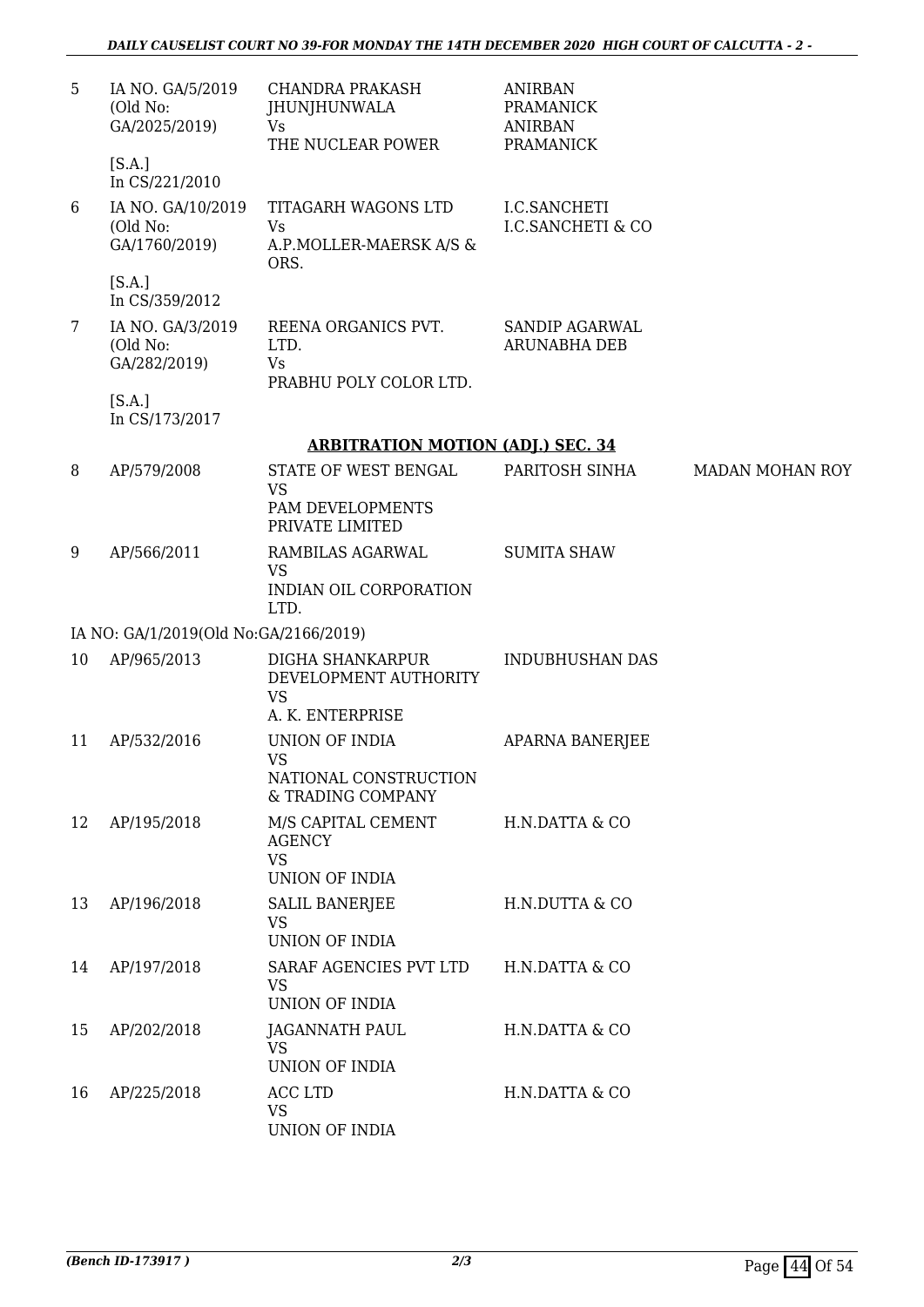17 AP/588/2019 SRI RAMBILAS GARAWAL VS INDIAN OIL CORPORATION LIMITED GANGULY AND CO MEHARIA & CO.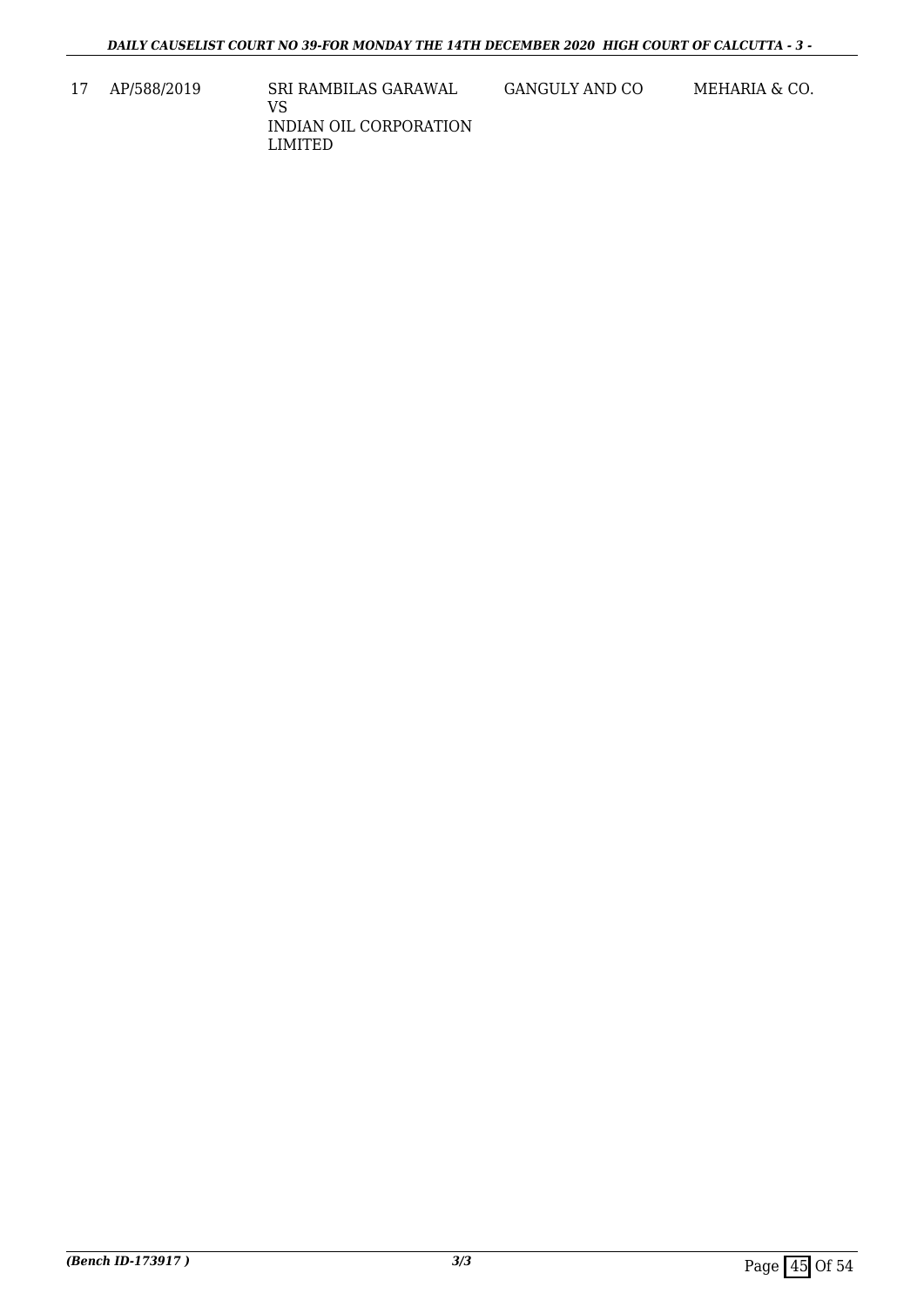

## **Original Side**

**DAILY CAUSELIST For Monday The 14th December 2020**

**COURT NO. 26 SINGLE BENCH (SB-IX, FIRST FLOOR) AT 3:00 PM HON'BLE JUSTICE SHEKHAR B. SARAF (VIA VIDEO CONFERENCE)** 

### **NOTE:MATTERS WILL BE TAKEN UP THROUGH PHYSICAL HEARING ONLY WHEN BOTH THE PARTIES ARE AGREED.**

### **NOTE : 1) EVERYDAY ORIGINAL SIDE MATTERS WILL BE TAKEN UP IMMEDIATELY AFTER THE COMPLETION OF THE APPELLATE SIDE MATTERS OR AT 3:00 P.M. WHICHEVER IS EARLIER.**

### **2) ORIGINAL SIDE MENTIONING WILL BE ALLOWED IMMEDIATELY BEFORE THE ORIGINAL SIDE MATTERS ARE TAKEN UP.**

**3) MENTIONING FOR INCLUSION IN THE LIST SHALL BE ENTERTAINED ONLY UPON PROPER NOTICE**

### **RECALLING APPLICATION**

|  | CS/125/2014 | EMARS MINING and<br>CONSTRUCTION PVT LTD | surendra dube |
|--|-------------|------------------------------------------|---------------|
|  |             | VS                                       |               |
|  |             | MANJUNATH HEBBAR                         |               |

IA NO: GA/3/2019(Old No:GA/917/2019)

## **COURT APPLICATIONS UNDER ART.226**

| 2 | WPO/93/2020 | SHRI JAYABRATA MAULICK<br>VS<br>UNION OF INDIA AND ORS.                                                                              | NILOTPAL<br><b>CHOWDHURY</b> |
|---|-------------|--------------------------------------------------------------------------------------------------------------------------------------|------------------------------|
| 3 | WPO/99/2020 | SHREE RAMNIWAS GOYAL<br>MEMORIAL TRUST AND<br>ANR.<br>VS<br><b>INCOME TAX OFFICER</b><br>(EXEMPTION), WARD-1(1),<br>KOLKATA AND ANR. | <b>ABHIJAT DAS</b>           |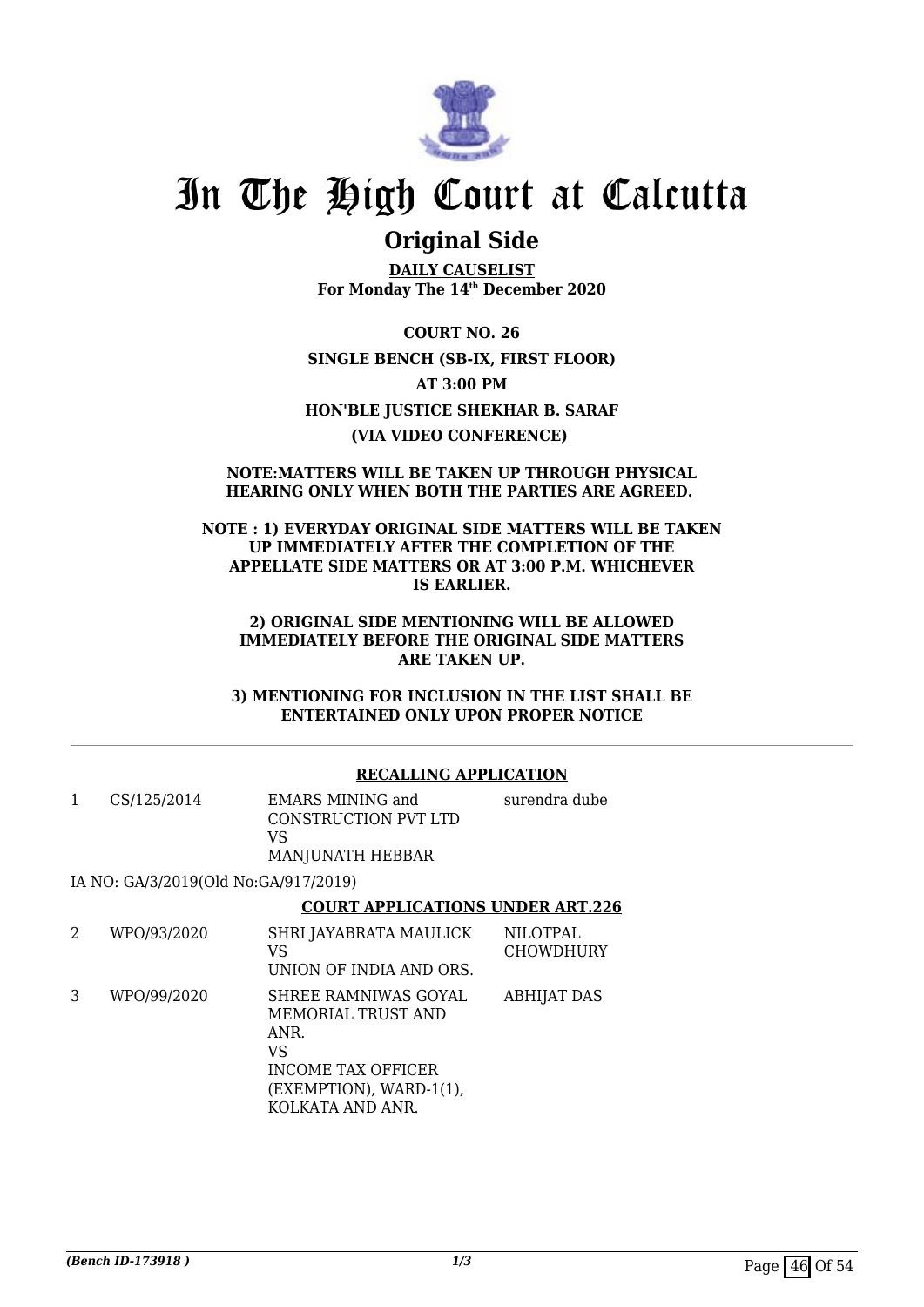| 4  | IA NO. GA/1/2020<br>In WPO/2177/2004 | EXIDE INDUSTRIES LTD.<br>Vs.<br><b>COMMISSIONER OF</b><br>INCOME TAX - I, KOLKATA                                                                                                  | NILANJANA PAL                    |
|----|--------------------------------------|------------------------------------------------------------------------------------------------------------------------------------------------------------------------------------|----------------------------------|
| 5  | WPO/29/2020                          | SHRI BRIJ KISHORE SINGH,<br>PARTNER, M/S.BINDHYA<br><b>BASHINI TRADERS</b><br><b>VS</b>                                                                                            | ADITYA DUTTA                     |
|    |                                      | UNION OF INDIA AND ANR                                                                                                                                                             |                                  |
| 6  | WPO/79/2020                          | MCNALLY BHARAT<br>ENGINEERING COMPANY<br><b>LIMITED AND ANR</b><br><b>VS</b><br><b>ASSISTANT</b><br><b>COMMISSIONER OF THE</b><br>INCOME TAX, CIRCLE 1(1)<br><b>AND 6 OTHERS</b>   | A.K.DEY AND<br><b>ASSOCIATES</b> |
| 7  | WPO/80/2020                          | MCNALLY BHARAT<br>ENGINEERING COMPANY<br><b>LIMITED AND ANR</b><br><b>VS</b><br><b>ASSISTANT</b><br><b>COMMISSIONER OF THE</b><br>INCOME TAX, CIRCLE 1(1),<br>KOLKATA AND 6 OTHERS | A.K.DEY AND<br><b>ASSOCIATES</b> |
| 8  | WPO/81/2020                          | MCNALLY SAYAJI<br><b>ENGINEERING LIMITED</b><br><b>AND ANR</b><br><b>VS</b><br><b>ASSISTANT</b><br><b>COMMISSIONER OF THE</b><br>INCOME TAX, CIRCLE 1(1),<br>KOLKATA AND 6 OTHERS  | A.K.DEY AND<br><b>ASSOCIATES</b> |
| 9  | WPO/94/2020                          | SRI AMAN JAI SANSARIA<br><b>VS</b><br>UNION OF INDIA AND ORS.                                                                                                                      | M/S. L. P.<br>AGARWALLA AND CO.  |
| 10 | WPO/117/2020                         | RAM AWADH HAZARILAL<br>SHAW AND ANR.<br><b>VS</b><br><b>INCOME TAX OFFICER S</b><br>WARD NO. 37(3), KOLKATA<br><b>AND ORS</b>                                                      | DIPAYAN KUNDU                    |
| 11 | WPO/124/2020                         | MURARI LAL MURARKA<br>VS.<br>UNION OF INDIA AND ANR                                                                                                                                | PROTYUSH<br><b>CHATTERJEE</b>    |
| 12 | WPO/125/2020                         | SAMUDERA SHIPPING LINE<br>(INDIA) PVT LTD. ANDANR<br><b>VS</b><br>THE COMMISSIONER OF<br><b>CUSTOMS (APPEALS) AND</b><br><b>ANR</b>                                                | <b>VICTOR MOSES AND</b><br>CO.   |
| 13 | WPO/139/2020                         | ARVIND KUMAR KAYAN<br><b>VS</b><br>UNION OF INDIA AND ORS                                                                                                                          | ANURADHA PODDAR                  |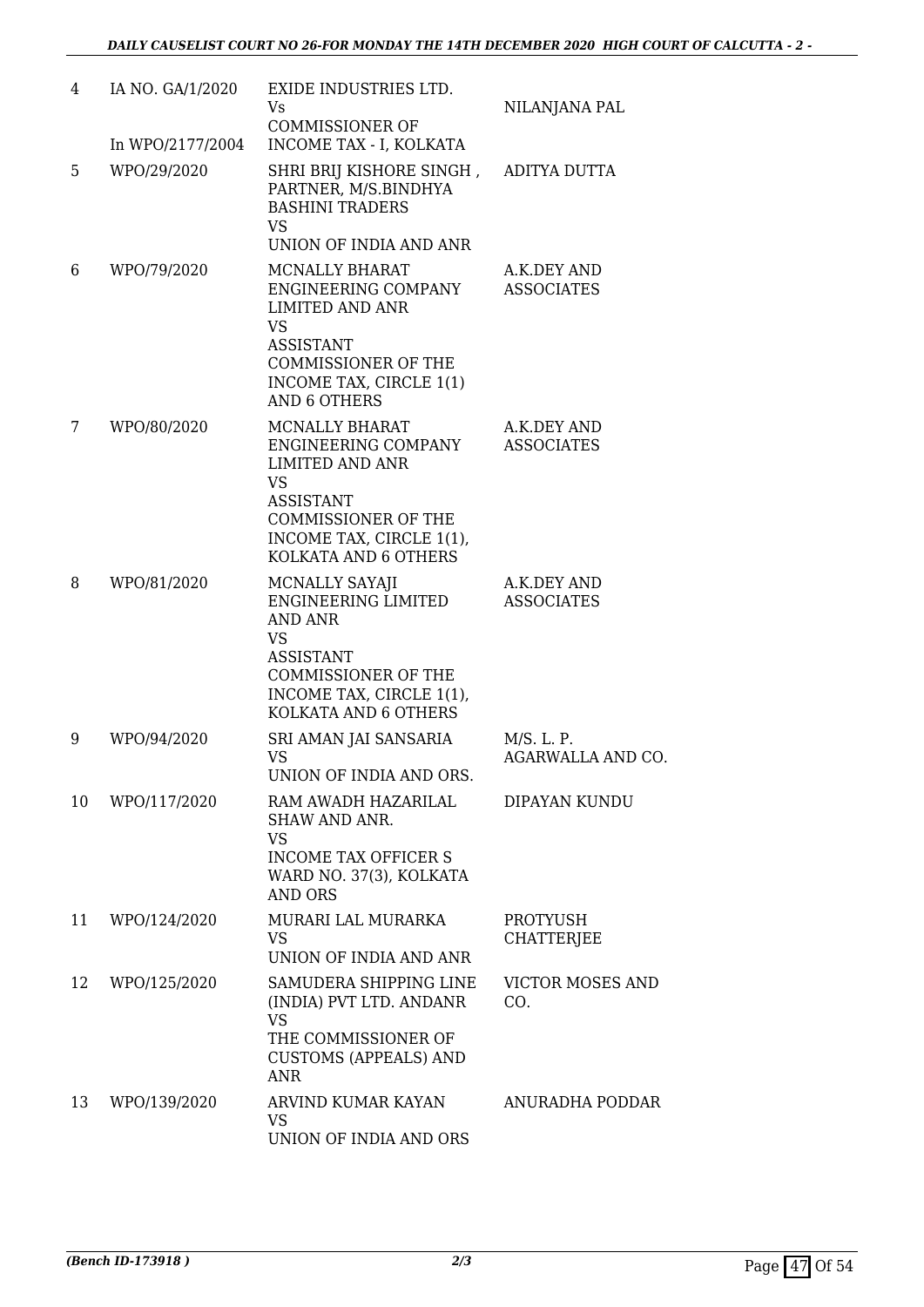| 14 | WPO/143/2020           | ATIBIR INDUSTRIES<br><b>COMPANY LIMITED</b><br>VS<br>UNION OF INDIA AND ORS                          | DIBANATH DEY                        |
|----|------------------------|------------------------------------------------------------------------------------------------------|-------------------------------------|
| 15 | WPO/154/2020           | PURNANAND<br>RAMCHANDRA MISHRA<br>VS<br>UNION OF INDIA AND ANR                                       | PROTYUSH<br><b>CHATTERJEE</b>       |
| 16 | WPO/405/2020           | M/S KULTALI FOOD<br>MARKETING PVT LTD AND<br>ANR<br>VS<br>THE STATE OF WEST<br><b>BENGAL AND ORS</b> | NIBEDITA PAL                        |
|    |                        | <b>APPLICATION FOR RULE IN CONTEMPT</b>                                                              |                                     |
| 17 | CC/46/2020<br>WITH WPO | SHASHWATI ROY SARKAR<br>VS                                                                           | <b>ANJAN</b><br><b>BHATTACHARYA</b> |

RAJIB BISWAS

579/2019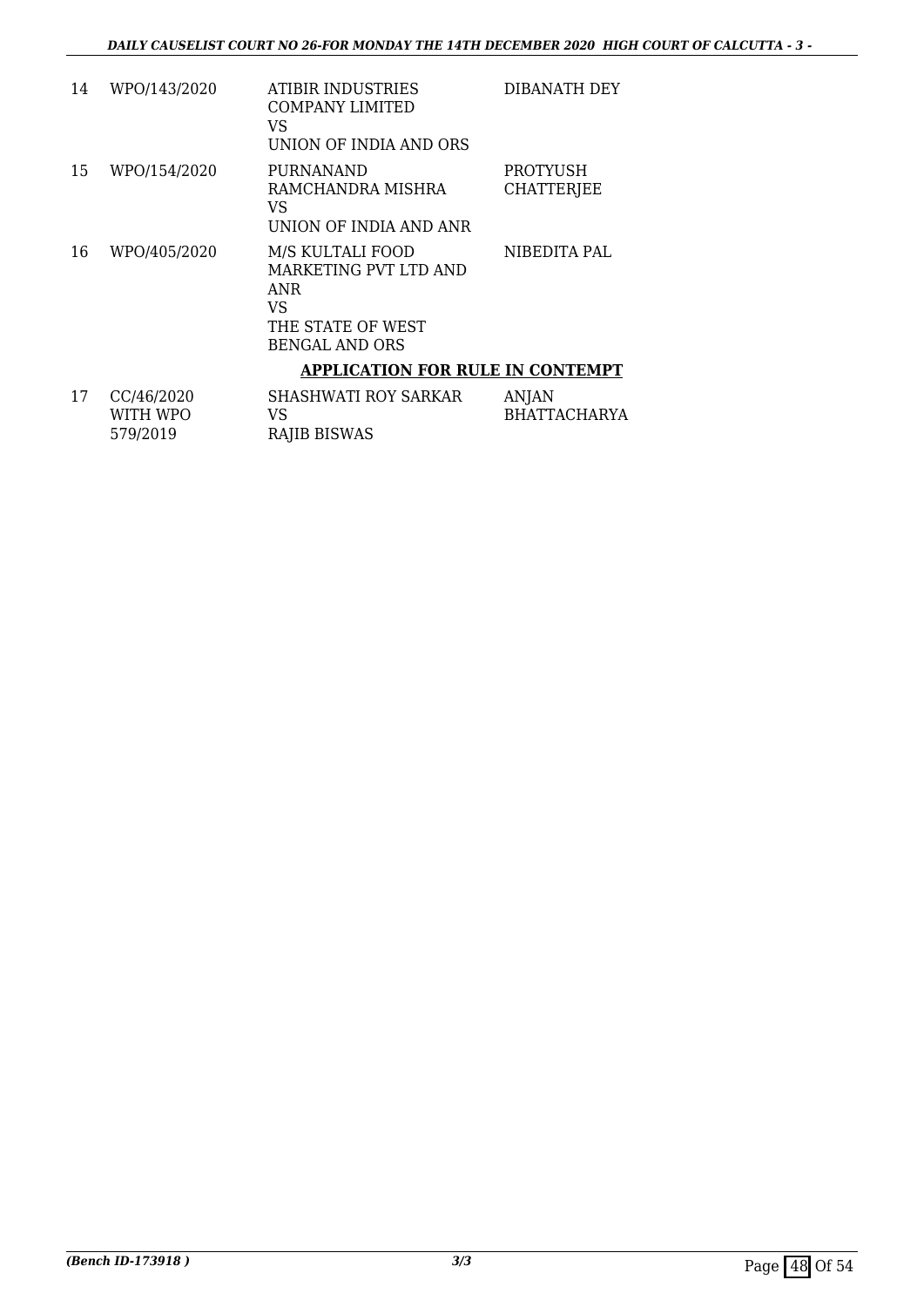

# **Original Side**

**DAILY CAUSELIST For Monday The 14th December 2020**

**COURT NO. 15 SINGLE BENCH (SB - X, SECOND FLOOR ) AT 10:45 AM HON'BLE JUSTICE RAJARSHI BHARADWAJ (VIA VIDEO CONFERENCE)**

**NOTE:MATTERS WILL BE TAKEN UP THROUGH PHYSICAL HEARING ONLY WHEN BOTH THE PARTIES ARE AGREED.**

**ON FRIDAY(18.12.2020) ORIGINAL SIDE MATTER WILL BE TAKEN UP AT 10:45 A.M.**

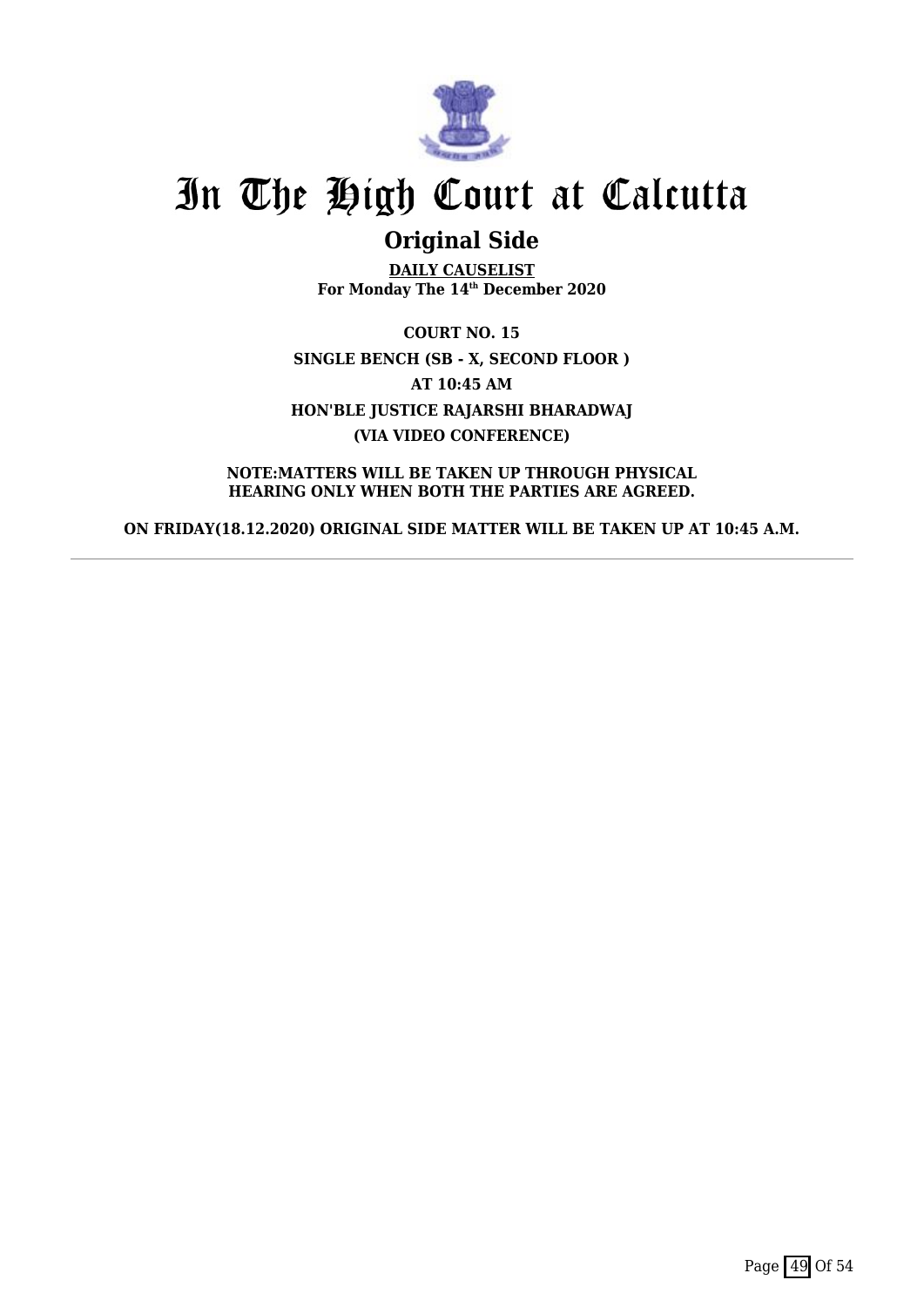

# **Original Side**

**DAILY CAUSELIST For Monday The 14th December 2020**

**COURT NO. 19 SINGLE BENCH ( SECOND FLOOR) AT 10:45 AM HON'BLE JUSTICE SHAMPA SARKAR (VIA VIDEO CONFERENCE)**

**NOTE:MATTERS WILL BE TAKEN UP THROUGH PHYSICAL HEARING ONLY WHEN BOTH THE PARTIES ARE AGREED.**

## **AT 10:45 A.M. BEFORE APPELLATE SIDE**

**ON MONDAY, 14TH DECEMBER, 2020 AT 10.45 A.M. BEFORE APPELLATE SIDE MATTERS- WILL SIT SINGLY FOR TAKING UP ONE MATTER.**

### **TO BE MENTIONED**

1 IA NO. GA/2/2020

M/S. SAHIDA **CONSTRUCTION**  SUJIT SAHA SUJIT SAHA

GA 1/2020 In CS/272/2019 Vs M/S. RCS UNIVERSAL AND CO.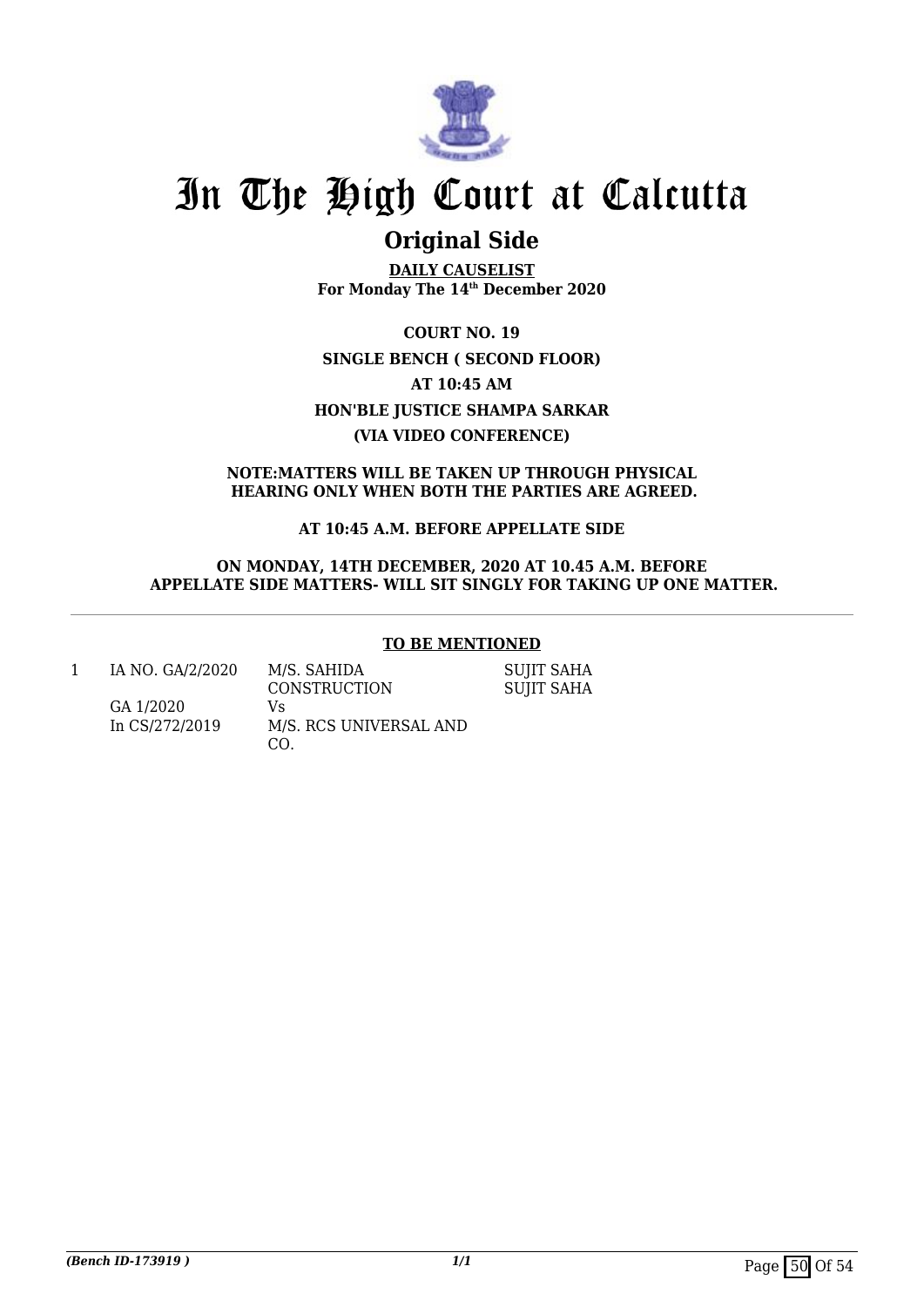

# **Original Side**

**DAILY CAUSELIST For Monday The 14th December 2020**

**COURT NO. 10 SINGLE BENCH (SB-XII, FIRST FLOOR) AT 10:45 AM HON'BLE JUSTICE RAVI KRISHAN KAPUR (VIA VIDEO CONFERENCE)**

**NOTE:MATTERS WILL BE TAKEN UP THROUGH PHYSICAL HEARING ONLY WHEN BOTH THE PARTIES ARE AGREED.**

**NOTE: (I) ORIGINAL SIDE MENTIONING EVERY WEDNESDAY AND THURSDAY AT 10:45 A.M.**

**(II) ORIGINAL SIDE MATTERS WILL BE TAKEN UP EVERY WEDNESDAY AND THURSDAY AT 10:45 A.M. BEFORE APPELLATE SIDE MATTERS. AFTER COMPLETION OF ORIGINAL SIDE MATTERS, APPELLATE SIDE MATTERS WILL BE TAKEN UP.**

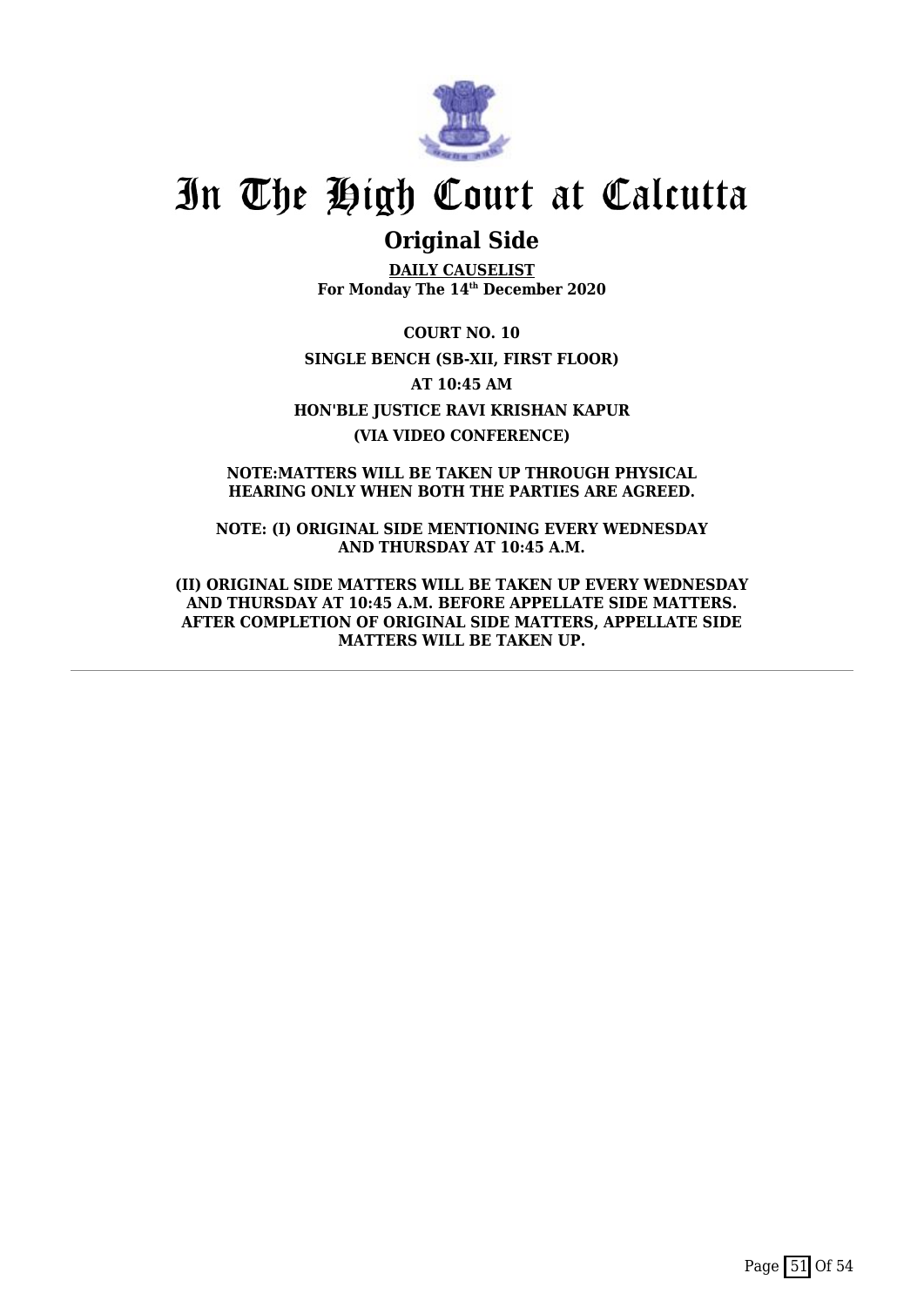

# **Original Side**

**DAILY CAUSELIST For Monday The 14th December 2020**

**COURT NO. 23 SINGLE BENCH (SB-XIII, SECOND FLOOR) AT 2:00 PM HON'BLE JUSTICE ARINDAM MUKHERJEE (VIA VIDEO CONFERENCE)**

### **NOTE:MATTERS WILL BE TAKEN UP THROUGH PHYSICAL HEARING ONLY WHEN BOTH THE PARTIES ARE AGREED.**

### **NOTE: 1) ORIGINAL SIDE MATTERS SHALL BE TAKEN UP EVERYDAY AT 2:00 P.M.**

**2) ORDINARILY, SPECIALLY ASSIGNED MATTERS SHALL BE TAKEN UP ON FRIDAY AT 2:00 P.M.**

**3) AFTER COMPLETION OF ORIGINAL SIDE MATTERS, APPELLATE SIDE MATTERS SHALL BE AGAIN TAKEN UP.**

## **COURT APPLICATIONS UNDER ART.226**

| 1 | WPO/110/2020 | <b>SRI DILIP SEN</b><br>VS<br>THE CESC LIMITED AND 5<br><b>OTHERS</b> | SWARVANU SAHA                |
|---|--------------|-----------------------------------------------------------------------|------------------------------|
| 2 | WPO/165/2020 | SHYAM KUMAR JAISWAL<br>VS<br>CESC LTD AND ANR                         | L P MANOT AND CO             |
| 3 | WPO/388/2020 | SANTANU GHOSH<br>VS<br>THE STATE OF WEST<br>BENGAL AND ORS.           | KAMAL KRISHNA<br><b>GUHA</b> |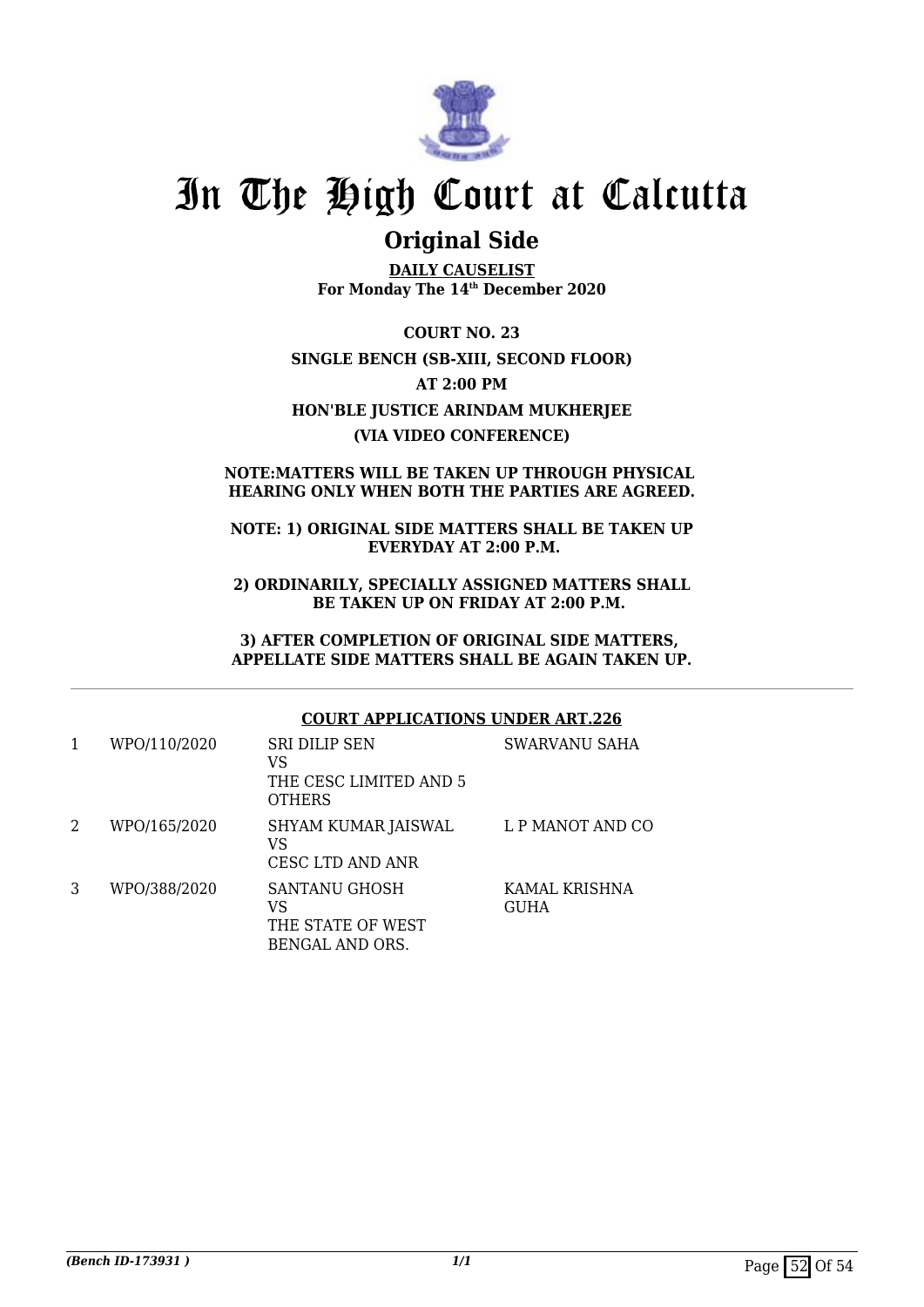

## **Original Side**

**DAILY CAUSELIST For Monday The 14th December 2020**

**COURT NO. 24 SINGLE BENCH (SB-XV, FIRST FLOOR) AT 10:45 AM HON'BLE JUSTICE AMRITA SINHA (VIA VIDEO CONFERENCE)**

### **NOTE:MATTERS WILL BE TAKEN UP THROUGH PHYSICAL HEARING ONLY WHEN BOTH THE PARTIES ARE AGREED.**

### **NOTE: ORIGINAL SIDE MATTERS WILL BE TAKEN UP AT THE FIRST SITTING OF THE COURT.**

### **AFTER COMPLETION OF ORIGINAL SIDE MATTERS, APPELLATE SIDE MATTERS WILL BE TAKEN UP.**

### **RESTORATION APPLICATION**

| 1 | IA NO. GA/1/2020<br>In WPO/637/2018 | PRADIP KUMAR NAG<br>Vs<br>THE STATE OF WEST<br>BENGAL & ORS.                          | PARTHA GHOSH                     |
|---|-------------------------------------|---------------------------------------------------------------------------------------|----------------------------------|
| 2 | IA NO. GA/2/2020<br>In WPO/637/2018 | PRADIP KUMAR NAG<br>Vs<br>THE STATE OF WEST<br>BENGAL & ORS.                          | PARTHA GHOSH                     |
|   |                                     | <b>COURT APPLICATIONS UNDER ART.226</b>                                               |                                  |
| 3 | IA NO. GA/1/2020                    | PURBA MANDAL<br>Vs<br><b>BOARD OF TRUSTEES FOR</b>                                    | KAUSHIK MANDAL<br>KAUSHIK MANDAL |
|   | In WPO/52/2020                      | THE PORT OF KOLKATA,<br>KOLKATA PORT TRUST                                            |                                  |
| 4 | WPO/162/2020                        | PURBA MANDAL<br>VS.<br><b>BOARD OF TRUSTEES FOR</b><br>THE PORT OF KOLKATA<br>AND ORS | KAUSHIK MANDAL                   |